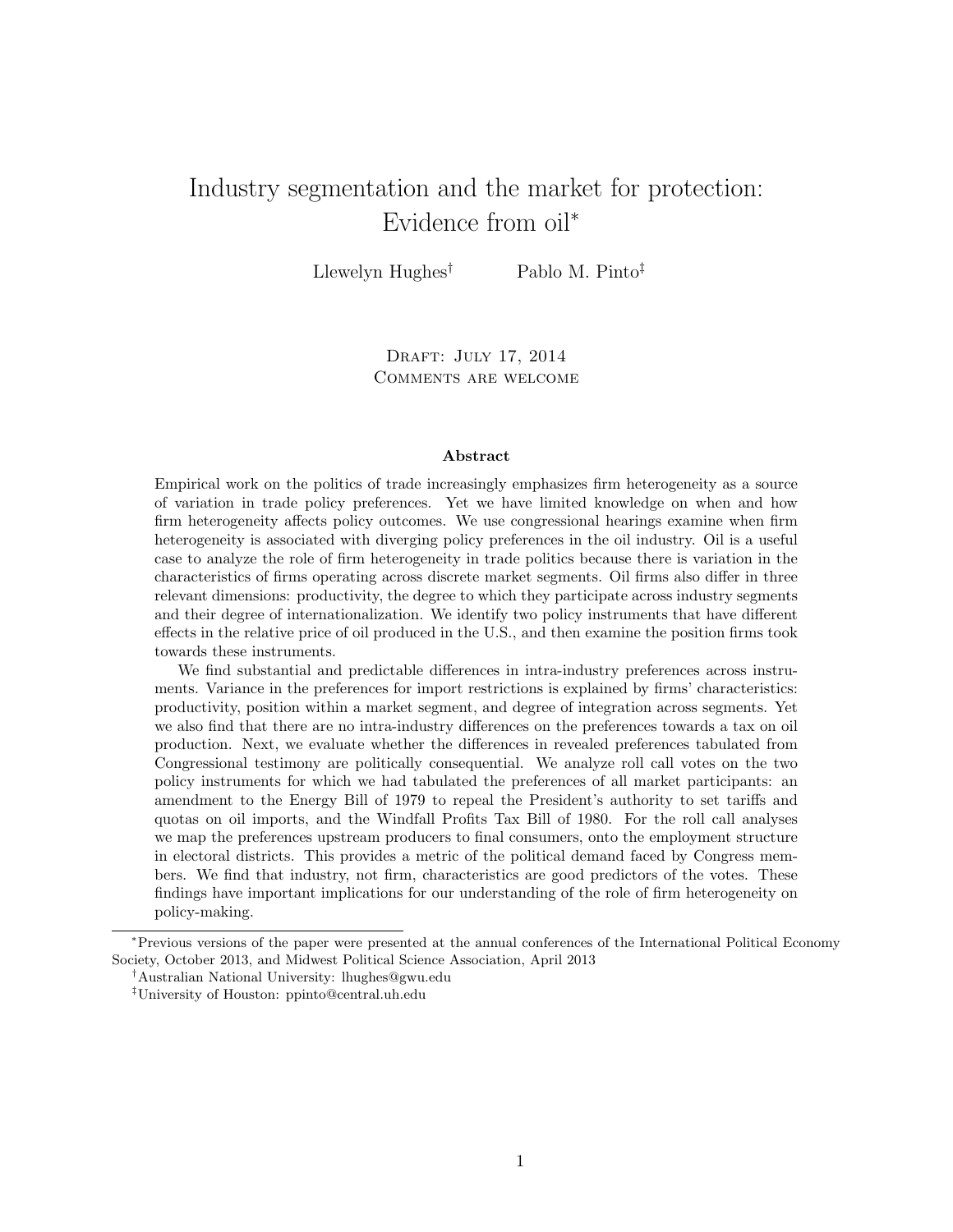# Industry segmentation and the market for protection: evidence from oil

## Introduction

Studies on the political economy of trade traditionally focus on ownership of factors of production and sectors of employment as the salient dimensions along which policy cleavages arise. In doing so these accounts often assume that firms' policy preferences are homogeneous within single industries, or even as a factor of production. Yet recent developments in international economics suggest that there are important differences in the characteristics of firms within single industries (Melitz, 2003; Helpman et al., 2004). In particular, the rise in vertical specialization of production – defined as the disintegration of productive processes into discrete segments – as documented by Feenstra (1998) and others, implies divergent policy preferences within and between single market segments. Scholars in IPE have also started to look at the role of firm heterogeneity on trade policy preference formation, documenting differences in firm productivity that correlate with varying degrees of support for protection (Jensen et al., 2015; Kim, 2013). However, there is to date little research examining when these differences matter, and how they affect policy outcomes.

In this paper we use the oil industry to examine empirically the effects of intra-industry heterogeneity on firm preferences, and on policy outcomes. The oil industry offers an ideal setting for analyzing how firm heterogeneity affects trade politics. Firms operating in the sector differ across several relevant dimensions: firms differ in the degree to which they integrate across upstream and downstream market segments, and whether they operate internationally. There is also large variance in firm size and productivity within and across market segments. The sector also offers a contrast between producers and consumers of inputs and final outputs, which are likely to be pitted against each other in their support for policy interventions that affect the price of traded products (Hillman, 1982; Grossman and Helpman, 1994). Focusing on oil thus allows us to investigate how and to what extent intra-industry firm heterogeneity affects the demand and supply for protection.

Consistent with out expectations, we find substantial – and predictable – intra-industry variation in the revealed policy preferences of firms and industry associations representing groups of firms. In particular, we find that firm heterogeneity manifests itself strongly in debates over taxes at the border: independent producers that operate in the upstream segment of the industry express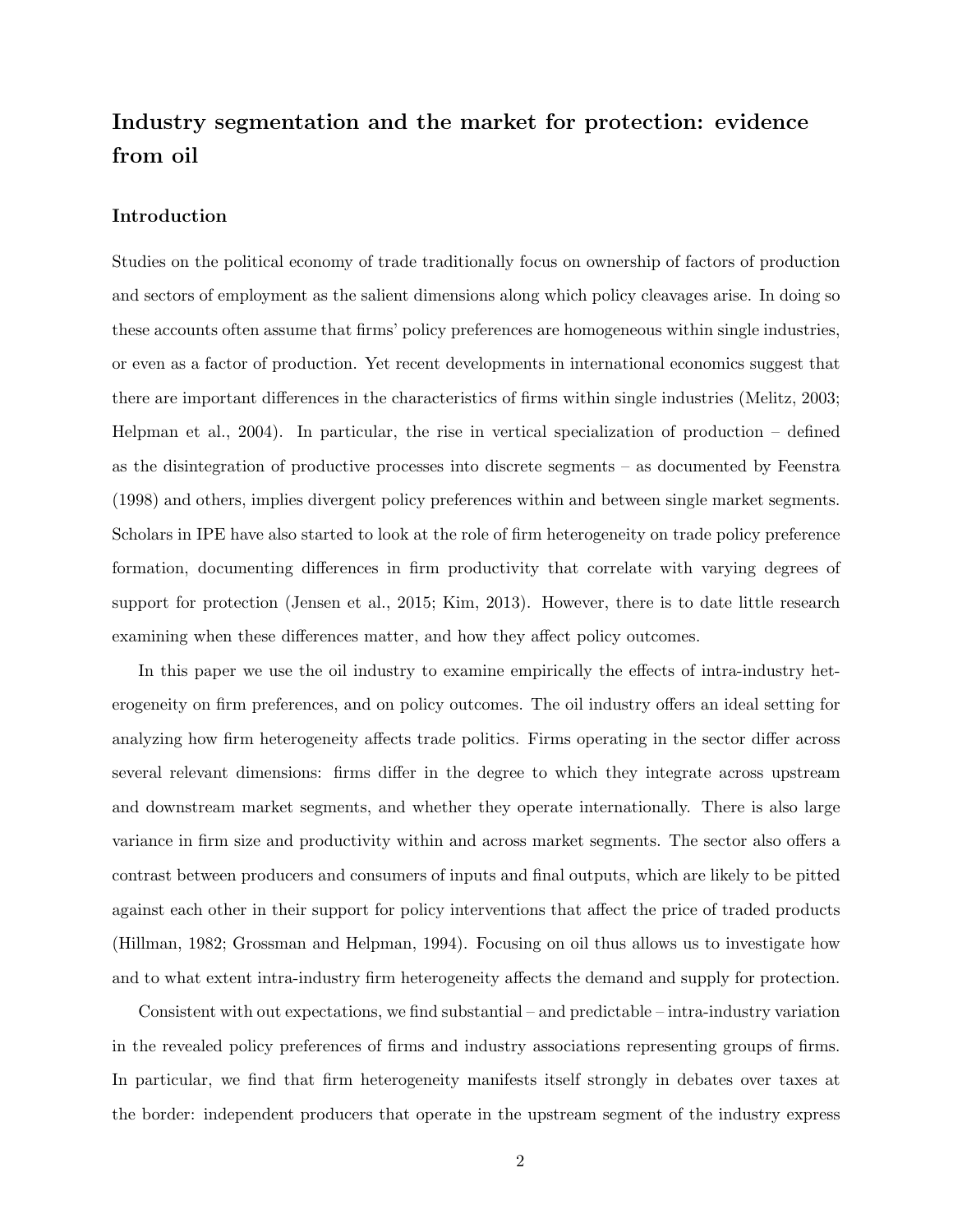strong support for imposing tariffs and quotas; refiners, integrated firms, and major international oil producers expressed varying degrees of opposition. The mapping from firm characteristics onto policy preferences also varies across policy instruments in intuitive ways. In the case of an excise tax placed on domestically produced oil we present evidence that the most important political cleavage was along industry lines, with producers of oil and their by-products – independent and integrated firms alike – arrayed against consumers. This suggests the link between intra-industry heterogeneity and trade policy preferences depends on the distributive effects of the policy instrument itself, with some instruments pitting heterogeneous firms within industries against one another, while other instruments unite them.

We also show that tabulating policy preferences is not enough to explaining policy outcomes. The political economy of trade literature theorizes that politicians' incentives to respond to the demands from different actors also depends on the supply side of politics (Grossman and Helpman, 1994; Rodrik, 1995). Accordingly, in the second section of the paper we examine whether the recorded pattern of preference heterogeneity is reflected on legislative voting behavior. We focus on contemporaneous legislative initiatives which are related to the policy preferences examined in the first part of the paper. Our analysis of roll call vote data for the same instruments and from the same period allows us to hold constant market conditions and interest group activity. We find evidence that despite the considerable heterogeneity in firms' preferences tabulated from their congressional testimony, a simple consumer versus producer framework goes a long way in explaining voting behavior in the Senate.

Our analysis has two important implications for our understanding of the political economy of protection. First, while intra-industry heterogeneity has long been a component of industrial organization in the case of oil, it has only recently been addressed in theoretical approaches to the political economy of trade. We show that the degree of heterogeneity of firms within single industries has a substantial and predictable influence on their revealed preferences for policies that affect the relative price of crude oil. An important advance in the paper is to show also that the way intra-industry firm heterogeneity affects policy preferences depends on the effects of the relevant policy instrument of choice. Amid a global reduction in tariffs, and shift in emphasis towards Non-Tariff Measures (NTMs) as important factors shaping international trade flows, these findings emphasize the importance of identifying the precise distributive effects of different policy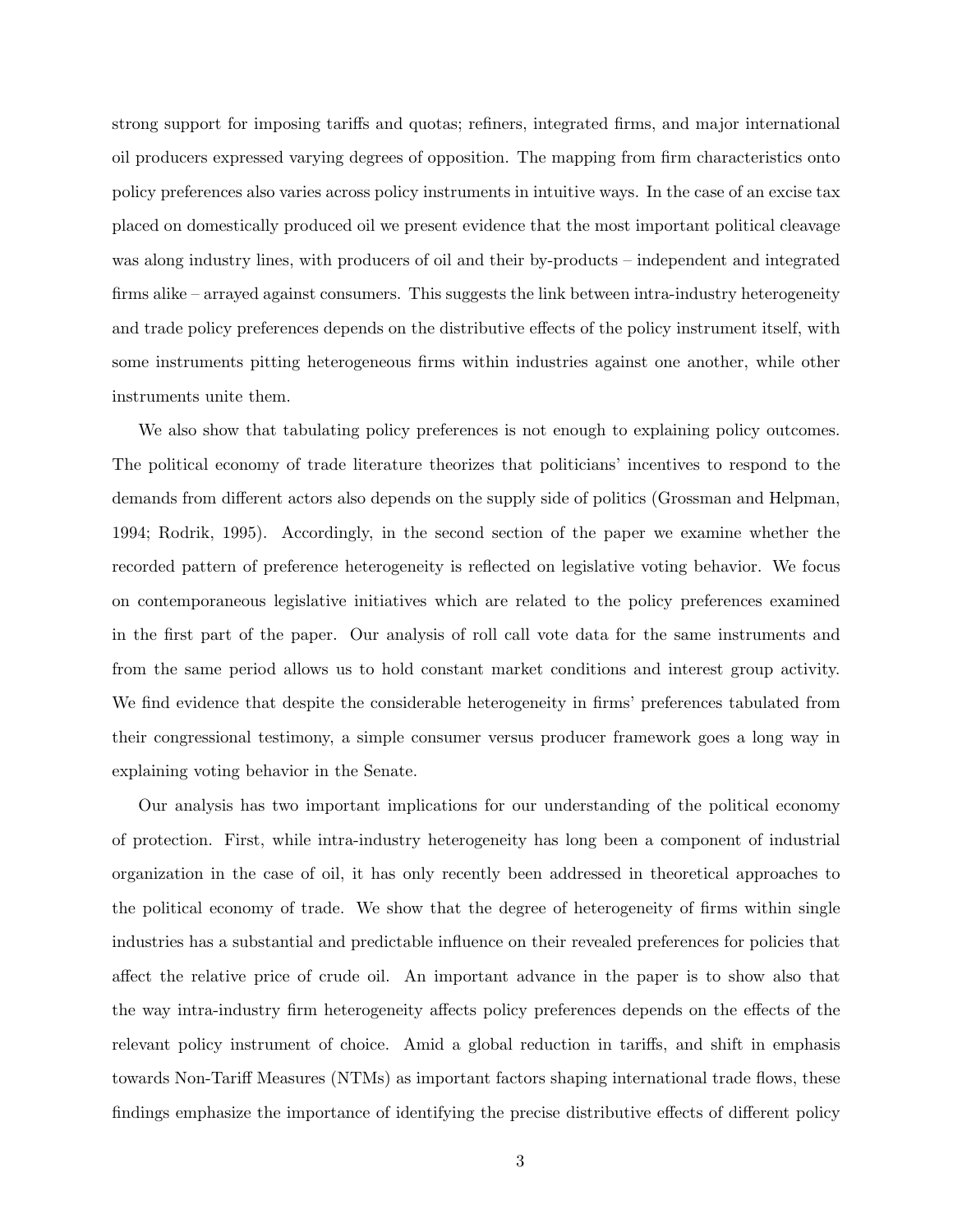instruments on politically-relevant actors when analyzing the politics of trade.

Second, our findings suggest that sectoral cleavages between producers and consumers remains a salient dimension when shifting from identifying policy preferences to explaining outcomes. One possible reason for this may be that policymakers weigh the aggregation of the relevant policy interests to advance their political careers. Future analyses could examine the effects of intraindustry heterogeneity in other jurisdictions, in order to examine the extent to which this holds true at different levels of interest aggregation.

The paper is organized as follows: in the next section we review the literature on endogenous tariff formation. We then summarize the characteristics of the oil industry, and identify our expectations of firms towards two policy instruments: an oil import tariff, and an excise tax on domestic oil production. In the empirical section that follows we analyze the policy preferences of firms using data drawn from congressional committees. We then analyze congressional votes on the repeal of import restrictions on oil and the imposition of the windfall profit tax, before concluding in the fifth and final section.

## Intra-Industry Heterogeneity and Firm Preferences: What We Know

The endogenous tariff formation literature is built around a canonical framework where policy outcomes arise from the intersection of political demand and supply.<sup>1</sup> Actors' interests and their ability to overcome collective action problems figure prominently on the demand-side of politics; on the supply-side, politicians' preferences and political institutions are the key analytical constructs. Political actors are construed as having clearly defined objective functions associated with their material well-being. Those actors are assumed to be able to identify the policy outcomes that would benefit them. Actors' whose expected benefits from a policy intervention are above a minimum cost threshold for collective action usually mobilize politically (Grossman and Helpman, 1994; Rodrik, 1995).

Scholars rely on models of economic activity to derive actors' preferences for a specific policy instrument. From those models we can assess equilibrium conditions relating quantities and prices

<sup>1</sup>The endogenous tariff formation literature in its original form was reductionist: it focused on the correlation of observable characteristics of interest groups to levels of protection, and hence bracketed the role of political actors and institutions. See Caves (1976); Baldwin (1985); Nelson (1988); Rodrik (1995); Gawande and Krishna (2003).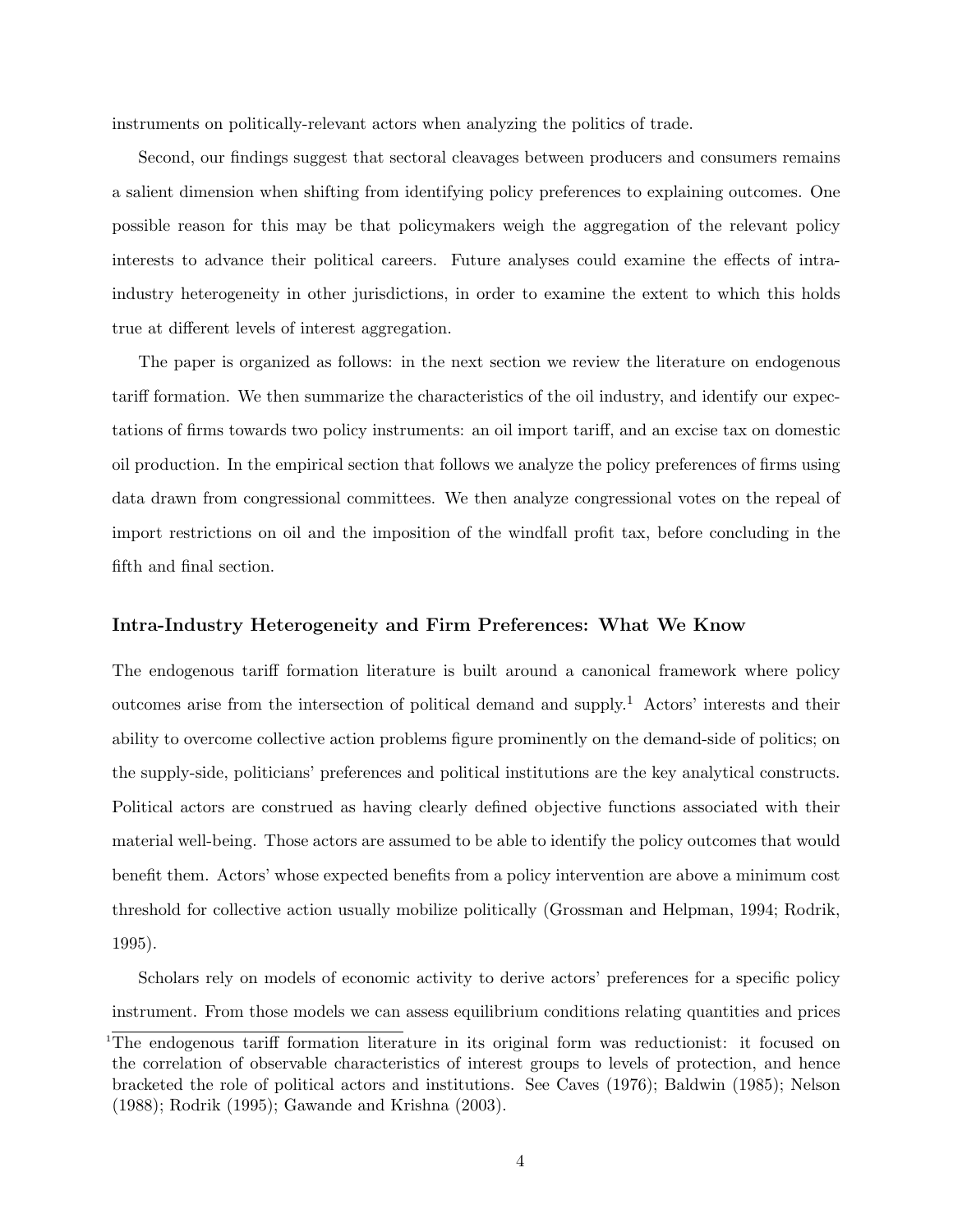of goods and services supplied and demanded in the market place. When policy interventions are added to those models as affecting prices or quantities we are able to theoretically derive the choices that would be optimal for different economic agents depending on their attributes and position in the economic system. For instance, trade theory predicts that under general conditions reducing trade barriers results in changes in the relative price of tradable goods and services, which in turn affects the real income of different groups of economic agents (Stolper and Samuelson, 1941; Jones, 1971; Samuelson, 1971; Mussa, 1974; Rogowski, 1989).

Agents are commonly assumed to have homogeneous preferences depending on whether they are linked to the industry that expands or contracts in response to the policy change. Yet recent developments in international economics suggests that this assumption is untenable in industries populated by firms of different productivity that are active in international markets (Milner, 1988) or vertically integrated across different segments of the industry (Melitz, 2003; Antràs, 2003).

Depending on their cost structure, firms weigh differently the tradeoff between integrating or sourcing production at home and abroad (Coase, 1937; Williamson, 1975, 1985; Grossman and Hart, 1986).<sup>2</sup> The tradeoff varies for firms of different productivity: their marginal cost is a cutoff that sets internationally and domestically integrated firms apart from their counterparts, who only operate domestically and/or participate in one segment of the market. These productivity differentials determine the ability of firms to absorb policy induced changes in relative prices (Melitz, 2003).

Given the well-established link between the characteristics of firms and their policy preferences, increasing heterogeneity in firm organization implies divergent policy preferences within single industries. We should expect, for example, that firms that integrate upstream and downstream production processes differ in their policy preferences from firms that operate in single industry segments. Yet there are limited empirical studies on the relationship between industry specialization, preferences, and policy outcomes. Using industry as the unit of analysis, for example, Gawande and Bandyopadhyay (2000) finds that lobbying expenditures increase as a function of competition between producers and consumers. Feenstra (1998), focuses on labor, arguing that

<sup>&</sup>lt;sup>2</sup>This literature points to industry and firm-level variance in the incentives to integrate rather than conduct transactions at arms'-length (Williamson, 1985; Grossman and Hart, 1986; Hart and Moore, 1990; Hart, 1995; Antràs, 2003). Building on property rights theories of the firm Grossman and Hart (1986); Hart and Moore (1990), Antràs (2003) argues that incomplete contracts shape the firm's decision to outsource or integrate stages of the global supply chain. See Pinto and Weymouth (2013).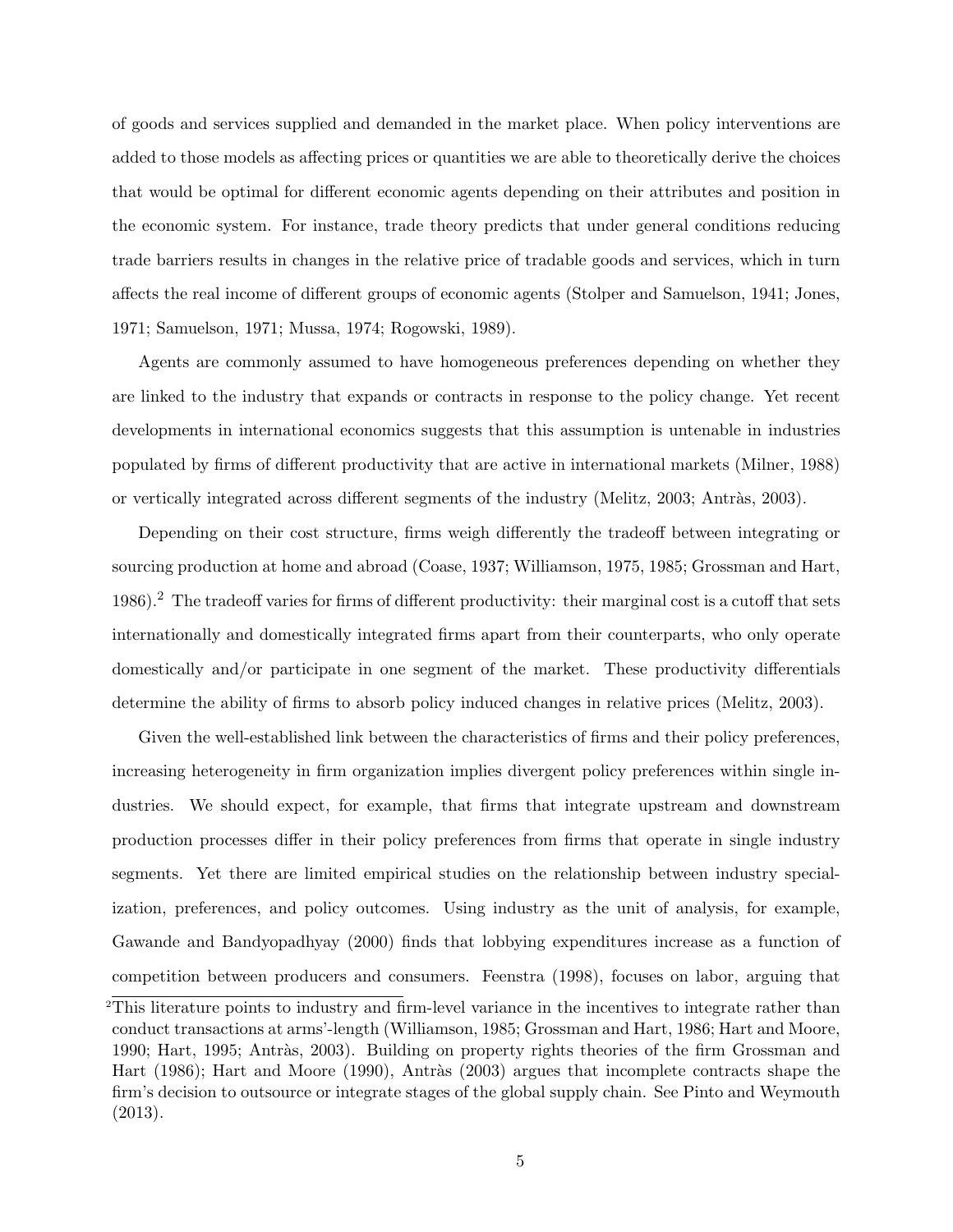vertical specialization lowers the wages of unskilled workers, with implications for individual preferences over trade along factor lines. Hummels and Yi (2001) measures the growth in industry specialization using data on trade in intermediate goods, and regresses this against a measure of tariff or NTMs. Yet this emphasis on individual and firm level preferences "black boxes" the policy process itself, assuming rather than demonstrating a relationship between agent, industry and firm-level heterogeneity, preferences, and policy outcomes.

In this paper we use the case of the oil industry to examine empirically the relationship between industry, market segment and firm-level heterogeneity, on one hand, and trade preferences and policy outcomes on the other. The oil industry is useful because firms operating in the sector demonstrate substantial variation in terms of their characteristics. In particular, firms tend to vary across three dimensions: i) the number of industry segments they operate in; ii) the degree of internationalization; and iii) their productivity, which is likely to vary both within and across market segments. In addition, while the focus on intra-industry firm heterogeneity is a recent phenomenon in theoretical and empirical analyses of trade, in the oil sector there has been substantial debate over the use of tariff and NTMs in the industry historically. The industry in the US in particular provides a detailed record of the preferences firms and other actors towards different policy instruments, as well as a legislative voting record. The existence of substantial intra-industry firm heterogeneity, combined with data on the revealed preferences of firms, and voting behavior, offers a unique opportunity to investigate empirically the relationship between industry and firm-level heterogeneity, preferences, and policy outcomes in a more controlled setting.<sup>3</sup> In the next section we describe the characteristics of firms operating in the oil industry, with descriptive data drawn from the time-period when the empirical tests in the paper are focused. We then examine empirically whether the characteristics of firms predicts the positions they adopt towards two policy instruments that have different distributional effects.

## Overview of Characteristics of Oil Industry

The oil industry is populated by firms with different characteristics. Most broadly, we can distinguish firms involved in the production of crude oil from those firms that use crude oil as an input into a process that transforms crude into refined products. In addition, we can distinguish

<sup>3</sup>We discuss the generalizability of these findings in the conclusion.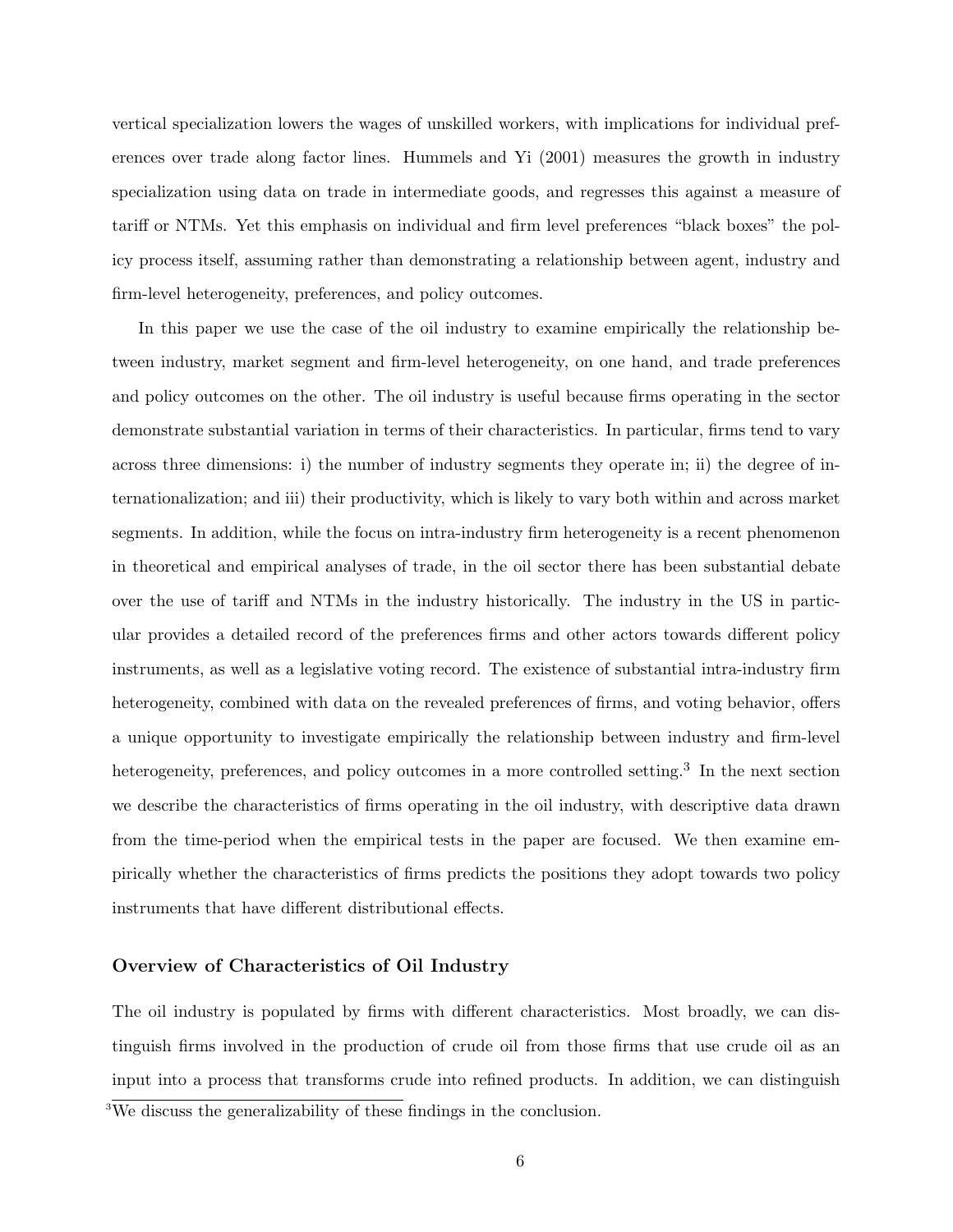producers and refiners from firms that market or consume refined products. A second dimension is the extent to which firms operate across more than one market segment (see Table 1). Thus vertically specialized firms operate in single market segments, focusing only on producing, refining, or marketing oil products, or primarily consuming oil products, while vertically integrated firms operate across multiple market segments. Finally, firms can be distinguished by their degree of internationalization, with some operating only within the United States, and others operating both within the United States and internationally.

The categorization of firms by market segment and degree of vertical integration and internationalization leads to a complex series of corporate forms. In practice only a subset of these recur within the industry. There are few firms that are pure marketers of oil products and that operate both within the United States and internationally, for example. There are also few firms that focus solely on refining oil but that have a domestic and international presence. Differences in degree of integration and internationalization are, to a great extent, determined by differences in productivity: more productive firms are more likely to ingrate production across market segments, and the most productive firms in the sector are likely to participate in global production networks. Below we discuss each market segment, focusing on prevalent forms of industrial organization (Melitz, 2003; Helpman et al., 2004). We then move on to discuss how these differences in characteristics should effect the policy preferences of firms.

## Producers

A first distinction can be made between firms that only explore for and produce crude oil, and those that use crude oil as an input or market and consume products refined from it. The most important difference between crude oil producers and other firms is whether oil is an output, or whether it is an input into a productive process that transforms it into refined products sold to marketers and final consumers.

Firms that explore for and produce crude oil in the United States - which is the empirical setting of this paper - differ across the dimensions identified above: some firms are integrated vertically, while others are specialized in oil production alone. Firms that produce oil also differ according to whether they operate purely domestically or also operate internationally, as well as the size of the firm. The most common difference in the industrial organization of firms is between those that are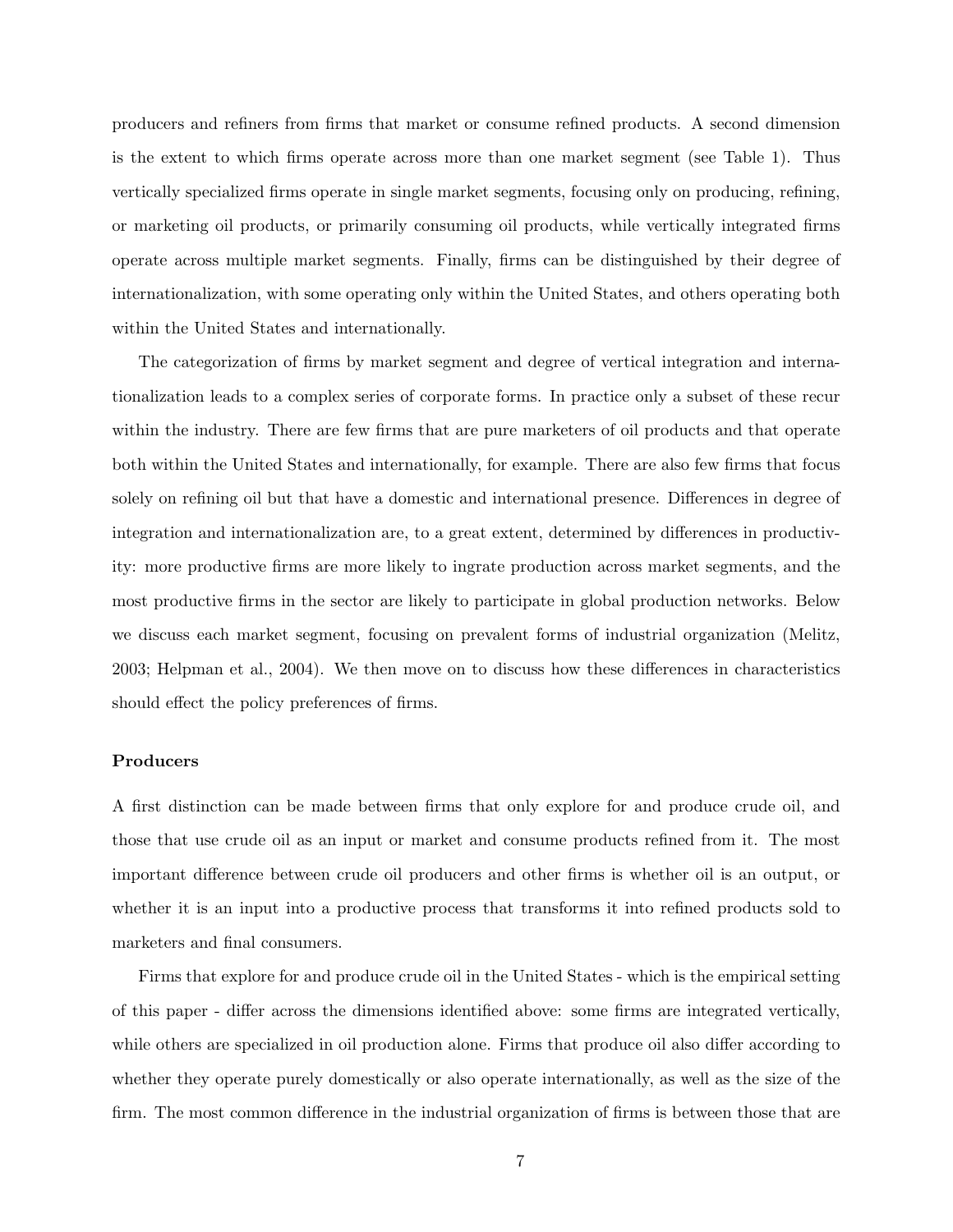integrated across market segments and that also operate in multiple countries, ("the majors"), and those that are vertically segmented and operate only in the United States (the "independents"). These firms also differ in size. Data from the Independent Petroleum Association of America (IPAA) – the major association for firms operating as producers only – reports that the mean number of member firms operating internationally between 1994 and 2008 was 12.88 percent, with a standard deviation of 2.59 percent. Mean net production for these firms stood at 360 and 350 barrels per day between 1996 and 1998 (Independent Petroleum Association of America, 2009). The profile of the major U.S. oil producers differs substantially. The top ten oil producing firms domestically had a mean production of 462,000 barrels per day, with a standard deviation of 166,000 barrels in 1981, and 318,000 barrels per day in 2000, with a standard deviation of 205,000 barrels. These larger firms also tend to operate internationally, and be integrated in refining, as described below. Some measures show they also tend to be more productive, although this varies over time. One measure of this is the crude finding rate, defined as the amount of oil discovered for each exploratory well drilled. Data shows that rates tend to be higher for large, integrated oil producers, relative to vertically-specialized oil producing firms (Bohi, 1998, 22).

## Refiners

The second market segment is refining. Firms that operate in the refining segment use crude oil as an input to produce a variety of products that are usable by final consumers, such as gasoline, diesel, heavy oil, and lubricants. Like oil producing firms, the industrial organization of the refining segment in the United States centers on the large, integrated majors, described above, that produce oil and then refine it into products for sale to consumers, and vertically specialized firms that focus only on refining, and tend not to invest internationally(Committee on Energy and Commerce, 1980, 5).  $4$  A congressional study into the state of the refining industry notes that – in contrast to the large, multinational, vertically integrated major oil firms – the vertically specialized refiners tend to be heterogeoenous, but with the modal firm small and specialized in the production of a small number of products. The structure of the industry associations representing this market segment re-

 $4R$ efinery capacity operated by firms is also clustered geographically, which is relevant for congressional voting behavior, with greater capacity near the Great Lakes and Midwest, the Gulf Coast, and the Pacific Coast, in contrast to the East Coast, which has less refining capacity (Office of Technology Assessment, 1983).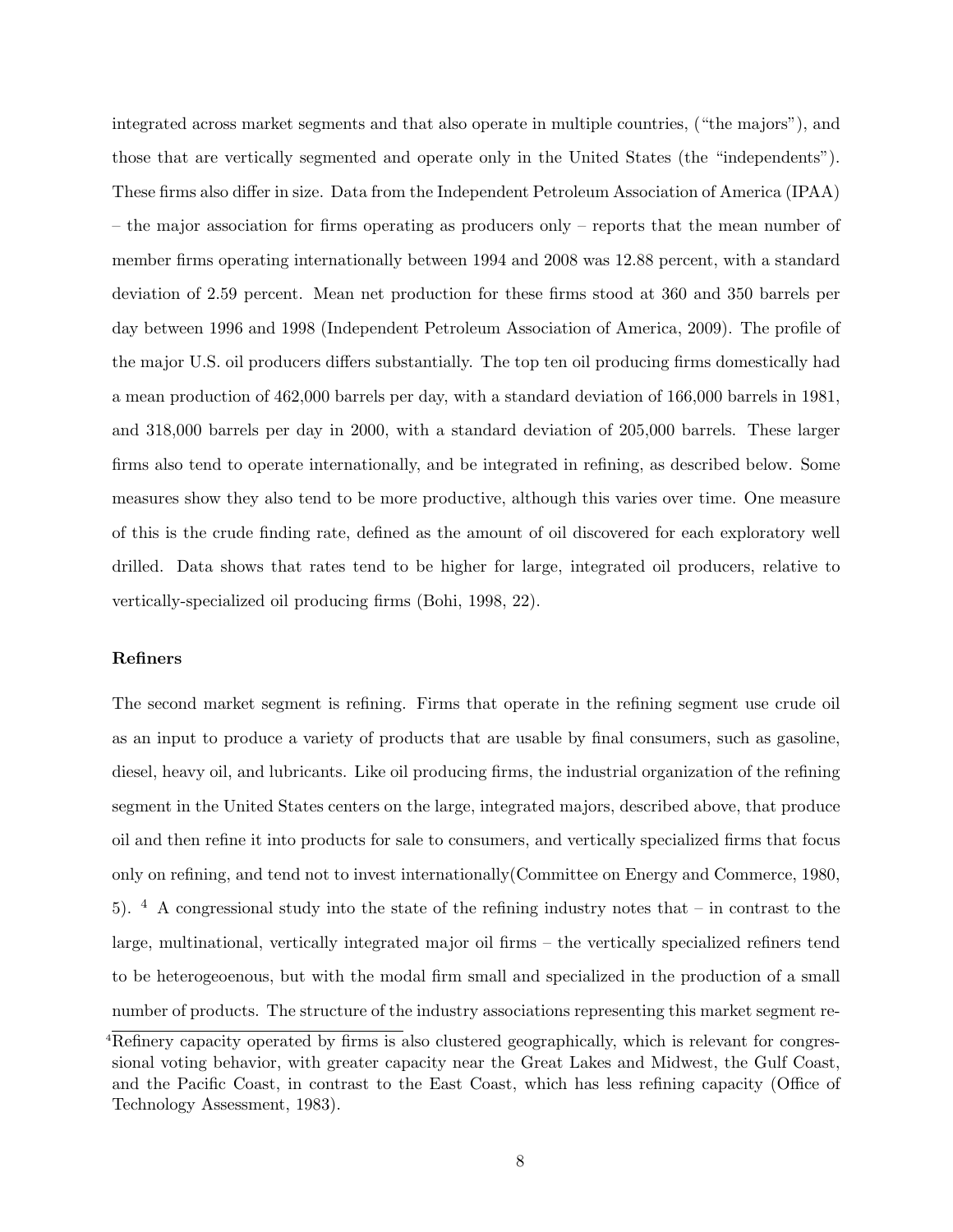flects this difference: the national association is the American Fuel & Petrochemical Manufacturers  $(AFPA)$ ,<sup>5</sup> with the Independent Refinery Association of America, and regional chapters such as the Independent Refiners Association of America, representing refiners that are vertically specialized within this market segment (Committee on Energy and Commerce, 1980, 169).

## Marketers and Consumers of Final Products

The final market segment in the oil industry is marketers and consumers of final products. A variety of products are created using crude oil, including asphalt, jet fuel, propane, lubricants, and fuel oil. Gasoline is the largest volume of product consumed in the United States.<sup>6</sup> Many oil products do not have perfect substitutes available at competitive prices, and demand is price inelastic. Oil product costs also constitute an important cost in trucking andbaviation, making it likely these industries will have strong preferences towards the price effects of government intervention on the products. Other uses of crude products are distillate fuel oil (including diesel), and fuel oil, which continues to play a role in the electricity generation mix despite being partially replaced by substitutes such as natural gas and nuclear power.

#### Multinationality

Together, this summary suggests firms producing oil and oil products can be classified across two dimensions. The first is the degree of *multinationality*. The production of oil is divided between firms that have an international presence and those that do not.<sup>7</sup> There is some heterogeneity in the balance of domestic and international operations for those that operate multinationally. Exxon, for example, which is the largest of the majors, earned 2.31 billion dollars in 1980 from oil and natural gas exploration and production in the United States, against 1.87 billion US dollars internationally. In terms of revenues, it earned 2.11 billion dollars in the United States in 1985, against 2.83

 $5$ Previously called the National Petroleum Refiners Association and the National Petrochemical  $\&$ Refiners Association.

<sup>6</sup> In 2011 the transport sector used 13.22 million barrels a day of oil, against 4.45 million barrels in industry, 670,000 barrels in the residential sector, 360,000 in commercial buildings, and 130,000 in electric power.

<sup>7</sup>Although rare, some independent refiners also operate facilities across multiple countries. Valero, for example, operated the majority of its refineries within the United States, but also owned and operated the Pembrooke refinery in Wales. In contrast, Marathon Petroleum operates six refineries, but all are located in the United States.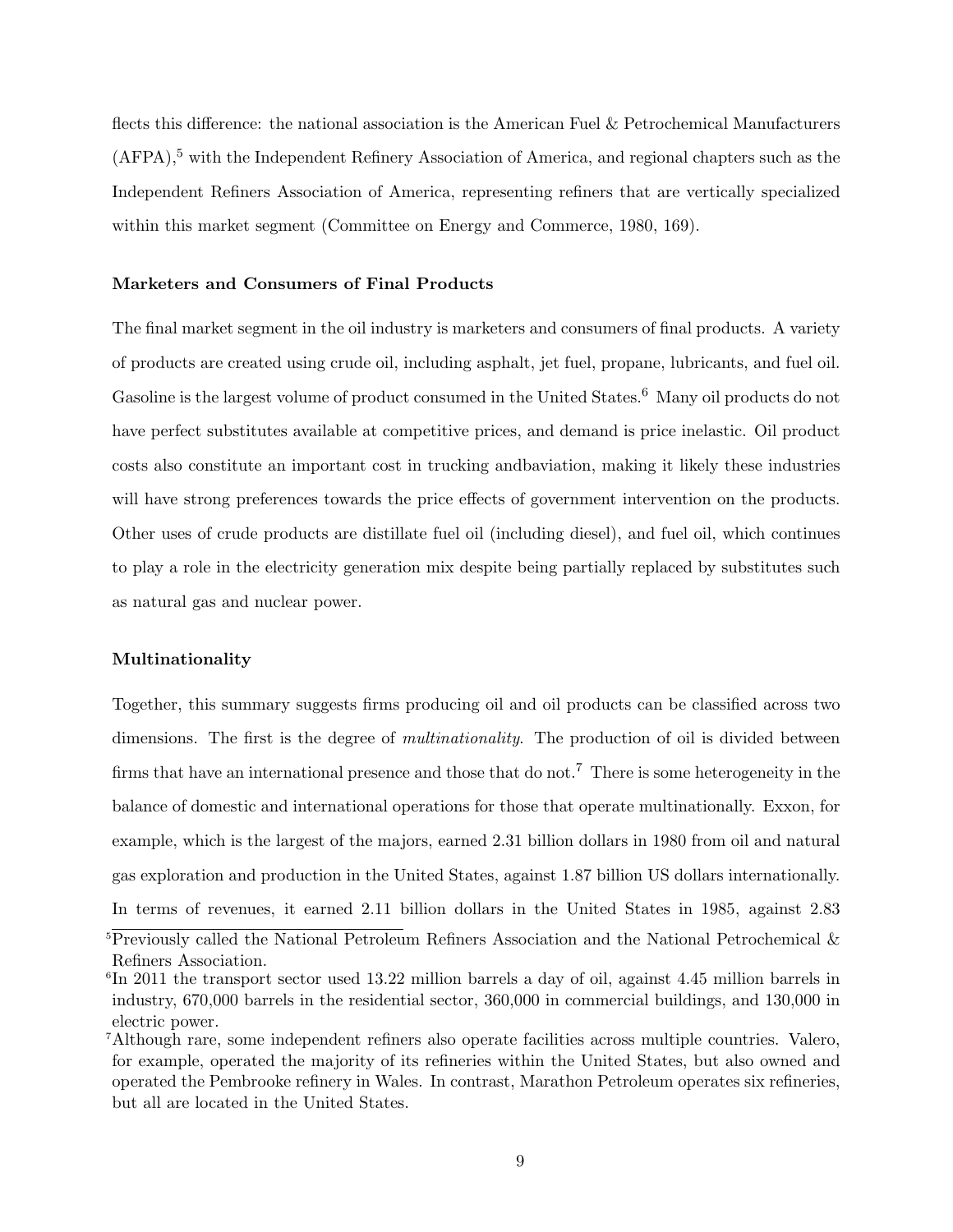billion dollars internationally.<sup>8</sup> In terms of capital employed, Exxon employed 7.3 billion dollars in 1980 against 5.1 billion dollars internationally, rising to 12.3 billion dollars in the United States in 1985, against 4.8 billion dollars internationally (Exxon, 1980, 1985). In contrast, Conoco – another multinational oil firm – was weighted more heavily towards international oil, producing 134 thousand barrels daily domestically, against 241 thousand barrels internationally in 1980 (Conoco, 1980). A third major – Amoco – was more focused on the United States: revenues stood at 1.33 billion dollars within the United States in 1985, against 779 million dollars internationally. Amoco also spent 3.2 billion dollars in capital and exploration expenditures within the United States, compared to 1.35 billion dollars internationally (Amoco, 1985). Data suggests that the larger, integrated firms, tend to be more productive than smaller, vertically-segmented firms. One measure of this focuses on exploratory success rates, which records finds as a ratio of the number of exploration oil wells drilled. The success rate for offshore wells in the Gulf of Mexico, where a larger number of multinational, vertically-integrated firms operate due to high capital costs, was significantly higher than for onshore domestic exploratory wells (Bohi, 1998, 81).<sup>9</sup>

## Vertical Integration

A second dimension of variation is the degree of vertical integration, defined as the number of market segments in which a firm operates. As noted above, the industry has a smaller number of vertically integrated firms that are engaged in oil production, refining, and marketing, and a much larger number of firms that are engaged in single market segments, which also tend to be wholly domestic in focus.

The most important forms of industrial organization are summarized in Table 1. In the next section, we discuss the implications of intra-industry firm heterogeneity for policy preferences.

## Implications for Policy Preferences

What are the implications of intra-industry firm heterogeneity for policy preferences? We expect firms to respond to the distributive implications of a given policy instrument; variation in the

<sup>8</sup>Exxon's annual reports do not break earnings out between petroleum and natural gas.

<sup>9</sup>The finding rates and dollar value of discoveries also tended to be higher for the multinational, vertically-integrated "majors" also tended to be higher than for vertically segmented firms specialized in crude oil production. See Bohi (1998, 35).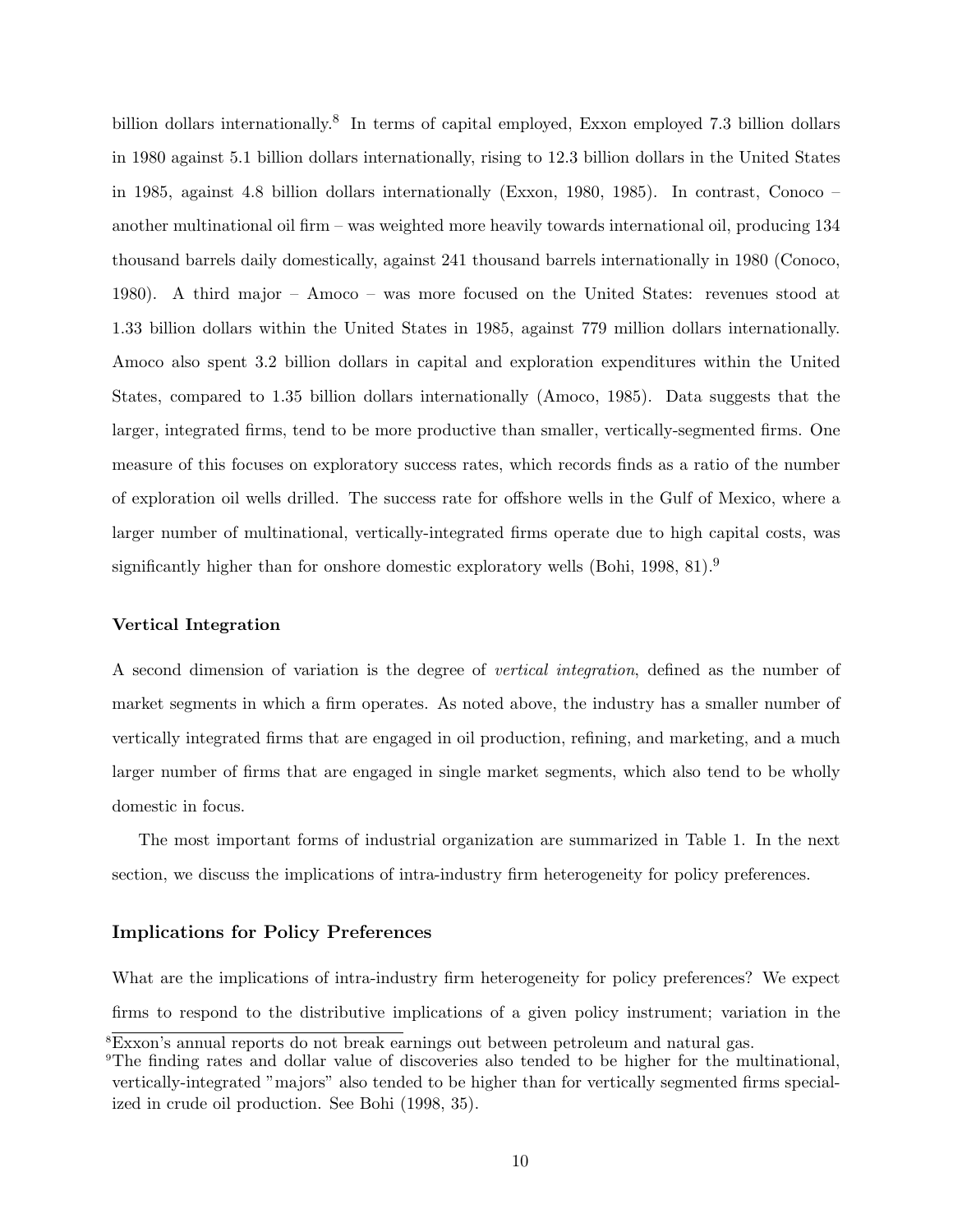| Type                                                  |         | Market Segment |         |            | Location |         |
|-------------------------------------------------------|---------|----------------|---------|------------|----------|---------|
| Independent Producer                                  | Produce |                |         | Domestic   |          |         |
| Independent Refiner                                   |         | Refine         |         | Domestic   |          |         |
| Multinational Integrated Firm $\parallel$ Produce $+$ |         | $Refine +$     | Market  | Domestic + |          | Foreign |
| Consumer                                              |         |                | Consume | Domestic   |          |         |
|                                                       |         |                |         |            |          |         |

Table 1: Major Forms of Industrial Organization in the US Oil Industry

distributive effects of a specific policy instrument on firms operating in a single industry should thus lead them to respond differently. Firm productivity and organization are also likely to be reflected in the intensity of their preferences: integrating production presence across market sectors and borders demands additional setup and management costs, which less productive firms cannot afford. More productive and integrated firms are better at adjusting to changes in relative prices, at least in the middle to long run; their long term prospects do not depend so heavily on policy changes of the kind we analyze. Still we should not expect them to be completely indifferent: when summoned by policy-makers they have an incentive to voice their short term preferences, and may side with less productive firms in their policy demands.

In this section we test hypotheses regarding the relationship between the characteristics of firms and their policy preferences. An advance in the paper is to use data on firm characteristics from the same time-period and industry to examine firm preferences towards two policy instruments with distinct distributive effects. In the case of oil, both tariff and NTMs have been used to influence the supply of  $-$  and demand for  $-$  oil and oil products. Subsidies such as the depletion allowance have been used to reduce costs for oil producers (Sherlock, 2011). Licenses for drilling rights in federal lands have also been used to promote, or slow, oil production. In addition, quotas and tariffs – through the 1953 Trade Agreements Adjustment Act, and Section 232 of the 1962 Trade Extension Act – have changed the supply and demand for both oil and oil products. Section 232 enables the president to impose limits on imports that threaten national security interests.<sup>10</sup>

We examine two policy instruments with different distributive effects, with the goal of exploring whether and how intra-industry differences matter for firms' policy preferences. The first policy

 $10B$ etween 1962 and 2004, eight of twenty-six investigations conducted by the Department of Commerce under Section 232 focused on the national security implications of oil imports (Department of Commerce, 2004).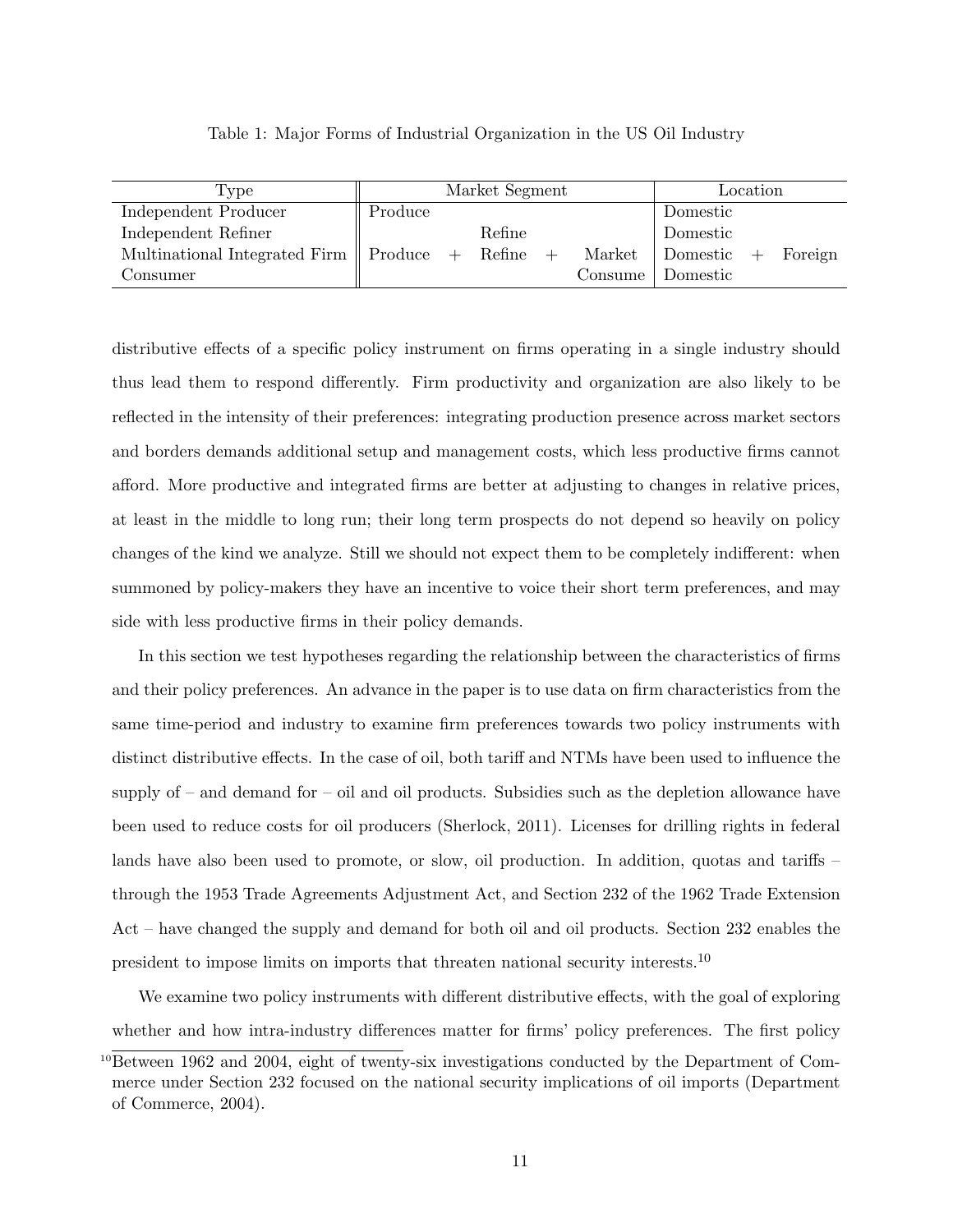we examine is an oil import tariff. The second is an excise tax on the production of domestic oil. We describe each instrument below, and then outline our expectations for the policy preferences of different firms.

## Case 1 - Oil Import Tariff

The first case examined is a tariff applied against imports of crude oil. U.S. policy currently applies a small tariff on the import of both oil and oil products under the Harmonized Tariff Schedule of the United States (HTSUS): oil with an API gravity of 25 degrees or more has a tariff of 10.5c/barrel applied against it, while oil with an API gravity of under 25 degrees incurs a 5.25c/barrel tariff.<sup>11</sup> Some oil products also have tariffs applied against them. Napthas, for example, incur a tariff of 10.5c per barrel, while light oil motor fuel incur an import tariff of 52.5c per barrel (Nerurkar, 2011). The value of these tariffs relative to the final price is small. More costly trade barriers have also been debated, however. A quota was applied against oil imports between 1959 to 1971 leading to billions of dollars of transfers to domestic producers from consumers. In the1980s, a five dollar per barrel tariff on crude imports was debated in Congress as the world price of oil collapsed. We use data drawn from congressional testimony over this proposed policy change to examine actor preferences.

## Producers

What are our expectations for the policy preferences of firms, given that a tariff increases the price of imported oil relative to domestically produced oil? If we focus on crude oil production, we expect firms that produce only oil, and do so only domestically, to have intense preferences in favor of the tariff. Industry associations that represent firms with this characteristic should also take this position. Domestically-focused firms also tend to be less productive than multinational firms because of the economies of scale that exist in the oil industry, which should magnify this effect. As the ratio of international to domestically-produced oil increases, on the other hand, we expect the intensity of firm support for an import tariff should fall. We thus expect firms that have their production strongly weighted towards international production, or that produce oil wholly outside the United States, to oppose a tariff. We expect the preference for protection to be less intense

 $11$ API gravity is a measure of the specific gravity of oil. A higher number represents a lighter-quality oil.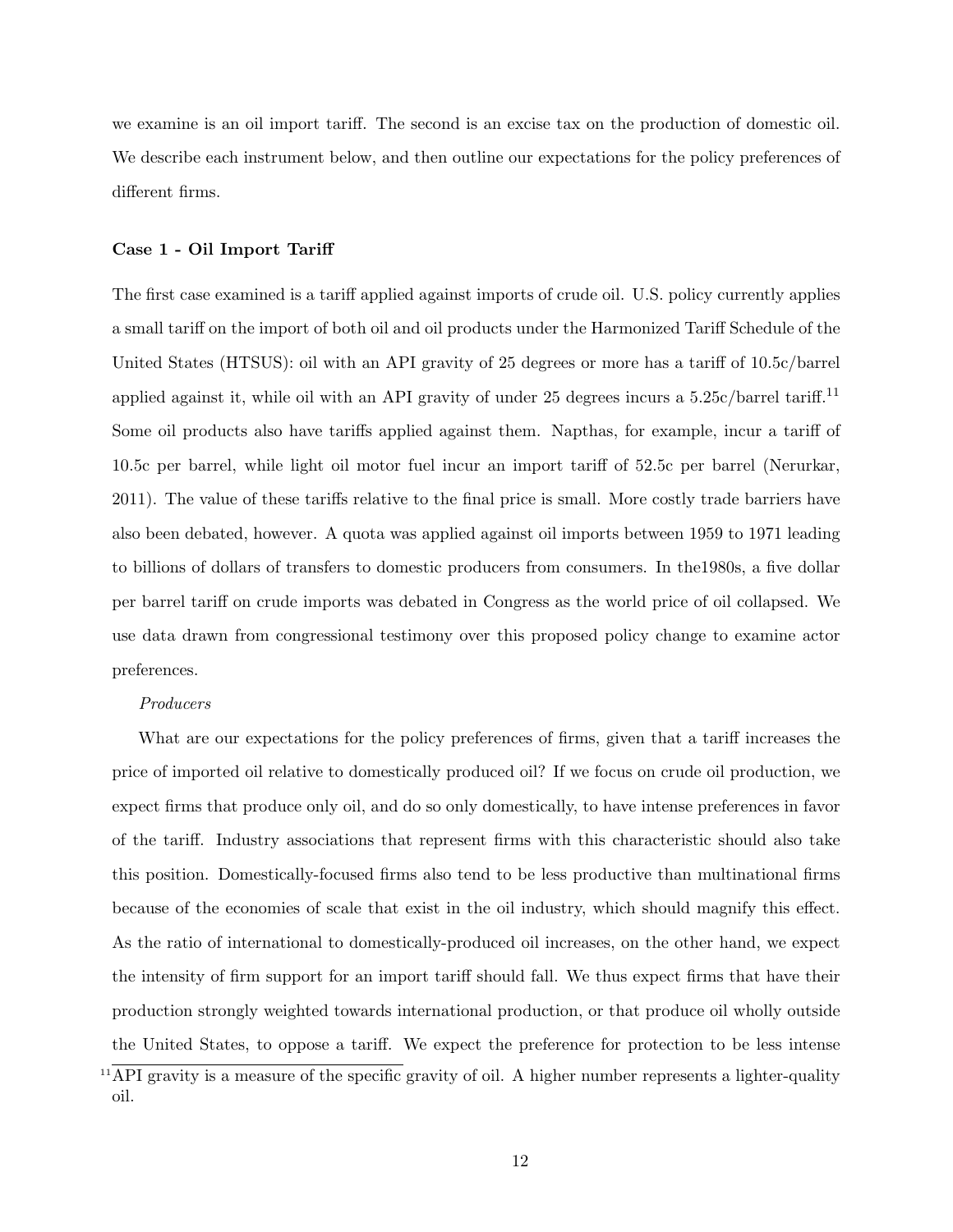among the integrated majors, given their higher productivity and their international presence. Size and number, however, make them more likely to mobilize politically. Taken together, this suggests that we can expect a lower probability of collective action by crude oil producers in the import tariff case.

#### Refiners

We expect the position of independent refiners, on the other hand, to depend on their ability of refiners to pass costs onto consumers. If we assume consumer demand is unaffected – which is reasonable given the short-term inelasticity of demand for many products – then we expect refiners to be relatively indifferent towards a tariff. On the other hand, a tariff on imports represents an increase in input costs, and refiners also consume crude oil in the refining process.<sup>12</sup> Our expectation is thus that refiners will bear some of the costs associated with a tariff, and thus should oppose it.

## Marketers and Consumers

If we assume that demand is inelastic in the short run with respect to the price of final products then we expect consumers to express a preference against the imposition of an import tariff on both crude oil and oil products, although this effect should be constrained by the level of competition. In a less competitive market, producers and refiners can be expected to pass along a share of the costs to final consumers. If the market is more competitive, on the other hand, then this limits the ability of these firms to pass costs along to final consumers.

|                               | Domestic                | International          | Integrated |
|-------------------------------|-------------------------|------------------------|------------|
| Independent Producer          | <b>Strongly Support</b> |                        |            |
| Independent Refiner           | Oppose                  |                        |            |
| Multinational Producer        |                         | <b>Strongly Oppose</b> |            |
| Multinational Integrated Firm |                         |                        | Mixed      |
| Marketer or Consumer          | <b>Oppose</b>           |                        |            |

Table 2: Oil Import Tariff - Expectations

<sup>12</sup>A simple rule of thumb is that it takes one barrel of oil-equivalent energy in order to refine ten barrels of crude oil (Office of Technology Assessment, 1983).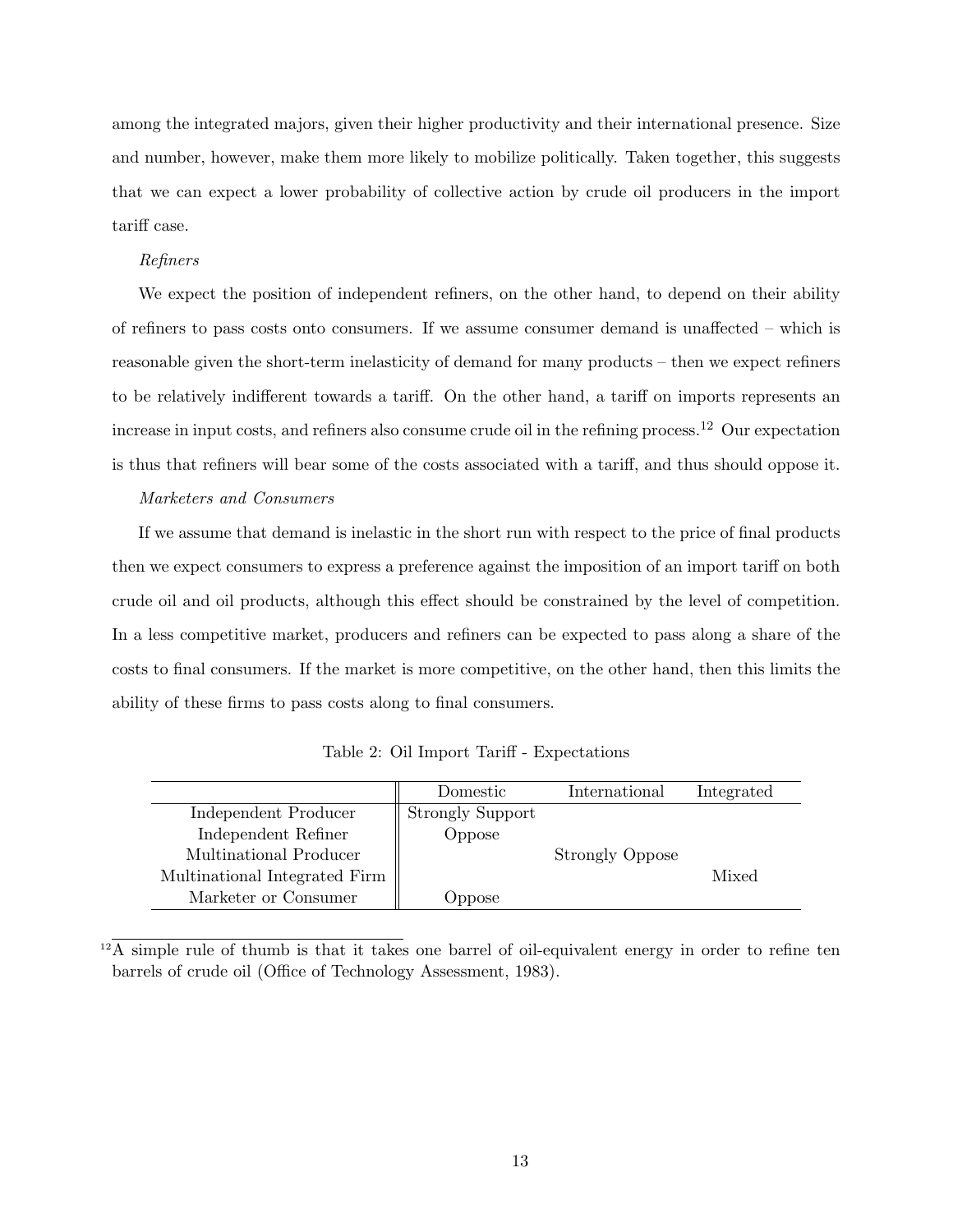#### Case 2 - Excise Tax

The second case we examine is an excise tax. The distributional effects of an excise tax differ from an import tariff. Instead of being applied at the border, an excise tax is imposed on the sale of a good. In the case of oil, an excise tax – called the Windfall Profits Tax – was placed on domestically-produced oil in March 1980.<sup>13</sup> Rather than allowing oil producers to capture all the rents associated with the rise in oil prices, the tax redistributed revenues away from producers and towards the government. The tax was terminated in January  $1991<sup>14</sup>$ 

The basic effect of the tax was to increase the marginal cost of producing oil domestically. It was not applied evenly, however. Oil produced in "stripper" wells (wells producing small amounts of oil) were exempted after 1981, lessening the collective burden on independent producers. The tax was also applied on a differential basis against multinational integrated firms. For firms operating in the domestic oil production segment only, 50 percent of the "excess" profits – as calculated according to a formula linking prices to historical production costs – was taxed for wells that produced oil prior to 1979. The equivalent rate for the integrated majors was 70 percent.

The distributional effects of the tax were substantial. Net revenues flowing to the government between 1980 and 1990 reached almost 38 billion dollars, after deducting 37 billion dollars from gross revenues because the tax was deductible. The tax also reduced the domestic production of oil by cutting investment, thus increasing demand for imported oil. Further, crude oil prices were set in the world market following price liberalization, meaning domestic producers were unable to pass costs along given the ability of refiners to substitute internationally produced oil for domestic oil. The tax is estimated to have reduced domestic production by between 1.2 and 4.8 percent, relative to what it would have been in its absence. The Congressional Research Service noted that "since the tax was imposed on oil production  $-$  i.e., upon its removal and sale  $-$  extraction (and other upstream operations) was penalized and other aspects of the business (refining and marketing), the downstream operations become relatively favored (Lazzari, 2006).

#### Producers

What are our expectations of the policy positions of firms operating in different market segments towards the excise tax? Most obviously, firms producing crude oil within the United States are

<sup>&</sup>lt;sup>13</sup>The implementation of the tax was concurrent with the liberalization of oil prices.

<sup>&</sup>lt;sup>14</sup>This section draws from Lazzari  $(2006)$ .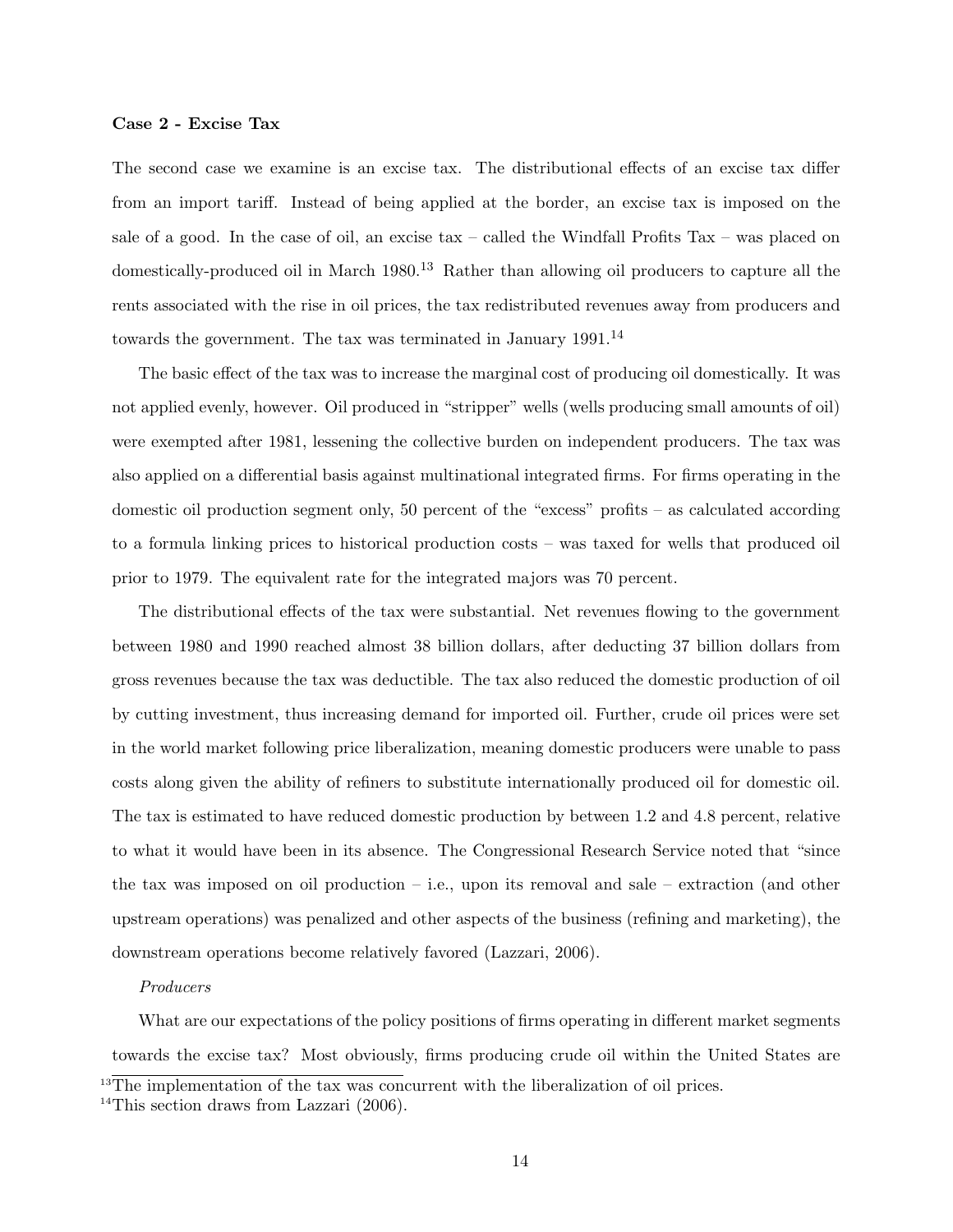likely to oppose the imposition of the tax. Firms producing oil both internationally and within the United States are likely to have less intense preferences, however our expectation is that they nevertheless oppose it given that the tax was designed to impose greater costs on them. Their preferences are likely to be less intense, however, as the ratio of international to domestic oilproduced increases, and refinery operations are unlikely to suffer because the price of inputs will not change. The intensity of preferences against the tax depends on their ability to switch supply from foreign to domestic. Together, this suggests a greater probability of independent producers and multinational firms coalescing in the case of the excise tax, when compared to the import tariff.

#### Refiners

Our expectation for independent refiners, on the other hand, is that they are indifferent towards the tax. This is because the price for oil is set according to the world price, meaning it is unlikely to lead to an increase in the cost of inputs. There are two caveats, however. First, it is plausible that refiners should support repeal because the administrative burden associated with the tax fell on them. Second, it is also possible that refiners will oppose the tax because of switching costs, given that the need to substitute internationally produced for domestically produced oil is not costless in the short-term.

## Marketers and Consumers

Finally, we expect consumers are indifferent towards the excise tax. As with refiners, this is because the price of oil is set in a global market, making it implausible they would bear the costs of the tax.

|                               | Domestic               | International Integrated |        |
|-------------------------------|------------------------|--------------------------|--------|
| Independent Producer          | <b>Strongly Oppose</b> |                          |        |
| Independent Refiner           | Indifferent            |                          |        |
| Multinational Producer        |                        | Oppose                   |        |
| Multinational Integrated Firm |                        |                          | Oppose |
| Marketer or Consumer          | Indifferent            |                          |        |

Table 3: Excise Tax on Domestically Produced Oil - Expectations

To summarize, we expect to observe different political alignments across the two policy instruments. In the oil import tariff case, we should observe a split between domestic oil producers, and integrated, multinational firms, with the latter indifferent or in opposition to the tariff. Consumers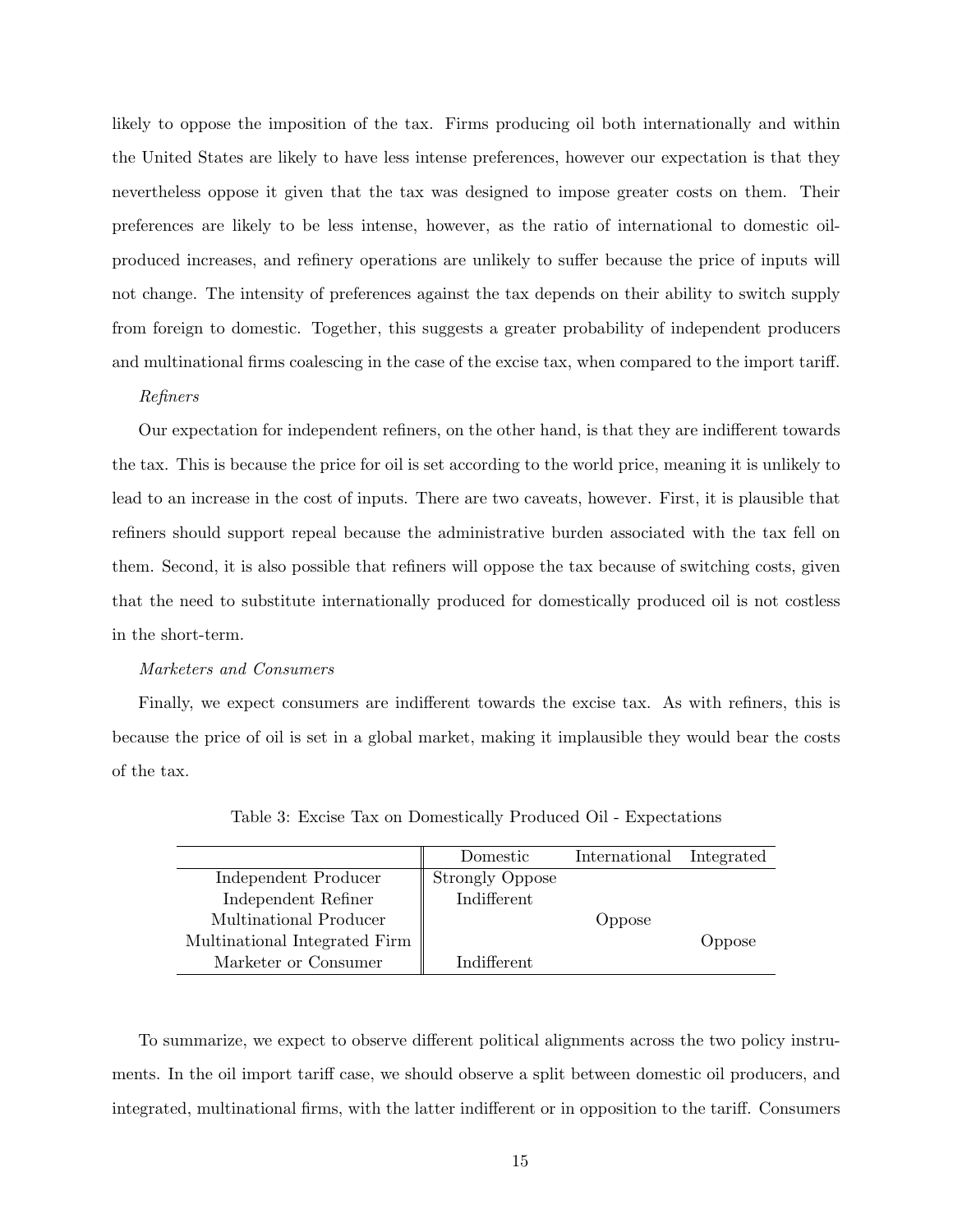should also oppose the tariff because of its implications for final product prices. Refiners, on the other hand, should be indifferent, assuming they are able to pass costs along to final consumers. In contrast, in the excise tax case we expect a different set of political alignments. Refiners should once again be indifferent. Domestic producers and integrated firms should be unified in opposition to the tax, however, although the intensity of the preferences of the latter should strictly fall as the ratio of international to total crude production increases. Unlike in the tariff case, consumers should be indifferent to the excise tax.

## Analysis Part I - Industry Segmentation and Policy Preferences

We use a revealed preferences approach, following Magee (1977), to examine the policy preferences of firms and industry associations towards the two instruments. We draw the data used to identify the policy preferences of the relevant actors from congressional hearings. For the tariff case, we extracted all oil-related hearings, as categorized in the *Policy Agendas* database.<sup>15</sup> We then used hearing titles to identify hearings focused on oil imports for the years 1979 and 1987. This yielded eight hearings across the House and Senate, and a total of 133 statements by firms or industry associations within these hearings.<sup>16</sup>

We coded two types of data. In the first instance, we identified the characteristics of the firms and industry associations offering testimony, identifying which market segment they operated in, whether they were integrated across market segments, whether they held international assets or were focused domestically, and whether they were representing marketers or consumers of final products. We also coded whether the testimony was offered by an individual firm or an industry association. The second piece of information we coded was whether the testimony offered support for a quota or tariff on crude oil, and/or a quota or tariff on oil products.

We applied the same procedure for the excise tax case, using the *Policy Agendas* database to identify hearings from 1979 to 1987 focused on the excise tax. This yielded a total of seven hearings across the House of Representatives and the Senate, for a total of 82 statements. We then hand-

<sup>15</sup>http://www.policyagendas.org, accessed December 4, 2012.

<sup>&</sup>lt;sup>16</sup>We ignored testimony by actors without a substantive interest in distributive outcomes in the sector, such as consultants and law offices. We also did not code the policy positions given by members of the executive branch. See appendix for coding rules.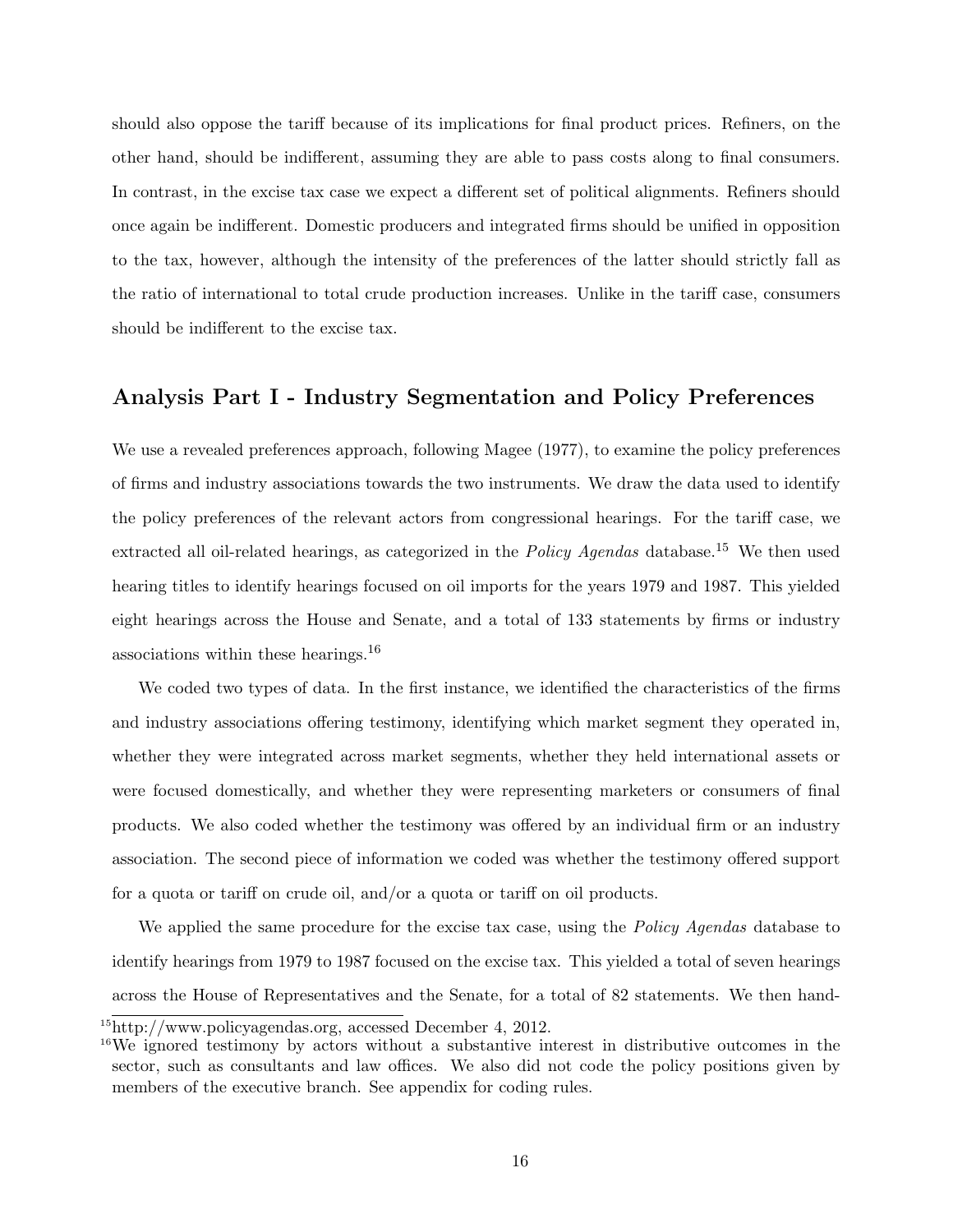coded the actors giving testimony according to their industry profile, and identified their position towards the excise tax. Hand coding testimony is more time consuming than automated text parsing approaches; yet at the current level of technological development of text parsing programs, hand coding provides a major advantage: it allows to identify the direction and intensity of preferences towards the policy instrument.

## Results - Oil Import Tariff

We expect firms producing oil within the United States alone, and the industry associations that represent them, to overwhelmingly support the imposition of an oil import tariff, because the policy increases the price of internationally produced oil relative to domestic oil. More productive oil producers with international production assets, on the other hand, have mixed incentives: increasing the price of international relative to domestically produced oil reduces the profitability of oil produced internationally and imported into the United States for refining or direct sale to an independent refiner. Yet, these firms produce some oil within the United States, implying the profits associated with this production should be increased by the tax. These firms also have access to international markets, and thus have the opportunity to redirect international production to international markets, while profiting from the increased rents available within the domestic market.

Oil producing firms with an international presence are commonly integrated across market segments. We thus expect these firms to weakly oppose the imposition of an oil import tariff, given that it has an effect on refining assets in addition to domestic production. Independent refiners, on the other hand, are likely to oppose the measure as it implies an increase in costs, if we assume short-run transaction costs and take into account the consumption of oil used in the refining process. Finally, we expect marketers and consumers to oppose the imposition of an oil import tariff because they cannot shift to substitute goods meaning an import tariff implies an increase in the price of oil products.

What do the results show? As expected, domestic producers of crude oil overwhelmingly supported the imposition of an oil import tariff. Of the 20 instances of testimony between 1979 and 1987, .85 supported an import tariff. This understates the degree of support given that 11 of the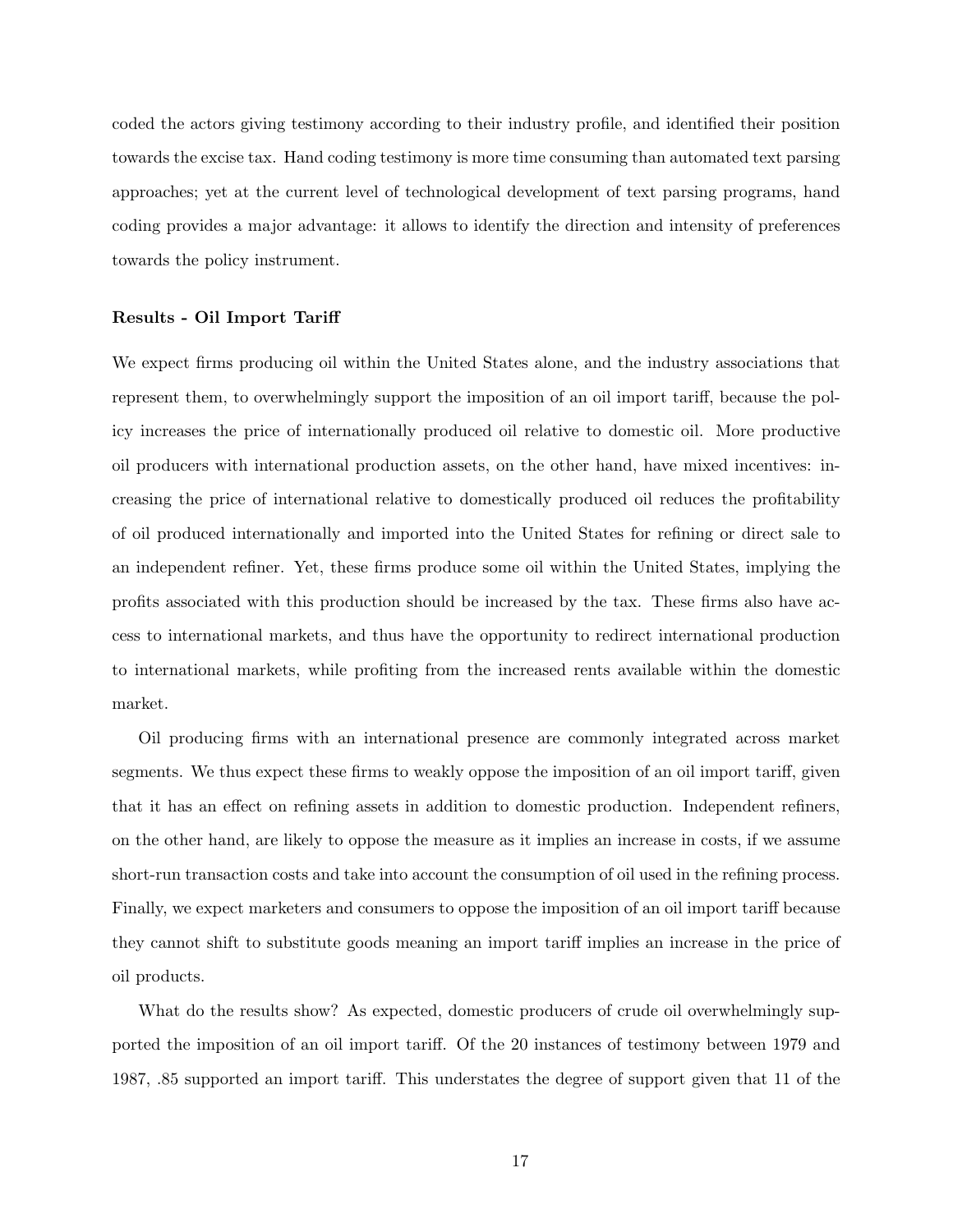| Category                          | Type     | Example                | Support | - N | No. of IAs |
|-----------------------------------|----------|------------------------|---------|-----|------------|
|                                   |          |                        |         |     |            |
| Producer                          | Domestic | Independent Petroleum  | .85     | 20  | (11)       |
|                                   |          | Association of America |         |     |            |
| Integrated Producer Multinational |          | Chevron Corporation    | .50     | 4   | (1)        |
|                                   |          |                        |         |     |            |
| Refiner                           | Domestic | Independent Refiners   | .43     |     | (4)        |
|                                   |          | Coalition              |         |     |            |
|                                   |          |                        |         |     |            |
| Consumer                          | Domestic | National Ski Areas     | .00     | 92  | (69)       |
|                                   |          | Association            |         |     |            |
|                                   |          |                        |         |     |            |

Table 4: Support of Import Tariff on Oil - Results

Note: The unit of analysis is instances of congressional testimony. "Position" is the ratio of total entries supporting the imposition of a crude oil import tariff. "N" is total number of recorded entries. "No. of IAs" is number of industry associations within total instances of congressional testimony.

20 instances of testimony were industry associations, which have multiple members.<sup>17</sup>

The summary of testimony presented in Table 4 also shows firms with both an international presence, and integrated across the supply chain, had mixed views on the oil import tariff. This is consistent with the mixed incentives they face, although the result is tempered by the small number of instances of testimony. The position of independent refiners is also mixed, with three of seven instances of testimony supporting the imposition of a tariff, and four indifferent or against. One way to interpret this that firms were unsure about their ability to pass the costs of the tariff along to final consumers, with greater confidence associated with indifference towards the tariff. Finally, independent marketers and consumers of final products, as expected, were overwhelmingly opposed to the imposition of an import tariff, with uniform opposition across the ninety-two firms and industry organizations offering testimony.

The lobbying coalitions implied by this analysis are clear: the most important political cleavage for the proposed import tax was between domestic oil producers and final product consumers. Domestically focused producers strongly supported the imposition of a tariff on oil imports, but had limited allies among the independent refiners and the integrated multinational firms, which faced mixed incentives. They also strongly opposed by the marketers and consumers of final products.

<sup>&</sup>lt;sup>17</sup>Given that the unit of analysis is individual instances of congressional testimony, there are multiple statements recorded by the same association, somewhat reducing the downwards bias of the result. See data description for details.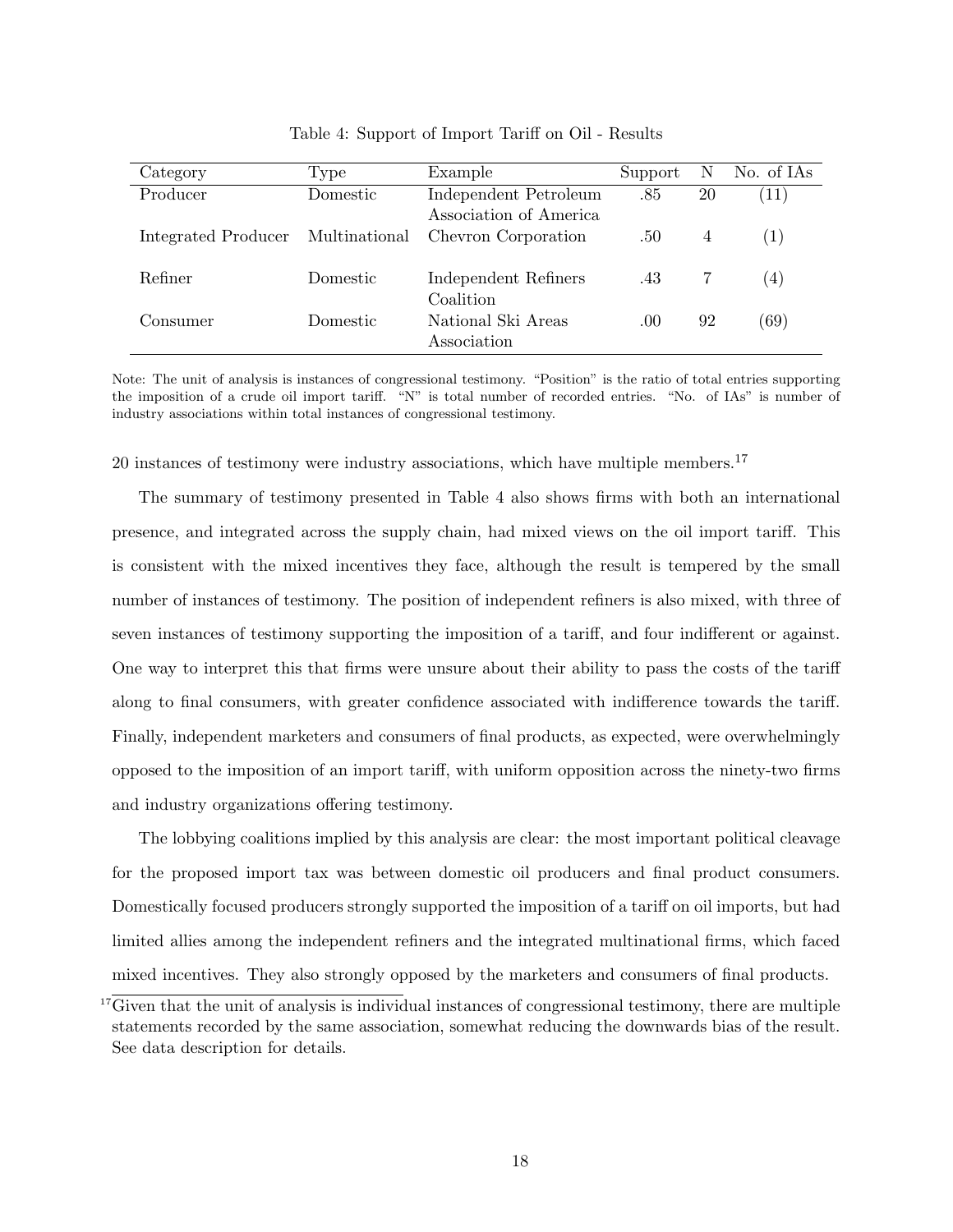#### Results - Excise Tax

The second instrument we examine is an excise tax. As with the oil import tax, we hand coded the position of firms and industry associations towards the instrument. In this case, we recorded those giving testimony in favor of the imposition of tax, as a ratio of the total number of firms or associations within a particular market segment giving testimony. Where no firms or industry associations of a given type were found to be giving testimony, we recorded "No Entry." The results are shown in Table 5 below.

| Category            | Type          | Example                        | Support  | N        | No. of IAs |
|---------------------|---------------|--------------------------------|----------|----------|------------|
| Producer            | Domestic      | North Texas Oil and            |          | 36       | (34)       |
|                     |               | Gas Association                |          |          |            |
| Integrated Producer | Multinational | Chevron Corporation            | 0.3      | 10       | (2)        |
| Refiner             | Domestic      | Independent Refiners Coalition | No Entry | No Entry | No Entry   |
| Consumer            | Domestic      | National Association           |          |          | (6)        |
|                     |               | of Manufacturers               |          |          |            |

Table 5: Excise Tax on Domestically Produced Oil - Results

Note: The unit of analysis is instances of congressional testimony. "Position" is the ratio of total entries supporting the imposition of a crude oil import tariff. "N" is total number of recorded entries. "No. of IAs" is number of industry associations within total instances of congressional testimony.

The results in Table 5 show that the preferences of firms and industry associations match expectations, with the exception of consumers. Domestic producers strongly opposed the imposition of the excise tax, which is unsurprising given the distributive burden of the tax fell largely on them. Once again, while thirty-six entries were recorded from the hearings in this category, a large number of these entries were from regional and other industry associations representing the consensus of member firms.

A plurality of integrated majors also opposed the imposition of the tax. All but three instances of testimony entered testimony opposing the tax. One of the instances of testimony records the preference of the American Petroleum Institute, which has the broadest membership profile of the oil industry associations. Of the remaining instances of testimony, two expressed no explicit view, while the third – Exxon Mobil – is recorded as opposing the tax in a different instance of testimony. One way to interpret this result is that the costs of switching domestic and international production outweighed the potential benefits in terms of increasing imports. This is particularly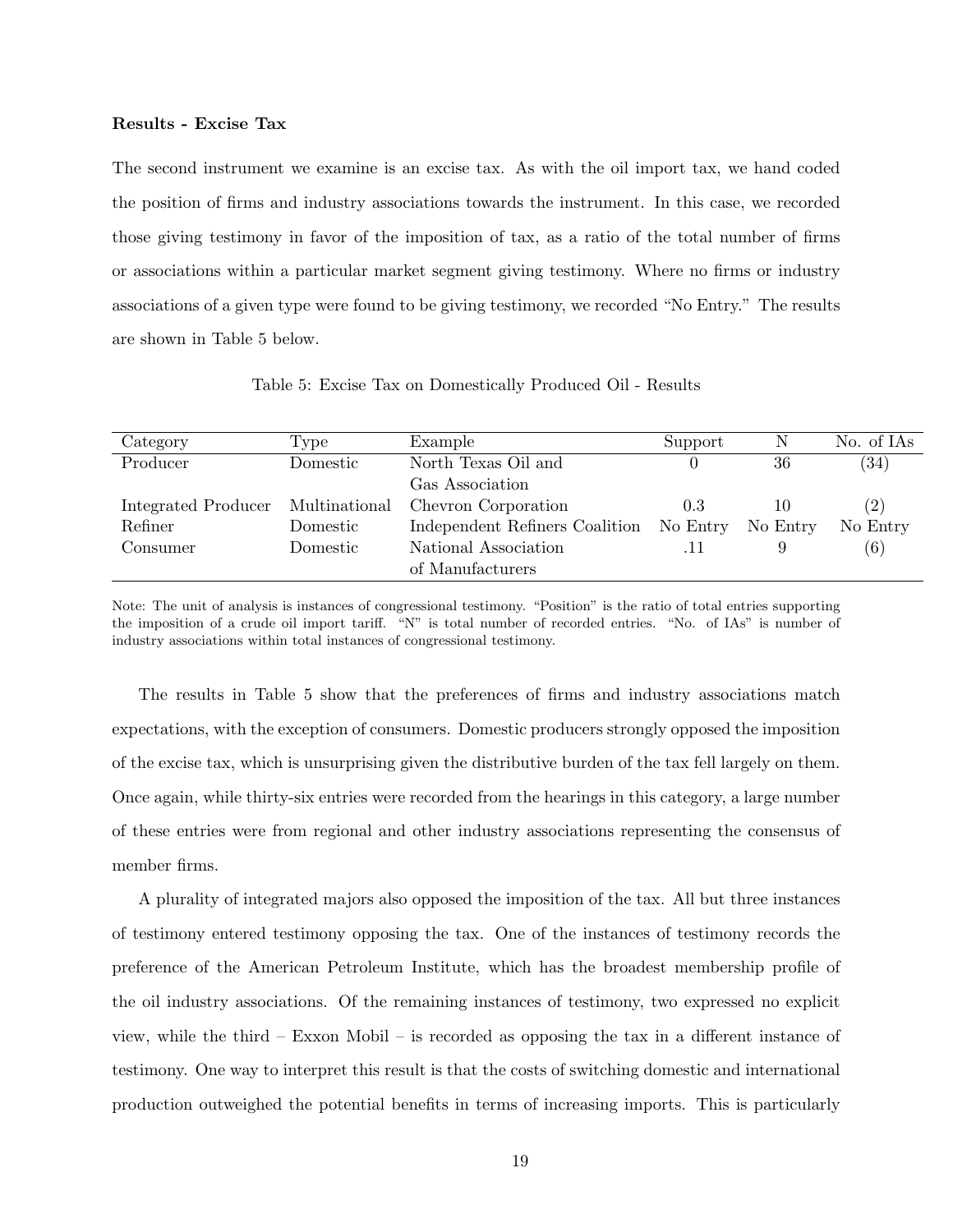likely if the firms were segmented operationally (i.e., using domestically produced oil to serve the domestic refining market, and internationally produced oil to serve the non-US refining market). In addition, the weight of the tax was designed to fall more heavily on these firms, increasing the likelihood they would oppose the tax.

Examining the content of the testimony suggests a second reason for this opposition. Firms that made their position clear appeared to place more weight on the importance of the policy's effect on the profitability of investments already made in domestic production than on any potential benefit in terms of greater imports. An Exxon representative, for example, emphasized the effect the tax would have on its domestic operations in Alaska, and argued that the tax would affect the firm's interest in investing in projects within the United States, given the effects of the tax on the profits of a project already invested in: "the bill will adversely affect ultimate recovery and production levels from the Prudhoe Bay field...it will adversely affect investment in other large expensive high-risk energy ventures throughout the United States and [it] is both discriminatory and inequitable and in fact constitutes a rollback in the price of Prudhoe Bay crude" (Slick Jr., 1979, 220).

Concentrated consumers – such as manufacturing and other industries – largely opposed the imposition of the tax; our expectation was that consumer organizations would be relatively indifferent. What explains this difference? Once again, testimony offers a suggestion: the difference emerges not because of the expectation of higher costs, but rather because many feared that it would lead to spillover effects through similar taxes being imposed on other industries. The representative of the Chamber of Commerce of the United States, for example, which claimed 85,000 members, argued that it "would set a harmful precedent that could lead to similar taxes on other commodities, such as beef, sugar, timber, or wheat" (Carlson, 1979, 266). The National Association of Manufacturers, which claimed 12,000 member countries representing 75% of manufactured goods produced nationally, made a similar argument: "We oppose the principle of punitive tax measures applied to one sector of the economy...we are very concerned that such taxes would establish a precedent for using tax policy as a club against other industries which are highly visible and have been made politically unpopular" (Bixler, 1979, 226).

Thus the opposition of consumers appears not to have been shaped by the distributive effects of the tax itself, but rather concern that the imposition of the tax increased the likelihood that other industries could face similar taxes in the future. Lastly, no testimony was recorded for refiners or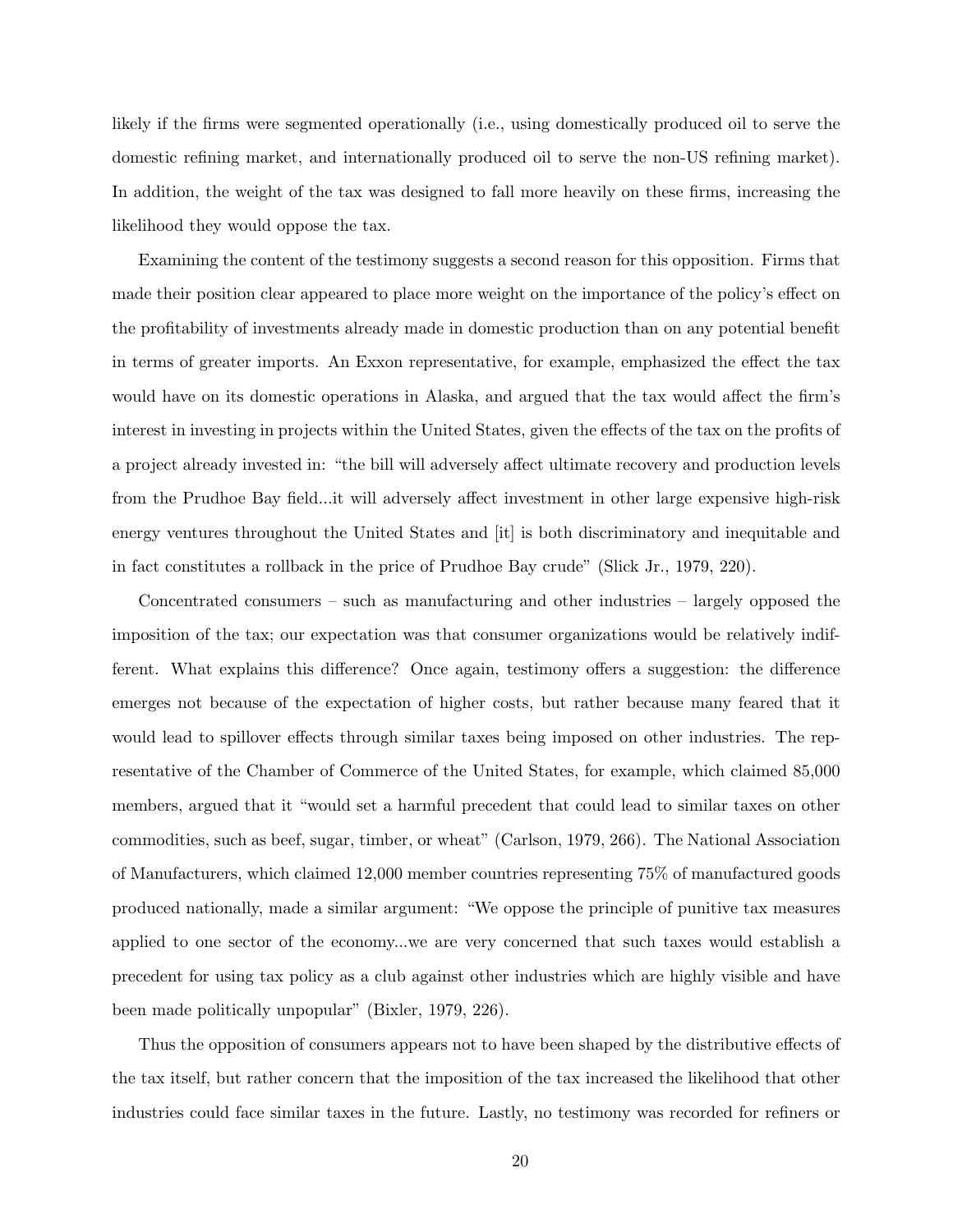marketers. While this does not provide direct information on the position of refiners towards the excise tax, the frequency of testimony is associated with more intense preferences for (against) a given policy instrument. This is consistent with expectations that they should be largely indifferent to the excise tax.

The coding exercise of congressional testimony provides sensible and intuitive evidence that firm heterogeneity affects trade policy preferences. We find that heterogeneity manifested itself more strongly in debates over taxes at the border: independent producers that operate in the upstream segment of the industry almost uniformly supported the imposition of import tariffs; refiners, integrated firms, and major international oil producers, on the other hand, express opposition to tariffs, and the evidence supports the contention that the intensity of their opposition depended on their degree of integration across market segments and borders. On the excise tax debate, the most important political cleavage emerged along industry lines: producers of oil and their by-products were unified in opposition the measure. In combination the results suggest that heterogeneity manifests itself differently depending on the distributional consequences of the policy instrument at hand.

Identifying actors' preferences is usually not enough to explaining policy outcomes. On one hand, the translation of those preferences into policy demands depends on traditional collective action problems. The supply side of politics, on the other hand, is a function of process of preference aggregation. In the ensuing sections we analyze whether the structure of employment in the states affects the propensity of legislators to vote for two bills aimed at repealing tariffs and quotas on oil, and imposing a windfall profit tax on oil production respectively.

## Analysis Part II – Industry Preferences and Voting Behavior

In the previous section we examined the policy preferences of industry actors towards an oil import quota and an excise tax on domestic oil, two instruments with distributive implications for firms operating in the oil industry. We found evidence that firms' preferences varied across segments within the same industry: actors operating in different stages of the oil supply chain preferred an effective rate of protection that was strictly positive for their own segment, and lower for other segments of the industry. We also found differences within segments among firms with different production and organizational structures. These differences become salient when the policy intervention affected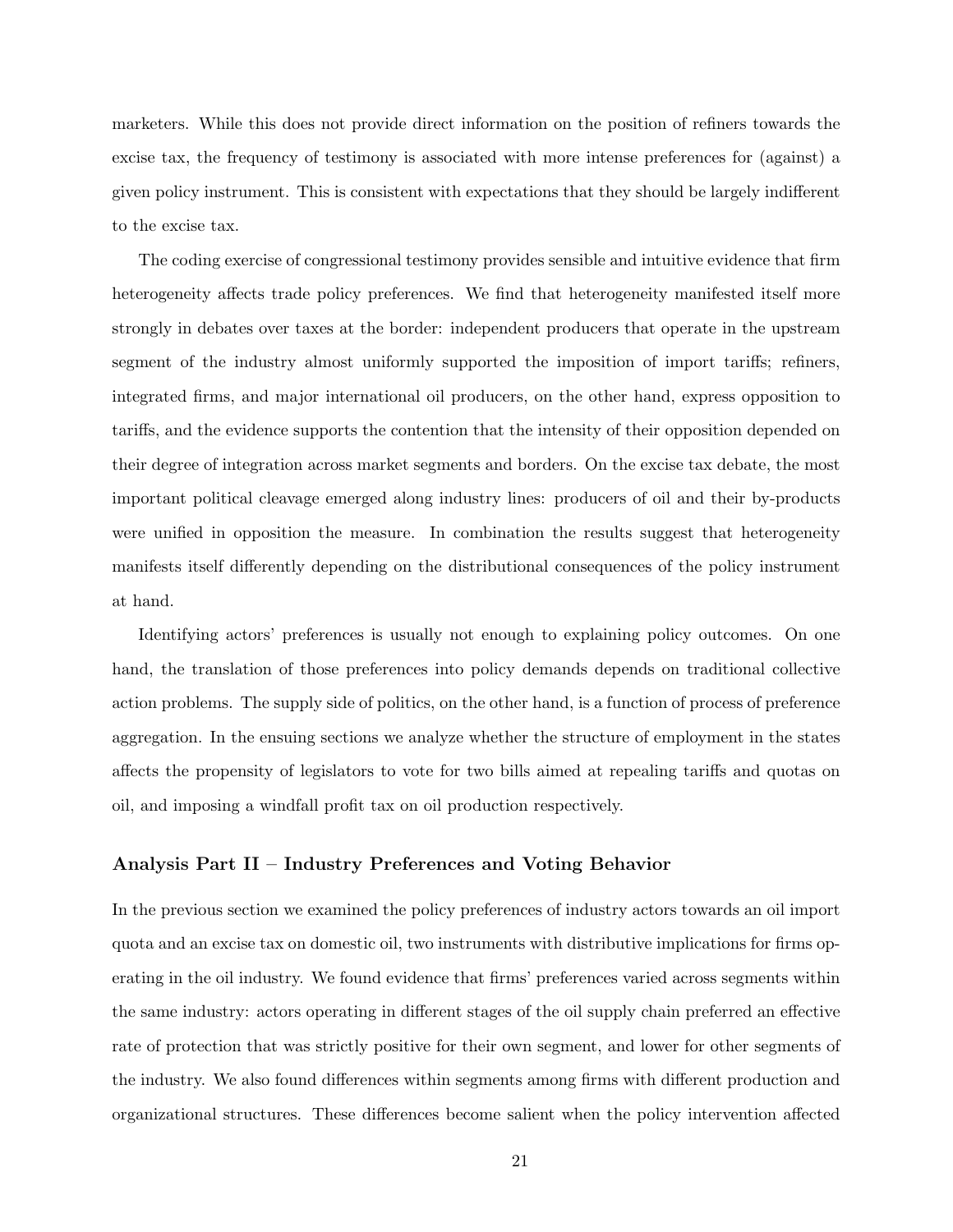prices between segments of production. While all firms preferred lower prices upstream and higher prices downstream, the evidence suggested integrated firms were less sensitive to policy instruments that affected relative prices of a product that is traded within the firm. These integrated firms are also more productive, which could also explain their lower sensitivity to relative price changes.

While identifying actors' preferences is important, we still need to understand how those preferences relate to changes in policy. In addition to demands from industry groups policy outcomes reflect policymakers' ideological predispositions, and their incentives to cater to voters while supporting specific firms, groups, industries and regions. In this section we examine the relationship between industry preferences and the policy preferences of legislators, revealed through their voting behavior. Our empirical strategy centers on an econometric study of votes held in the U.S. Senate on measures related to the imposition of an excise tax on domestic oil, and the likelihood of tariff barriers being placed on imports of refined oil products.

Translating preferences into expectations about voting behavior poses challenges because of the need to incorporate the relative influence of industry groups and other political actors on legislators' maximand. There are a number of plausible arguments concerning the relative influence of industry organizations focused on the ability to overcome obstacles to collective action.

The first of these focuses on the intensity of industry preference towards a given policy instrument. Other things being equal, firms within a given industry segment should have stronger preferences towards a policy that has a greater impact on their bottom-line, and hence they should be more likely to expend resources in order to achieve their preferred outcome. Thus we can expect domestic oil producers to have strong preferences in favor of a crude import tariff, relative to oil producers that have an international presence or that operate across different market segments, and also be more willing to expend resources in order to influence voting outcomes on this measure. The evidence gleaned from congressional testimony confirms this is a reasonable assumption.

A second potential factor concerns industrial organization. Hart (2004) notes collective action problems tend to be more severe among small firms given that they are more numerous. Small firms, such as the independent crude producers in the case of the US oil industry, are also less likely to retain the resources to invest in shaping policy outcomes relative to large firms. If small producers are able to overcome their collective action problem, on the other hand, they have more votes with which to influence congressional behavior relative to larger and more diversified firms. Multinational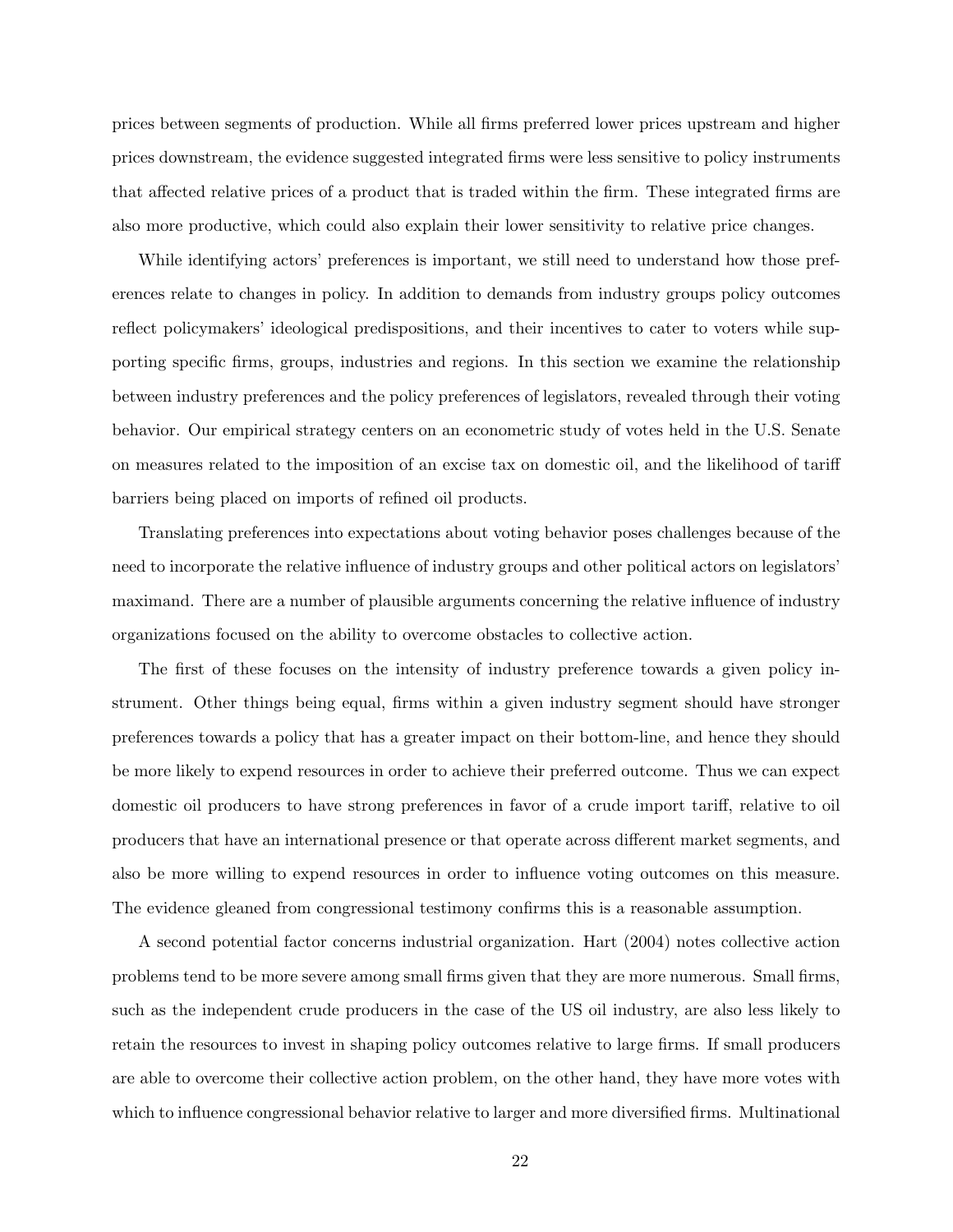firms, on the other hand, are likely to be larger and more productive and thus have greater resources to apply to in seeking to change policy outcomes in their favor. They are, however, likely to espouse less intense preferences towards the policy, since they may not expect sufficient gains that would justify the cost of engaging in political action to influence policy outcomes. These firms are also likely to face a broader range of public policy issues than small firms, forcing management to judge the appropriate allocation of resources across each of these activities.

Combining preferences and incentives for collective action, our general expectation is that producers are more likely to be successful in lobbying for their preferred outcome and wield more political influence when they are unified. Thus policy instruments that benefit some producers while providing limited benefits, or imposing costs, on others, are less likely to generate collective action by producers. If we take the case of the oil tariff, for example, the division between domestic producers of crude and vertically integrated multinational firms that produce crude over the merits of imposing a crude import tax should – other things being equal – make firms in this market segment less likely to succeed in shifting the voting behavior of a legislator, relative to when they are unified. Similarly, the excise tax imposed greater costs on integrated, multinational firms than small producers, thus decreasing the intensity of opposition to the bill.

Our focus on two votes with substantially different distributional effects provides an opportunity to examine the relative importance of a number of these explanations. The votes selected for analysis occurred within a three year time span. This means theoretically relevant variables such as industrial organization, market structure, and thus political influence – in terms of votes or financial resources – of firms in each market segment are held relatively constant across the two votes. This means differences in voting behavior across the two bills can be attributed to the differential effects of the proposed bills on each group.

In the next section we describe each of the votes used in the analysis and summarize our expectations for the policy preferences of firms operating within and across industry segments.

#### Description of Votes

The excise tax case involves a vote on the Senate conference report on the Crude Oil Windfall Profit Tax Act in the 96th Congress. The vote occurred on March 27, 1980. The vote centered on whether to adopt the conference report to the Senate on the Crude Oil Windfall Profit Tax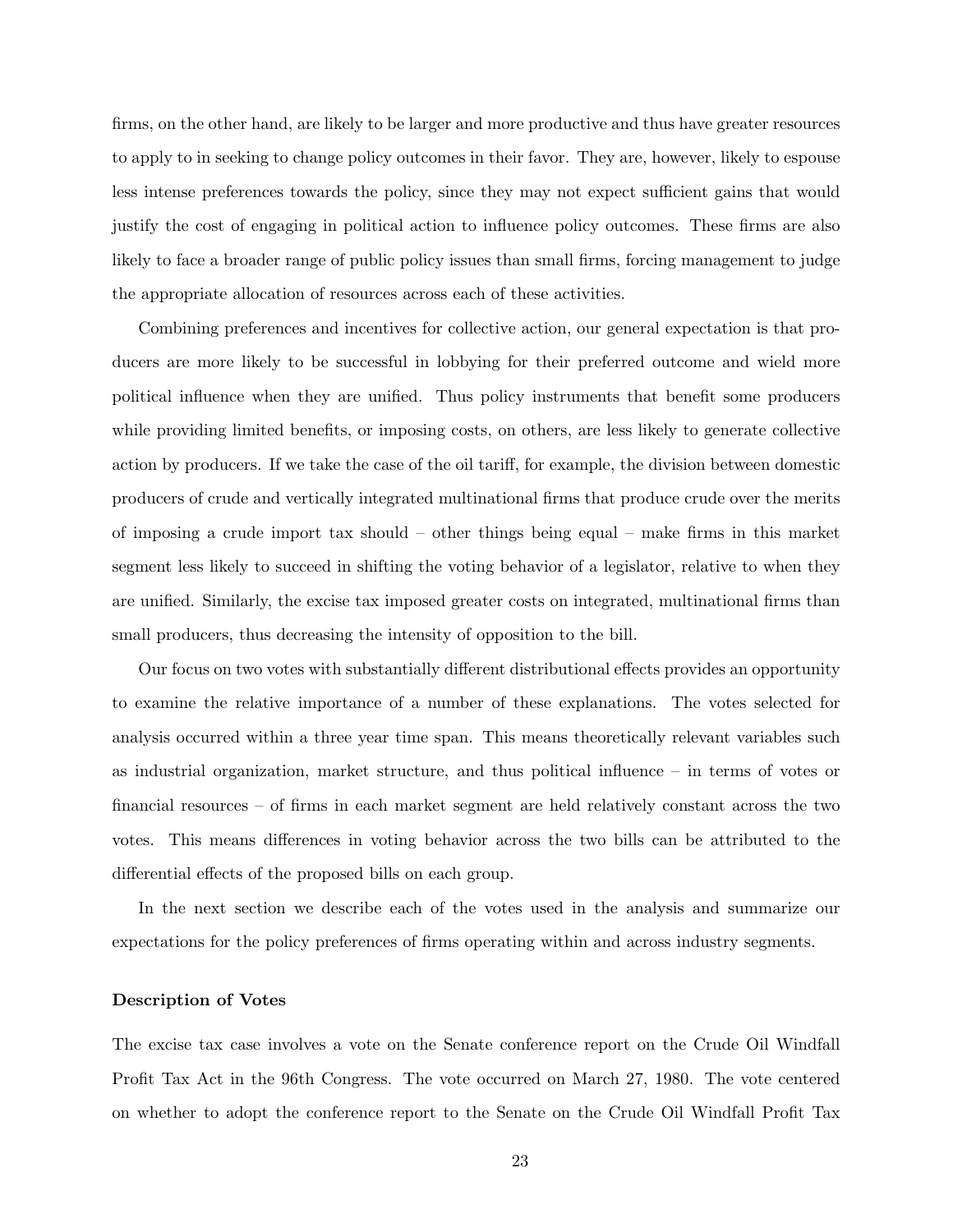Act. It was the final vote before the measure was presented to the president for signing into law, meaning the vote was meaningful in distributive terms. It also coincided with the decision by the president to decontrol domestic oil prices. Lazzari (2006) notes passage of the tax was negotiated between the Carter Administration and congress. Oil prices were controlled in 1971 in order to limit inflation, and had the effect of holding domestic prices for crude oil and oil products below the world price. Price liberalization was expected to lead to a rise in the prices of crude oil and oil products to the world price.

The excise tax was designed to capture the "windfall" profits accruing to oil producing firms as domestic oil prices were decontrolled. These were considered to be a "windfall" because the world price for oil was influenced by the Organization of Oil Producing Countries (OPEC), rather than the marginal cost of oil production at home. The windfall tax was popular among the public because high gasoline prices were blamed in part on oil companies. Reflecting this, the structure of the excise tax was weighted towards oil produced by integrated oil majors: heavier tax rates were levied on these firms than on independent producers, although it was also treated as a deductible expense which lessened the burden to a degree (Lazzari, 2006).

The second vote is a proposed imposition of an import barrier on petroleum products. Section 232 of the Trade Expansion Act of 1962 gives the president the authority to limit imports of commodities that threaten national security. The vote analyzed here was a proposed as an amendment to the Energy Tax Act, which became law in 1978. It occurred on October 29, 1977, in the 95th Congress, and failed by a margin of 30–47. The Energy Tax Act became law in 1978 (Public Law 95-618), and included a range of measures designed to affect the demand for, and supply of, energy products. These included tax measures on inefficient automobiles, income tax credits for residential energy costs, and subsidies for solar, wind and geothermal energy equipment purchases.

The merits of imposing a tariff on imports of oil products was also proposed during debate over the law. The 1977 proposed amendment sought to withdraw from the president the authority to "impose or adjust tariffs, fees or quotas on the imports of refined petroleum products." By removing this authority from the president, the amendment would have reduced the likelihood of barriers being placed on the import of oil products.<sup>18</sup>

<sup>&</sup>lt;sup>18</sup>Many bills were introduced into congress involving the oil industry, however the majority did not pass the committee stage. The "oil and natural gas" subcategory from the Policy Agendas Project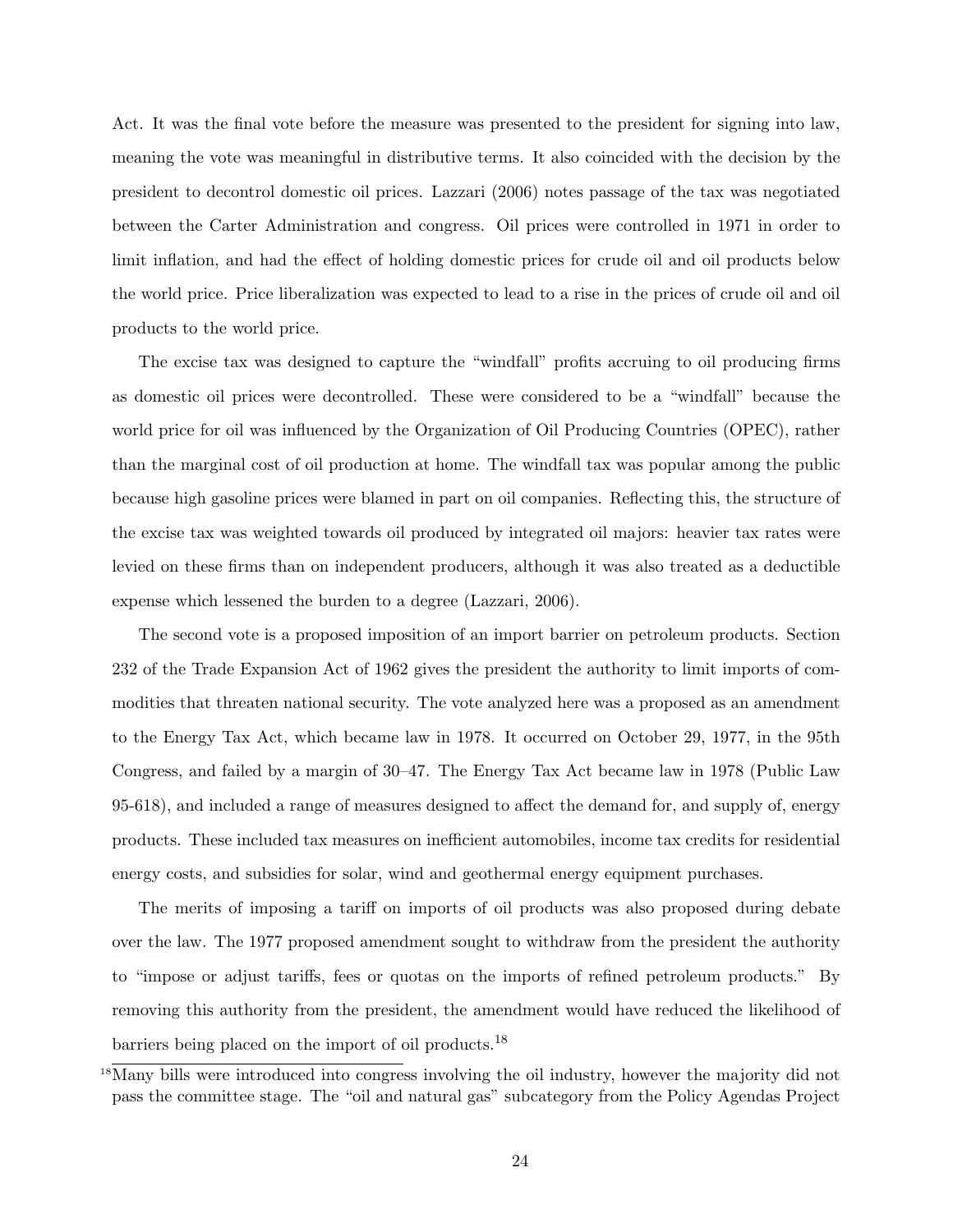We utilize the same empirical model for both votes in order to maximize our ability to compare the effects of intra-industry heterogeneity on policy outcomes across the two policy instruments. In general terms, we propose that a legislator's vote is determined by three factors: i) the ideological position of the legislator; ii) the welfare effects of the legislation on the legislator's constituency; iii) the preferences of producers and consumers with interests in the oil industry. We thus state our empirical model as:

$$
y_i = \mathbf{x}_i \mathbf{B} + \mathbf{z}_i \mathbf{\Gamma} + \mathbf{q}_i \Psi + \epsilon_i
$$
 (1)

The dependent variable  $y_i$  is a binary indicator of the support or opposition of legislator i to the measure;  $x_i$  is a measure of the ideological characteristics of the legislator;  $z_i$  is a vector of constituency characteristics; and  $q_i$  is a vector of industry characteristics.

We use party identification to capture the influence of the legislators' ideological characteristics on the likelihood to support (oppose) the instrument. Ideology and party allegiance are identified as important factors affecting the voting behavior of legislators. In the excise tax case, for example, we expect Democratic Party legislators to be more likely to support adopting the conference report because the Democratic Party is considered to be more likely to support government intervention in economic markets and is less associated with the oil industry traditionally. We expect Republican Party legislators to be less supportive of government intervention and thus more likely to oppose the measure, holding constituency and industry characteristics constant. By the same intuition, in the case of the amendment proposing to remove from the president the ability to impose tariffs, quotas, or other measures on the import of oil products, we expect membership of the Democratic Party to be associated with opposition to the measure, while we expect membership of the Republican Party to be associated with support, after controlling for constituency characteristics and industry influence.

The second group of independent variables are designed to capture the characteristics of constituency i. Our expectation is that states with a substantial share of oil contributing to the local economy, or in which oil is a significant contributor to domestic employment, should oppose the Hearings Data Set shows that between the 80th and 108th terms of the House of Representatives there were 2,566 bills introduced to the House of Representatives, and 1,020 bills introduced to the Senate, that focused on oil and natural-gas related policies.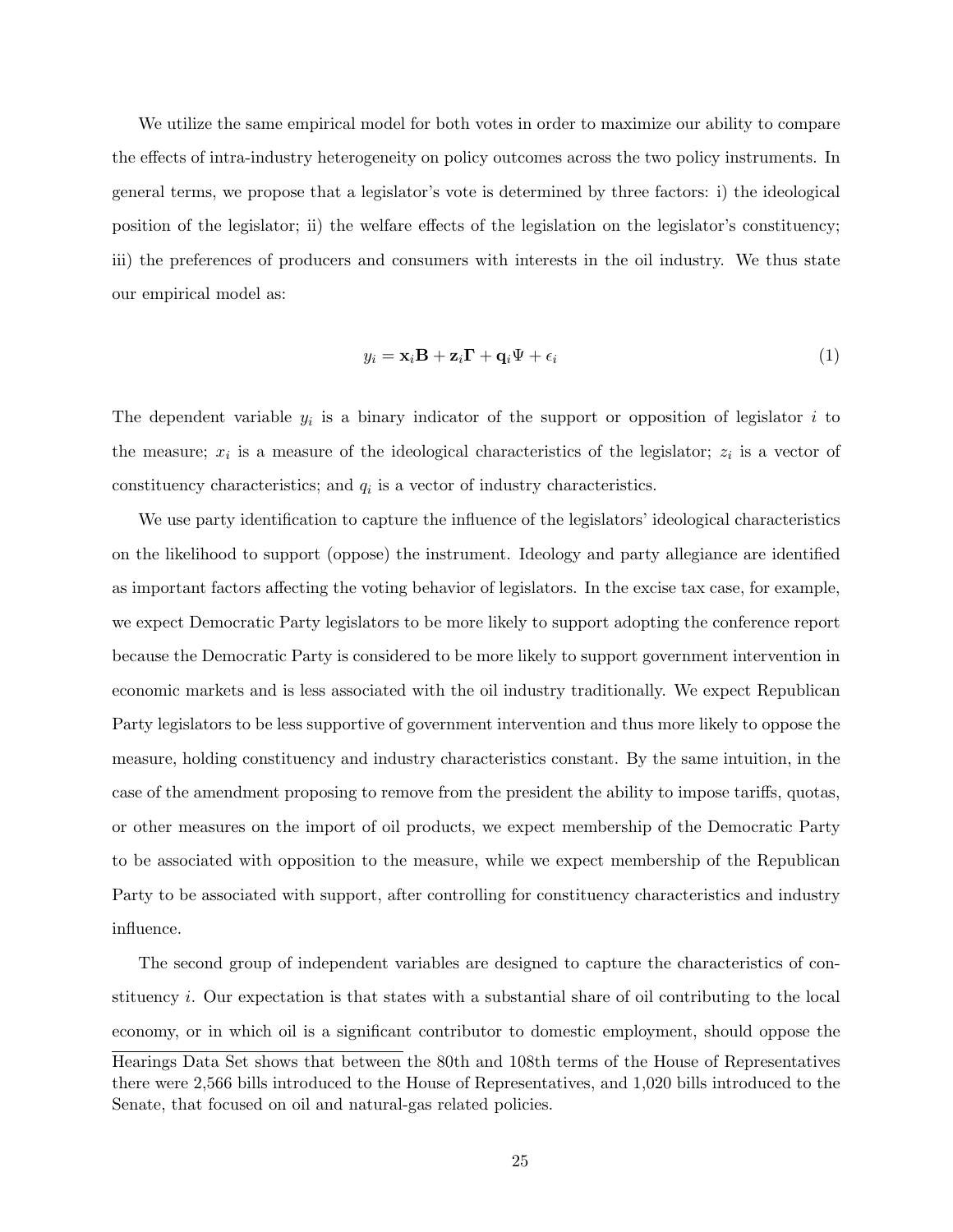imposition of the excise tax given its long-term distributional effects, after controlling for ideology and other factors. Although price liberalization occurred at the same time as the Windfall Tax, which is expected to increase the contribution of the sector to the economic wellbeing of the state, this effect is likely to be muted in the short-term given the long time-lag between investing in new wells, and an increase in oil production.

In order to capture the importance of the sector to the economy we measured the total number of employees in the oil industry within state  $i$  in the vote–year, calculated as the ratio of state employees working in oil, refining, and pipeline employment to the total number of state employees. As an alternative measure we also calculated oil production in oil production, measured in thousands of barrels of oil production per day.

The third group of independent variables is intended to capture the influence of industry on legislators' voting behavior. Given that the demand is price inelastic due to the the lack of substitutes for many oil products, we expect both oil producers and consumers of oil products to be politically relevant. Building on the analysis of policy preferences in the previous section, we also expect that legislators' voting behavior reflects differences in the characteristics of producers operating within their districts. While many studies of intra-industry heterogeneity focus on levels of trade in intermediate goods, we develop more fine grained industry-specific measures intended to capture differences in the most prevalent forms of industry interests identified in the analyses of Congressional testimony presented above.

The first measure (Presence of Independent Producers) is a dummy variable that captures whether an independent oil producing firm is operating in state  $i$ . It is calculated using data compiled from the integrated majors' annual reports, combined with production data from the EIA, and codes oil producing states in which the integrated majors are not active. The second variable designed to capture variation in producer characteristics on a state basis measures the importance of the state to integrated oil producers (Integrated Firms Producing in State Ratio). Once again we use annual reports of the most important integrated oil producing firms, as identified by the U.S. Department of the Commerce, and coded whether they produced oil in the relevant state. Rather than use a dummy variable, which does not differentiate between states in which integrated production was important and those in which was not, we instead calculated the ratio of total integrated firms producing in the state as a ratio of all integrated firms, with the intuition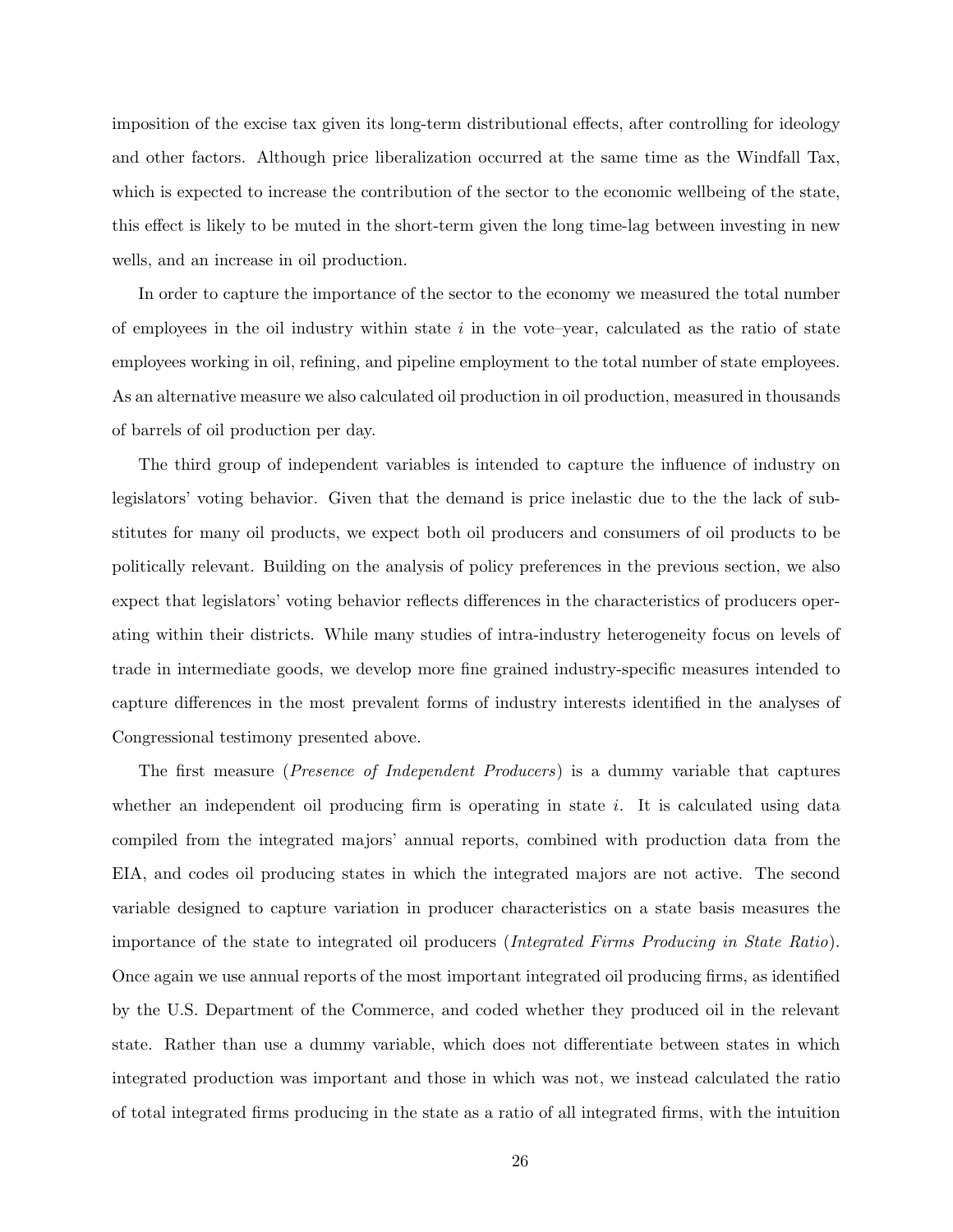that more integrated firms producing in the state is likely to suggest an increased importance of the state to integrated firms production, as well as an increased influence of integrated firms on voting behavior.

A third group identified as important in the oil sector are vertically-segmented refiners focused on the domestic market. We capture this group by measuring the refinery capacity of refiners operating in the state that are not affiliated with integrated majors  $(Ln \ Independent \ Refinery)$ Capacity). This was calculated using data drawn from the Mineral Industry Survey of the U.S. Department of the Interior.

Finally, we disaggregate consumer interests into two groups, depending on the likely intensity of preferences towards the policy instrument and the significance of the collective action problem faced by consumers. Analysis of the demands from industry on members of congress typically focus on the interests of producers, under the assumption that consumers interests are less organized. In the case of oil, however, demand for oil products is price inelastic. Oil products also are a significant share of total costs in the transport sector and a number of industrial sectors.

Reflecting this, we include measures intended to capture the interests of both concentrated and unconcentrated consumers of oil products. The first is a composite measure of industrial and transport consumers  $(Ln \; Concentrated \; Consumption)$ . We expect firms with these characteristics to have more intense preferences towards refined product prices given the importance of oil within their industry. Additionally, these groups are also expected to face fewer collective action problems. The second captures the interests of residential and commercial consumers (Ln Non-Concentrated Consumption). In contrast to concentrated consumers of oil products, these groups are expected to face more significant hurdles to engaging in collective, given their less concentrated industry structure. They are also likely to have less intense preferences towards the policy, given that oil products are a smaller share of costs when compared to industrial and transport users.

In the table below we summarize our expectations across two dimensions for each of these votes: i) the expected direction of influence of the variable; ii) its intensity.

In summary, in the excise tax case we expect relative unanimity between crude producers and consumers, while refiners should be indifferent. If industry preference translates directly into voting behavior, then states that have a higher number of producers and consumers should thus be more likely to oppose the measure. In the case of the removal of executive authority to impose an oil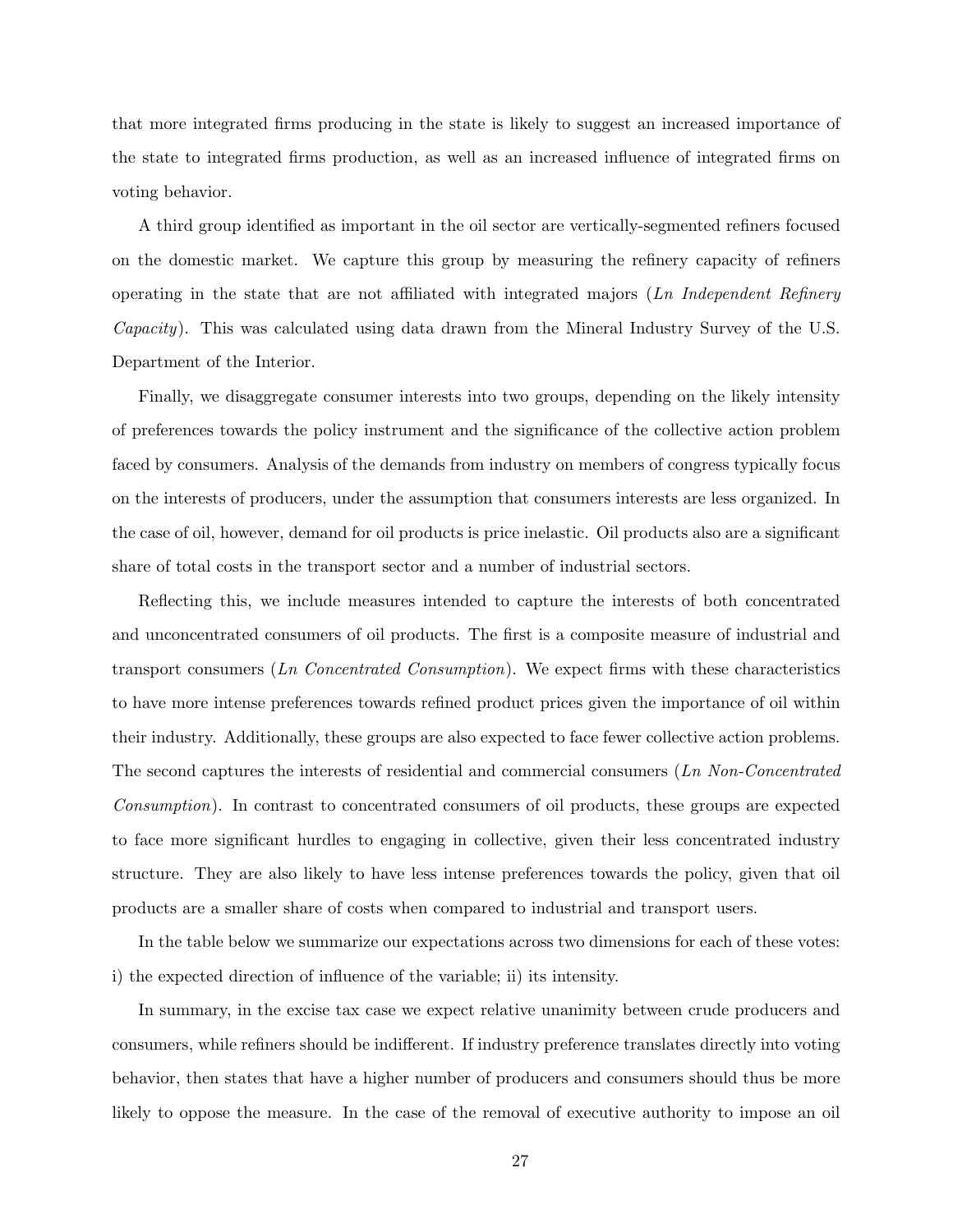| Industry Segment        | Type       |    | Effect Intensity |
|-------------------------|------------|----|------------------|
| Producer                | Domestic   |    | weak             |
| me Producer             | Integrated |    | strong           |
| Refiner                 | Domestic   | ı. |                  |
| Consumer-concentrated   | Domestic   |    | weak             |
| Consumer-unconcentrated | Domestic   |    | weak             |

Table 6: Expectations - Excise Tax

Note: + indicates support for the measure, - indicates opposition, i indicates indifference.

| Industry Segment        | Type       | Effect Intensity |
|-------------------------|------------|------------------|
| Producer                | Domestic   | weak             |
| Producer                | Integrated | weak             |
| Refiner                 | Domestic   | strong           |
| Consumer-concentrated   | Domestic   | strong           |
| Consumer-unconcentrated | Domestic   | weak             |

Table 7: Expectations - Product Import Quota

Note: + indicates support for the measure, - indicates opposition, i indicates indifference.

product import quota, on the other hand, we expect that consumers should be set against producers and refiners, with producers opposing removal of the quota given that its imposition would lead to higher price for their output (which is an input in the production of refined products); the intensity of this preference, however, should be lower than if the quota was on imports of oil. Congressional members from more industrial states should thus vote in favor of the measure, while those weighted towards oil producing and refining districts should be more likely to oppose.

## Results of Empirical Analysis of Roll Call Votes

## Crude Oil Windfall Profit Tax Act of 1980

There are a number of findings worth highlighting in the analysis of the voting data associated with the adoption of the report in the Senate.<sup>19</sup> First, in terms of ideological predisposition, the coefficient is both positive and significant, and hovers around the same value across each of the model specifications. Democratic senators were more likely to vote in favor of the measure, even after holding other factors constant. This matches the intuition that Democratic Party members

<sup>&</sup>lt;sup>19</sup>See appendix for full results.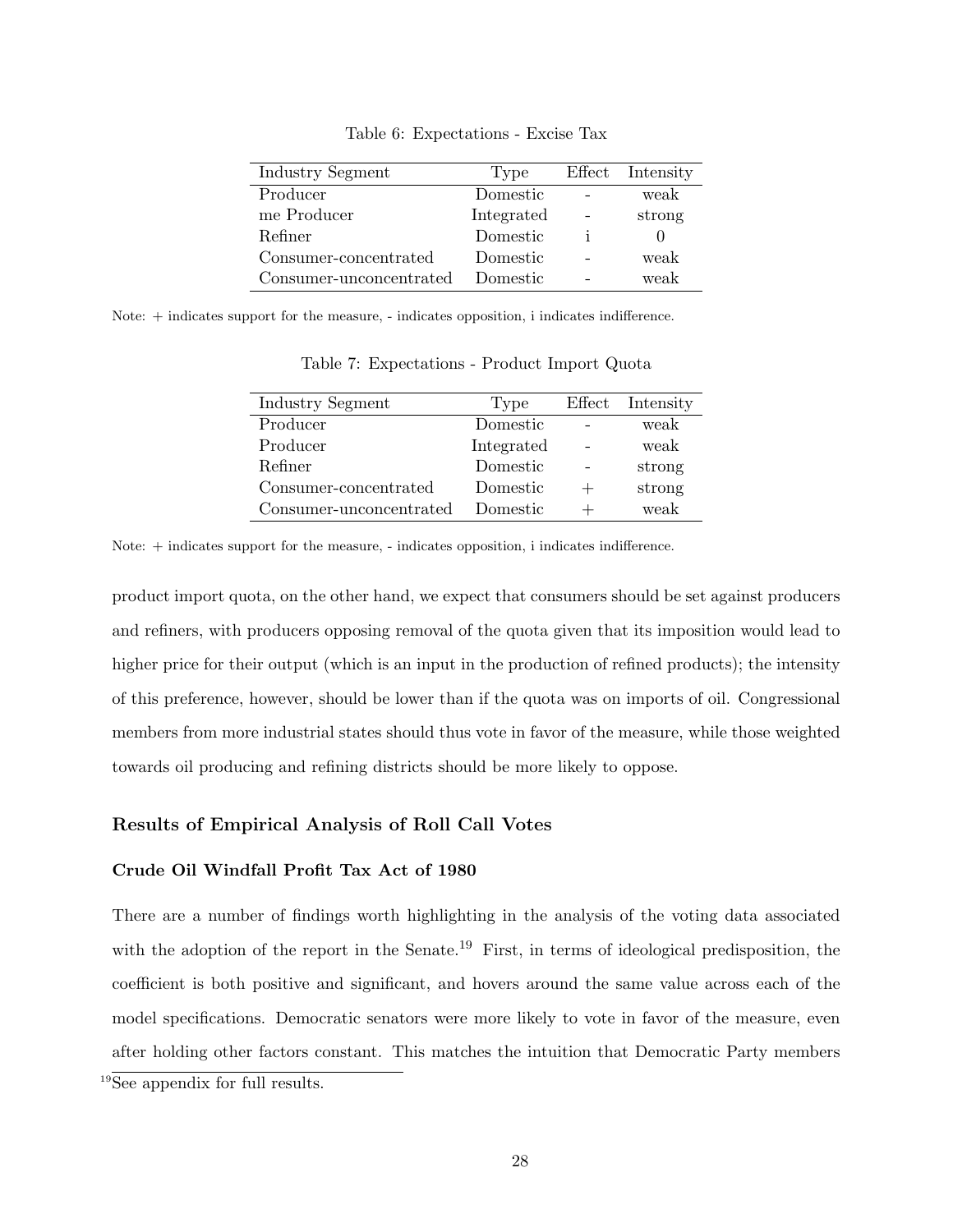were more willing to countenance taxing industry. It is also unsurprising given that the measure was promoted by a Democratic Party president who had staked political capital on the twin issues of oil price decontrol and the imposition of the excise tax on oil producers.<sup>20</sup>

What does the data suggest about the relative influence of producer firms on voting behavior? The simplest measure of oil production – which does not differentiate between the different characteristics of firms producing crude – suggests greater oil production is associated with a lower likelihood of voting in favor of the measure. It is possible that legislators themselves feared the economic impact of the tax on the state economy because of reduced re-investment by producer firms, and so were less likely to support the measure as oil increased as a share of the local economy. It is also possible legislators were influenced by producers themselves. Regardless, this is consistent with the unified opposition of domestic producers to the measure, in addition to a number of integrated firms, found in congressional testimony.

If we decompose the broad measure of producers into integrated producers and non-integrated producers, then the sign is negative in both cases, as expected. However, while the presence of integrated producers is significant across each of the specifications, it is not significant in the case of independent producers in any of the specifications, and turns marginally positive in the last model. There are two plausible explanations for this. Substantively, the structure of the tax was weighted more heavily against integrated firms, making it possible that the design of the tax reduced the intensity with which domestic producer firms sought to influence the voting behavior of congressional members. The imposition of the law was also concomitant with the liberalization of oil prices. Given the importance of price liberalization to domestic oil production, domestic producers may have accepted the quid-pro-quo of the Windfall Tax – given that it was weighted towards integrated firms – and so opposed it less intensely.

For integrated firms, on the other hand, price liberalization was likely to benefit them less given their international presence, and they were also penalized more heavily domestically. Their incentive to lobby members was therefore stronger than domestic firms. Technically, the locations that independent and integrated firms produce oil are sometimes, though not always, similar, making it more difficult to separate their independent influence on legislators' votes.

Turning to the refining segment, we find no statistically significant relationship between the  $^{20}$ Results are substantively the same when using DW Nominate scores.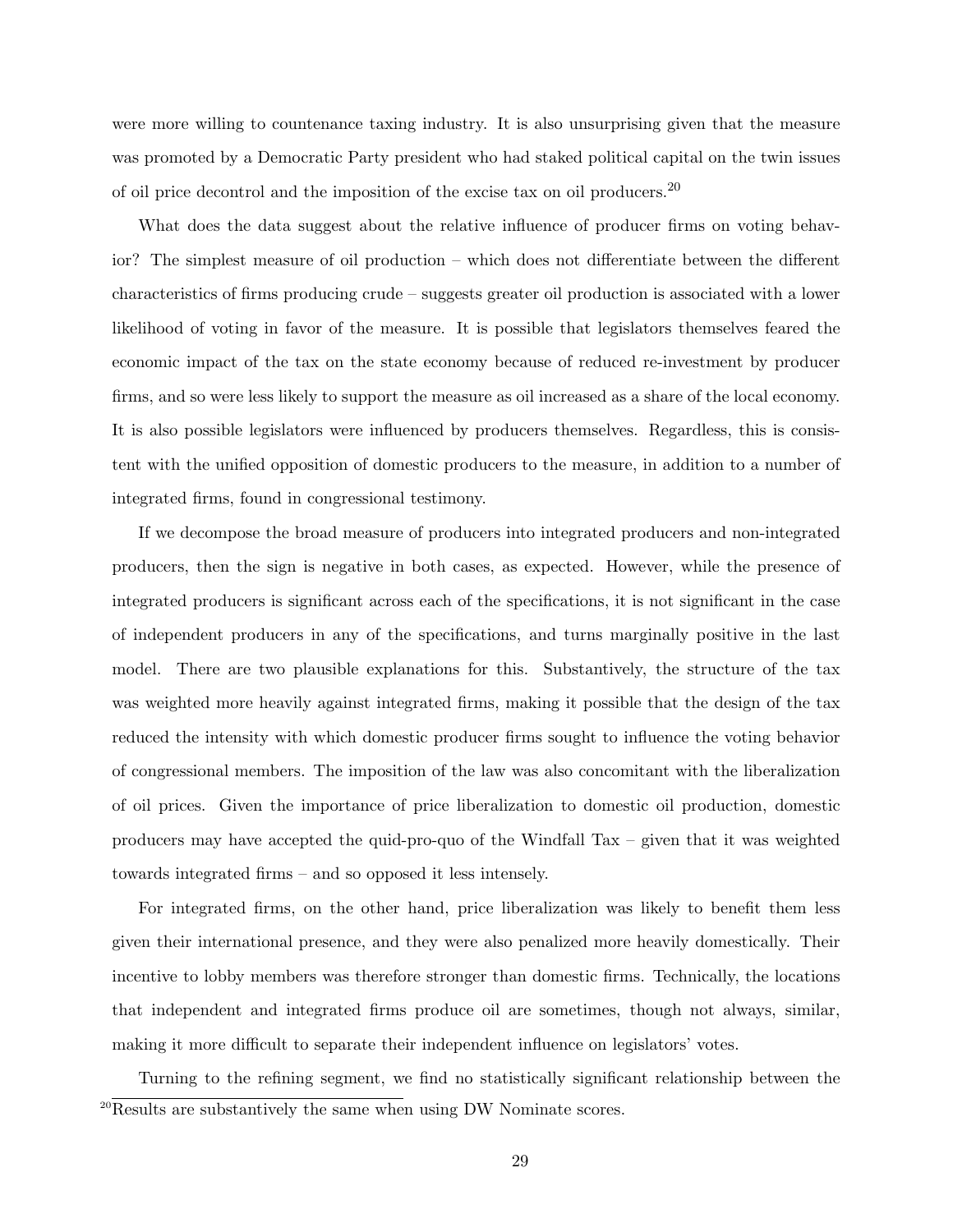capacity of independent refining firms and the voting behavior of congressional members. This is also in line with expectations. While only indirect evidence, refiners did not offer testimony on the excise tax, which is expected given that the law targeted producers: if demand is relatively inelastic then refiners could also expect to be able to pass any increases in the cost of inputs onto final consumers. A second possibility is that refiners opposed the measure but were less able to influence legislators themselves. Supporting this interpretation, refiners tend to be capital intensive with fewer employees than other segments, and refiners' contribution to state GDP is also lower than for the producer segment of the supply chain. It is not consistent, however, with the lack of testimony by independent refiners - we would expect them to give testimony regarding issues they had intense preferences over. We are unable to separate these two possibilities from one another in the empirical model used here.

If we move to consider consumers, our expectation – drawn from the congressional testimony examined above – was that concentrated consumers, in particular, should oppose the measure. If we examine the broadest measure of consumers – which does not differentiate between different types of consumer groups – we find that the measure is not significant across the models. If we decompose the measure into concentrated and non-concentrated consumers, the results suggest a higher number of non-concentrated consumers in the district were associated with a greater likelihood of voting for the measure. This position differs from that adopted by concentrated consumers such as industry associations in the transport sector, which testimony shows almost uniformly opposed the imposition of the excise tax.

Ultimately the Crude Oil Windfall Profit Tax was signed into law after the conference report was adopted in both the Senate and the House of Representatives. How can we understand this outcome, given the position of producers and the testimony from concentrated consumers? One interpretation focuses on the timing of the vote. Oil prices increased markedly in the wake of the Iranian Revolution of 1978-1979, and there was significant consumer anger at the increase in prices. This anger was also directed at oil firms. Voting behavior is thus plausibly affected by policymakers' incentive to respond to consumer unhappiness at the perceived profiteering of oil firms. This interpretation is supported by the data, which suggest that a larger number of nonconcentrated consumers in the district was associated with a greater likelihood of voting for the measure. Further, while a secondary effect of the excise tax may have been to increase consumer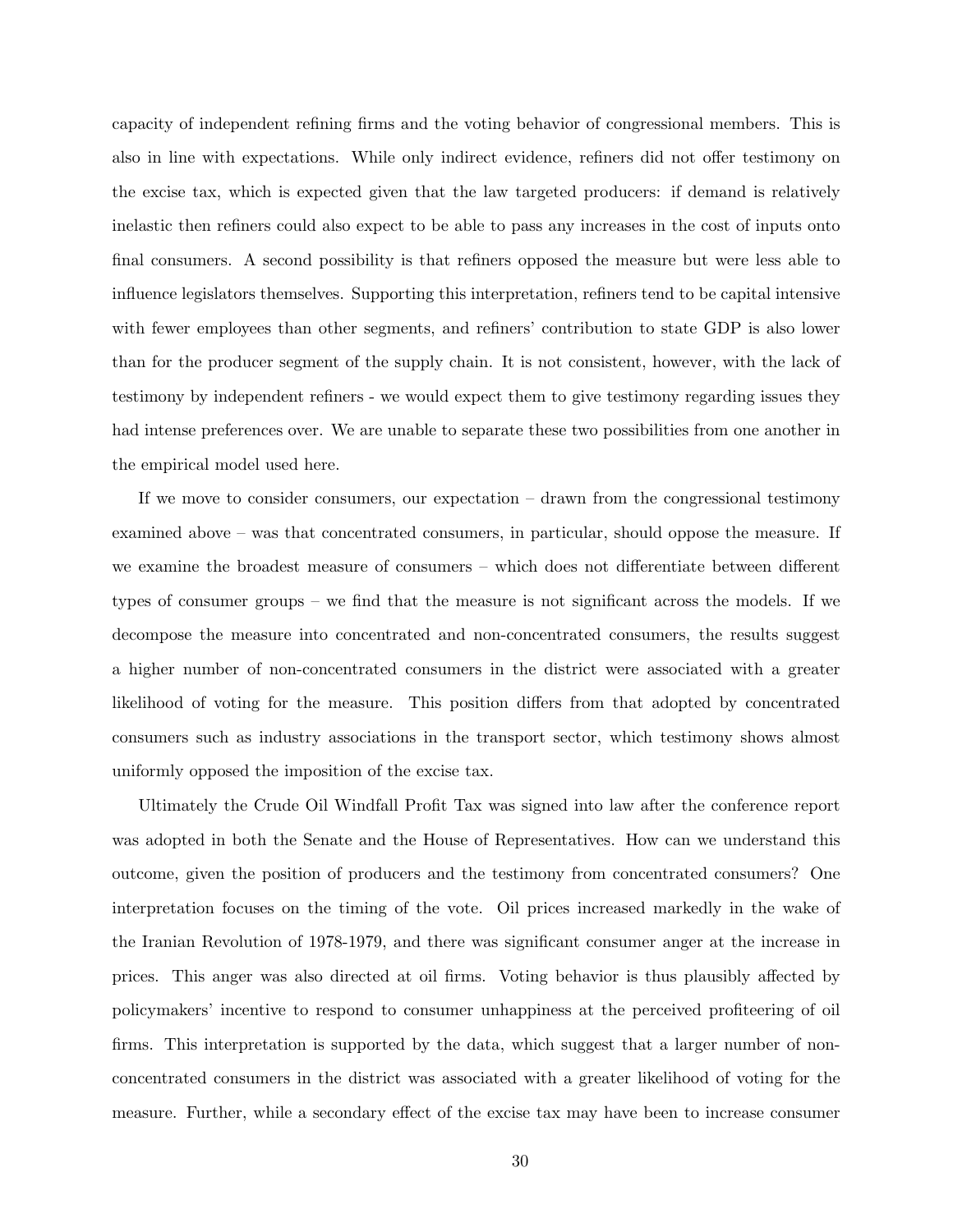prices, gasoline costs are a smaller component of residential users, making it more possible for them to support punishing oil firms without suffering significant costs.

# Amendment to Remove Presidential Authority to Impose Oil Product Tariffs, Fees or Quotas

The proposed amendment to the Energy Tax Act sought to remove from the president the authority to "impose or adjust tariffs, fees or quotas on the imports of refined petroleum products." The distributive implications of the instrument thus differed from a tariff on crude oil imports because it focused on imports of final products such as gasoline. Our expectations were that domestically focused and vertically segmented producers, as well as international and vertically integrated firms, would combine with refiners to oppose the amendment , while consumers would support it. For domestic firms operating in the refining segment, on the other hand, we expected them to have intense preferences against the measure given that it reduces the likelihood that the president would increase the barriers to imports of refined products, thereby increasing the economic rents for refiners. This suggests that members of congress should oppose withdrawing this presidential authority as a function of the increasing importance of independent refiners within the local economy. Against this, as noted above, refiners tend to contribute a small amount to state GDP, and do not employ large numbers of employees. Data from the Bureau of Economic Analysis shows, for example, that there were only four states (Louisiana, Mississippi, Texas, and Wyoming) where refining contributed more than 1.1 percent to state output in 1977 – or two standard deviations above the mean. Thus while independent refiners may have intense preferences in opposition to the proposed amendment, their relative influence over legislators' voting behavior is likely to be less than that of producers and consumers.

Beginning once again with the ideological predisposition of congressional members, the sign is negative across all models, which is consistent with expectations. Interestingly, the data show no statistically-significant relationship between membership of the Democratic Party and opposition to the measure across the models, in contrast to the excise tax. If we consider producers, on the other hand, a simple measure that aggregates all producers suggests that a higher weight of producer interests in the state is associated with a lower likelihood of support to the measure. This result is statistically significant in both in aggregate terms, as well as when it is decomposed into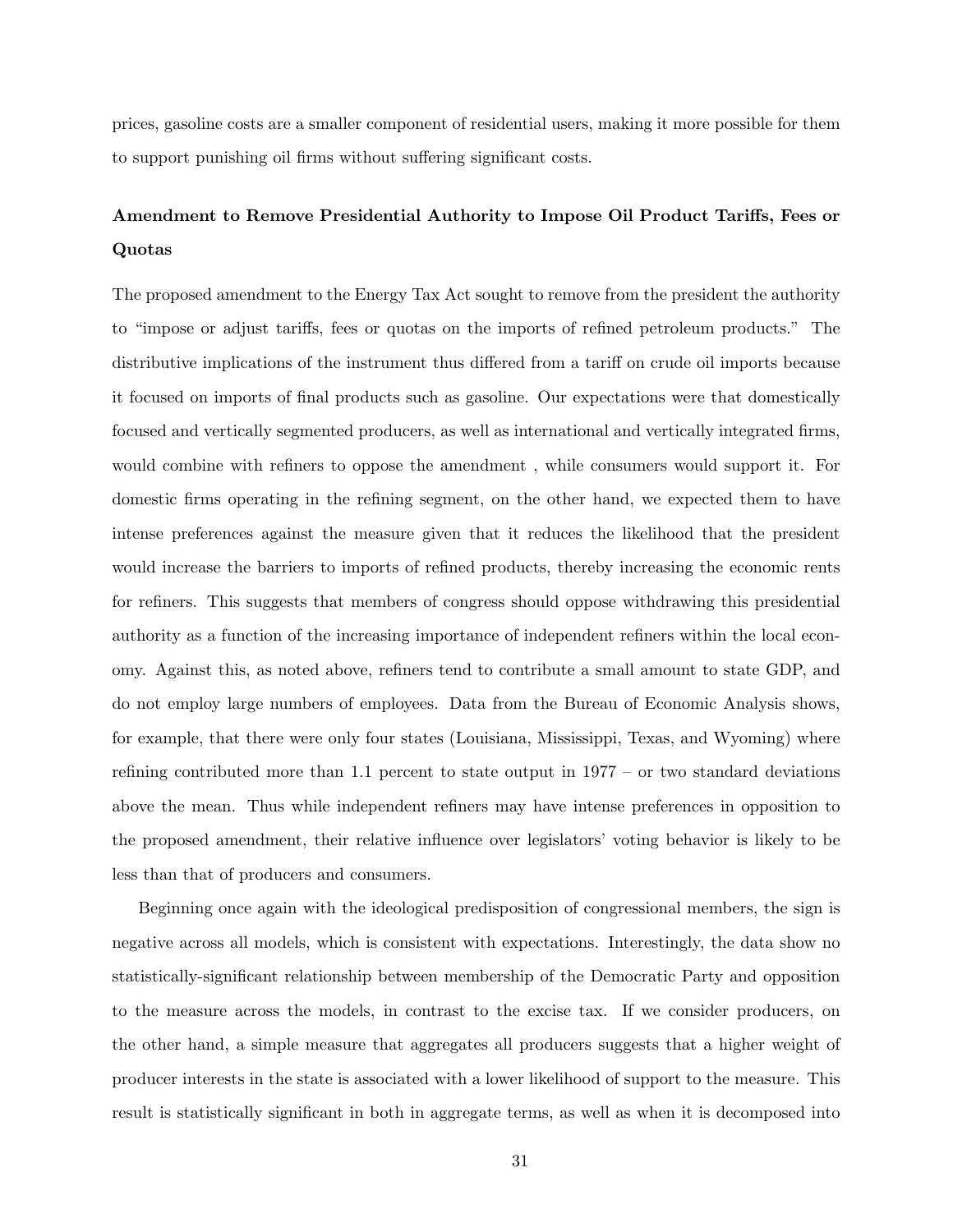vertically segmented and integrated firms. Thus despite differences in the distributional effects of the proposed change on the interests of domestically focused and vertically segmented producers and international and vertically integrated firms, on the one hand, and independent refiners, on the other, the results suggest that states with crude oil production tended to vote against the measure after controlling for other factors.

This conclusion is reinforced by the results that decompose refining interests. Our expectation is that given the lower economic importance of refining at the state level, measures of refining activity should not be a significant predictor of outcomes, even when independent refiners oppose the repeal of the authority to impose import restrictions. Although the sign is positive, it is not statistically significant, which is consistent with our expectations. Aggregating refining interests using the log of refining capacity by state is also not significant across the models. Thus the findings suggest that while independent refiners may have had intense preferences in opposition to the proposed amendment, their influence over legislators' voting behavior appears to have been superseded by other influences on legislators' vote choices. Refining also tends to produce fewer profits relative to the production of crude oil, making it likely that integrated firms are also less likely to seek to influence policymakers based on the effect of a given instrument on profits from the refining segment.

Finally, the aggregate measure of consumption of final products per capita was associated with a greater likelihood of a vote against the measure across most of the models, as expected. If we decompose consumers, however, the data suggests some differences between concentrated and non-concentrated consumers, although this must be considered tentative given the presence of collinearity between some of the production and consumption variables, as is shown in Figure A.1 in the Appendix. In particular, states with a higher degree of industrial and transport-related consumption were more likely to vote against the measure, while those with higher numbers of residential and commercial consumers were more likely to vote for it.

## Conclusion

Evidence of heterogeneity among firms within single industries implies the policy preferences of firms operating within single industries will diverge as those policies have different distributional effects on them. In this paper we examined empirically how patterns of within-industry specialization affect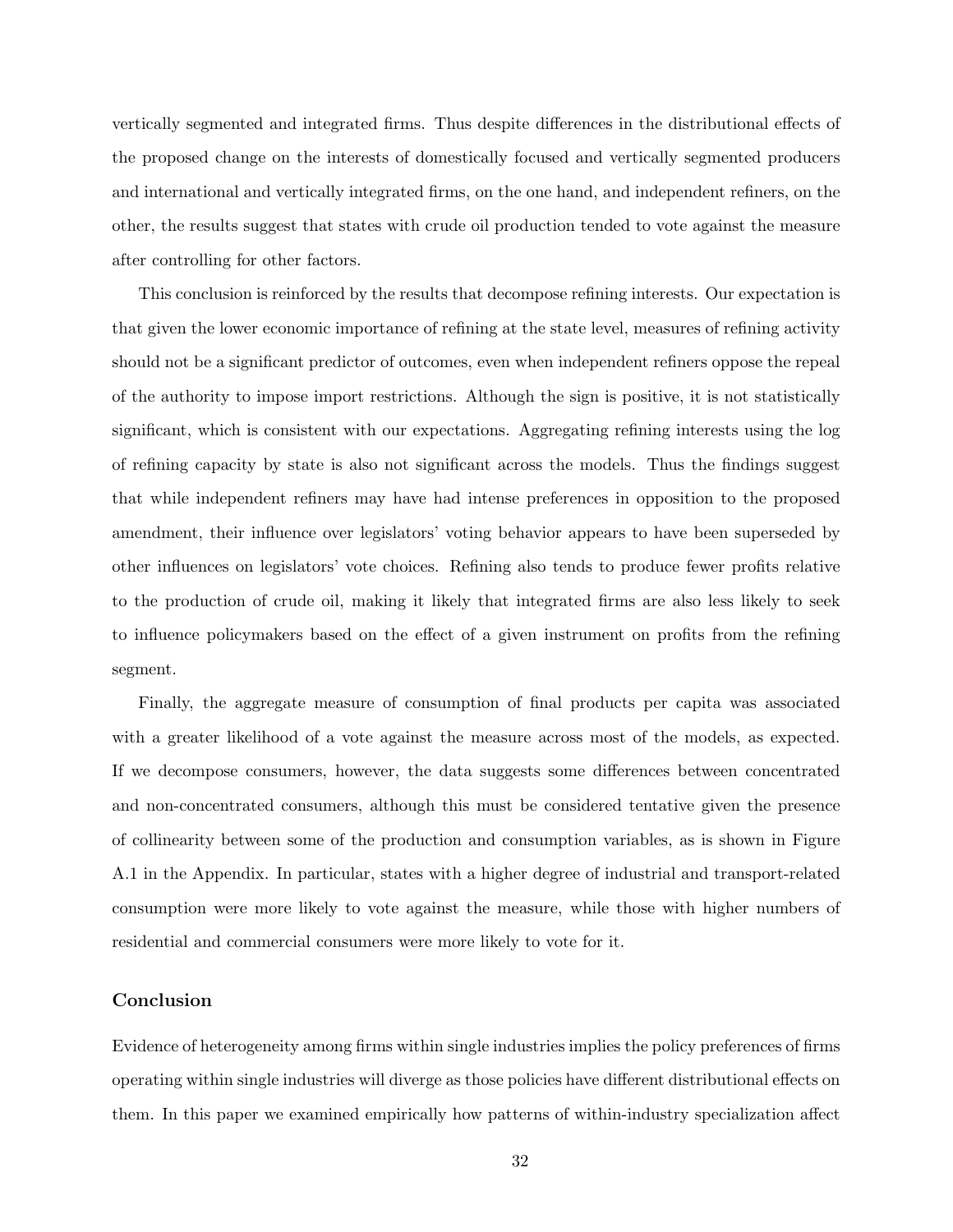the firms demands for protection, using the case of oil industry. In particular, we examined whether firms adopt different preferences within single industries, in accordance with the distributional effects of a policy. As we described, integrated firms are more likely to internalize the effects on downstream and upstream activities since they are present on both ends of the market segment. Thus they are likely to espouse policies that maximize the joint profits of the different units, weakening support for instruments that affect the prices of the inputs that are transferred among different units of the firm. Domestically-focused producers who sell to third parties, on the other hand, are more likely to support policies that increase the domestic crude price. Domestic producers who are also present in refining, on the other hand, are likely to espouse weaker preferences towards protecting oil production than domestic producers, and are also likely to mitigate the intensity of demands for and against protection. Refiners – and downstream consumers of oil products – on the other hand, would prefer policies that lower the price of oil, which they consume but do not produce. Changes in the relative price of a good or service resulting from a policy intervention can also plausibly pit producers against consumers.

We found substantial evidence of variation in the policy preferences of firms. An innovation in the paper is to examine how differences in the distributional effects of policies on firms operating in different segments of the supply chain.By examining two different instruments, we showed that the extent which which intra-industry differences are politically salient depends on the distributional effects of the relevant instrument. As expected, we found firm preferences differed depending on the particular effects of the proposed policy change on their material interests. As reflected in the testimony-related evidence, firm heterogeneity mattered in the crude oil tariff case, with firms operating in production and refining, major international producers and independent producers who only operate domestically, adopting different positions towards protectionism, whereas they presented a more unified front when the the instrument of choice is a tax on domestically produced oil. This was consistent with our expectations, and demonstrates that intra-industry firm heterogeneity matters for trade policy preferences, but also shows that the salience of these differences also varies depending on the distributional implications of the policy instrument itself. One implication of this is that, given the prevalence of NTMs in shaping trade flows, studies should pay careful attention to the distributional effects of individual NTMs, in addition to industrial organization-related factors, when investigating the correlates of political behavior in the political economy of trade.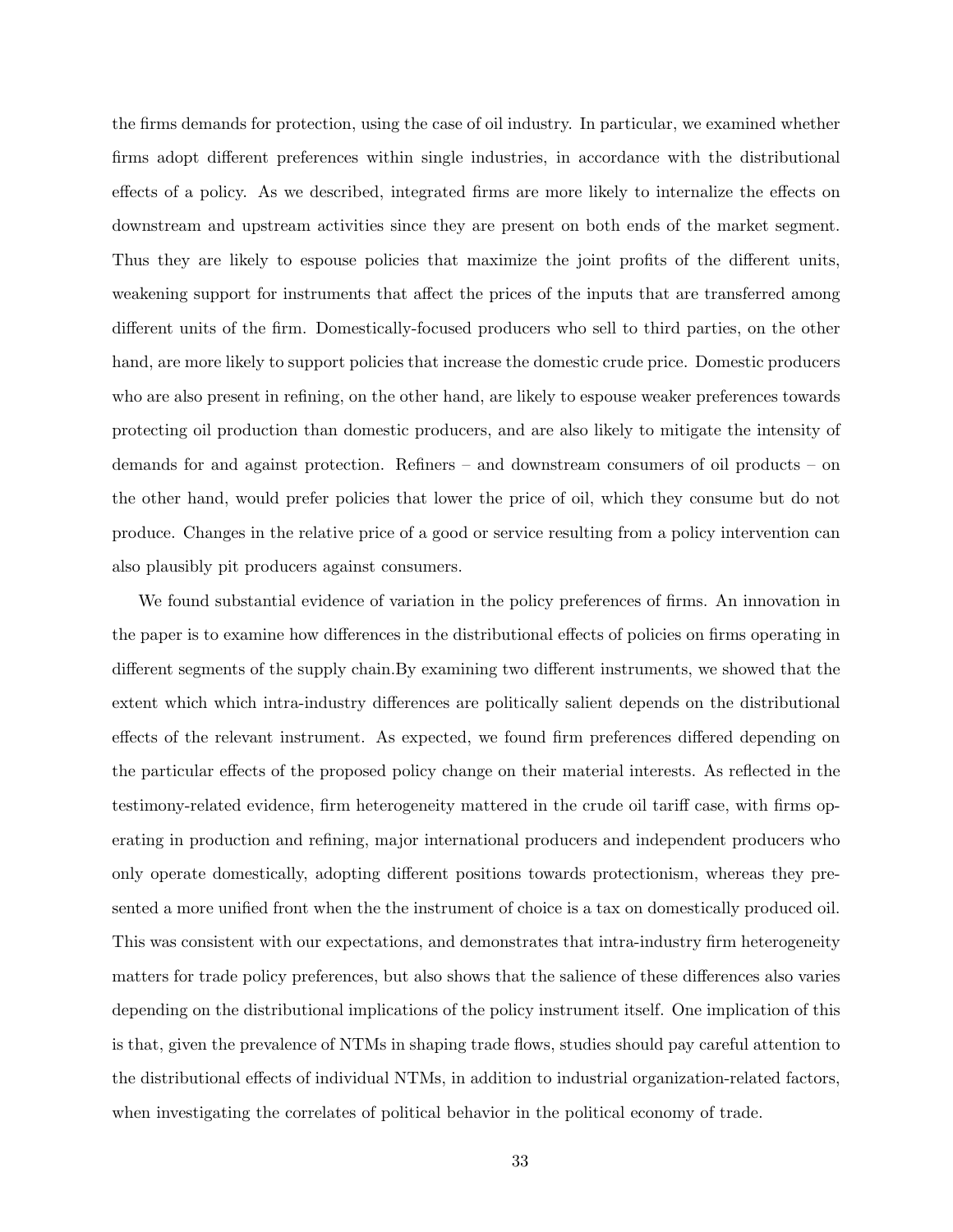In the second part of the paper we examined the implications of intra-industry heterogeneity for policy outcomes. In addition to producer interests, we also included the interests of consumers, and disaggregated these into concentrated and non-concentrated consumers of oil products. Traditional political economy accounts suggest producers who organize politically are better at exerting influence on policy-makers, although the relative political influence of producer can also be expected to be balanced against consumers of their output are organized. We found that even when dealing with highly heterogenous actors with differences in productivity the degree of integration at home and abroad, and other differences, we found that models of traditional sectoral or producer against consumer cleavages perform well in explaining policy outcomes.

Taken together, these findings are consistent with the idea that intra-industry firm heterogeneity matters for the politics of trade, but the degree to which it is likely to effect policy outcomes varies according to the distributional effects of the policy instrument in question. It is also consistent with the idea that some cleavages become more salient than others in the process of preference aggregation that policymakers engage in. Indeed, evidence shows that differences in how political institutions aggregate the preferences of interest groups also has substantial implications for trade policy outcomes (Lohmann and O'Halloran, 1994). Future research could therefore probe whether and how the degree of political salience of intra-industry firm heterogeneity varies not only by policy instrument – as we have shown above – but also according to different levels of interest aggregation. Districts in the U.S. House of Representatives, for example, are geographically smaller than those of the Senate, and one expectation might be that intra-industry firm heterogeneity matters more for voting behavior at lower levels of interest aggregation.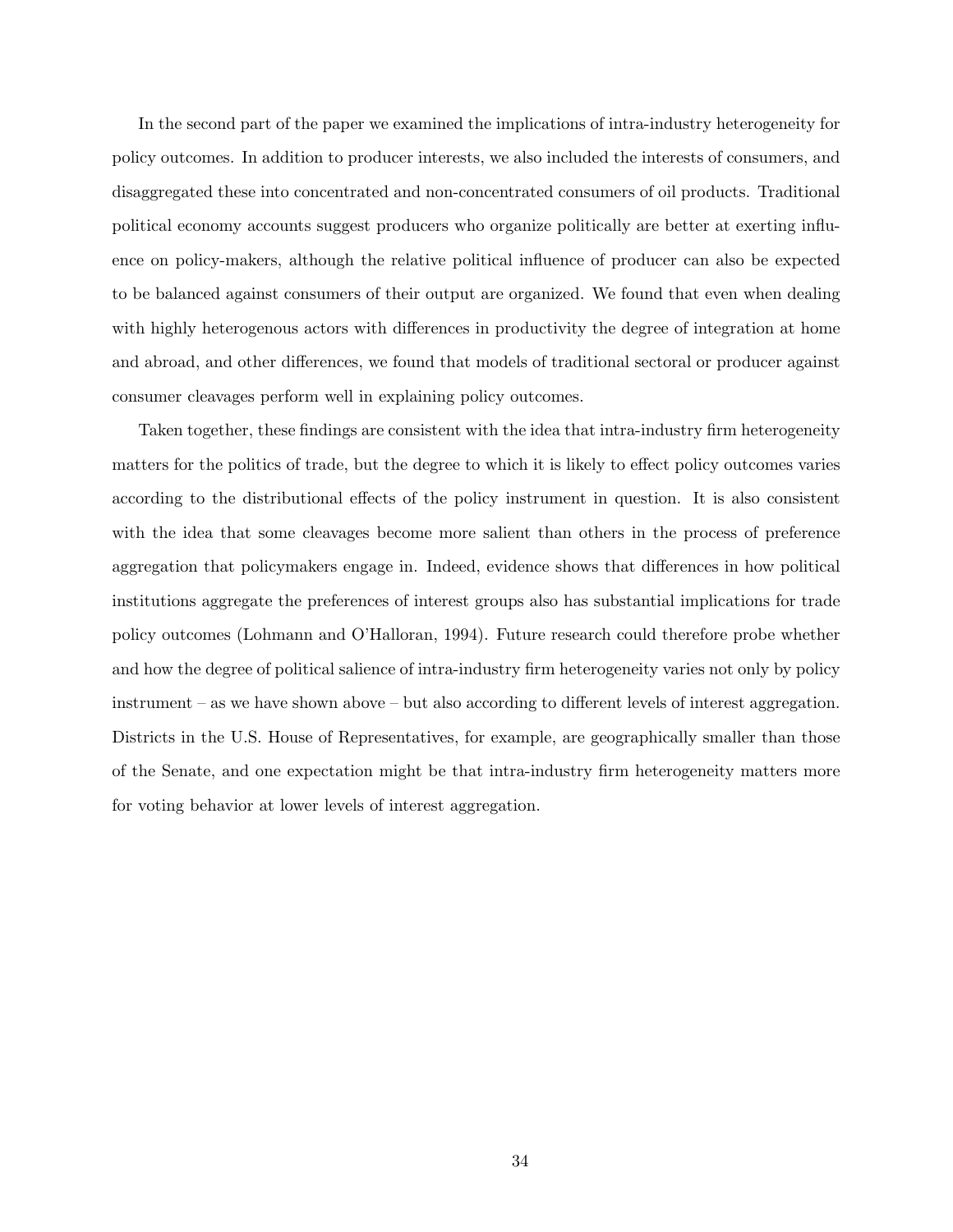# References

- Amoco (1985). Annual Report 1985. Amoco.
- Antràs, P. (2003). Firms, contracts, and trade structure. The Quarterly Journal of Economics  $118(4)$ , 1375–1418.
- Baldwin, R. E. (1985). The Political Economy of U.S. Import Policy. Cambridge MA: MIT Press.
- Bixler, R. M. (1979, May). Hearing before the Committee on Ways and Means, United States House of Representatives, 96th Congress 1st Session, pp. 221–228. Goverment Printing Office.
- Bohi, D. R. (1998). Changing productivity in u.s. petroleum exploration and development. Resources for the Future 98, 1–90.
- Carlson, J. (1979, May). Hearing before the Committee on Ways and Means, United States House of Representatives, 96th Congress 1st Session, pp. 265–286. Goverment Printing Office.
- Caves, R. E. (1976). Economic models of political choice: Canada's tariff structure. Canadian Journal of Economics  $90(2)$ , 278-300.
- Coase, R. H. (1937). The nature of the firm. *economica*  $\frac{\lambda}{16}$ , 386–405.
- Committee on Energy and Commerce (1980). U.S. Refineries: A Background Study. U.S. House of Representatives.
- Conoco (1980). Annual Report 1980. Conoco.
- Department of Commerce (2004). Section 232 Investigations Guide: The Effect of Imports on the National Security. Washington D.C.: Department of Commerce.
- Exxon (1980). Annual Report 1980. Exxon Corporation.
- Exxon (1985). Annual Report 1985. Exxon Corporation.
- Feenstra, R. C. (1998). Integration of trade and disintegration of production in the global economy. The Journal of Economic Perspectives 12 (4), 31–50.
- Gawande, K. and U. Bandyopadhyay (2000). Is protection for sale? a test of the grossman–helpman theory of endogenous protection. Review of Economics and Statistics  $82(1)$ , 139–152.
- Gawande, K. and P. Krishna (2003). The political economy of trade policy: Empirical approaches. In J. Harrigan (Ed.), Handbook of International Trade, pp. 214–250. Malden, MA: Basil Blackwell.
- Grossman, G. M. and E. Helpman (1994). Protection for sale. American Economic Review 84(4), 833–850.
- Grossman, S. J. and O. D. Hart (1986). The costs and benefits of ownership: A theory of vertical and lateral integration. The Journal of Political Economy  $94(4)$ , 691–719.
- Hart, D. M. (2004). "business" is not an interest group: On the study of companies in american national politics. Annual Review of Political Science  $7(47–69)$ .
- Hart, O. (1995). Firms, contracts, and financial structure. Clarendon Press.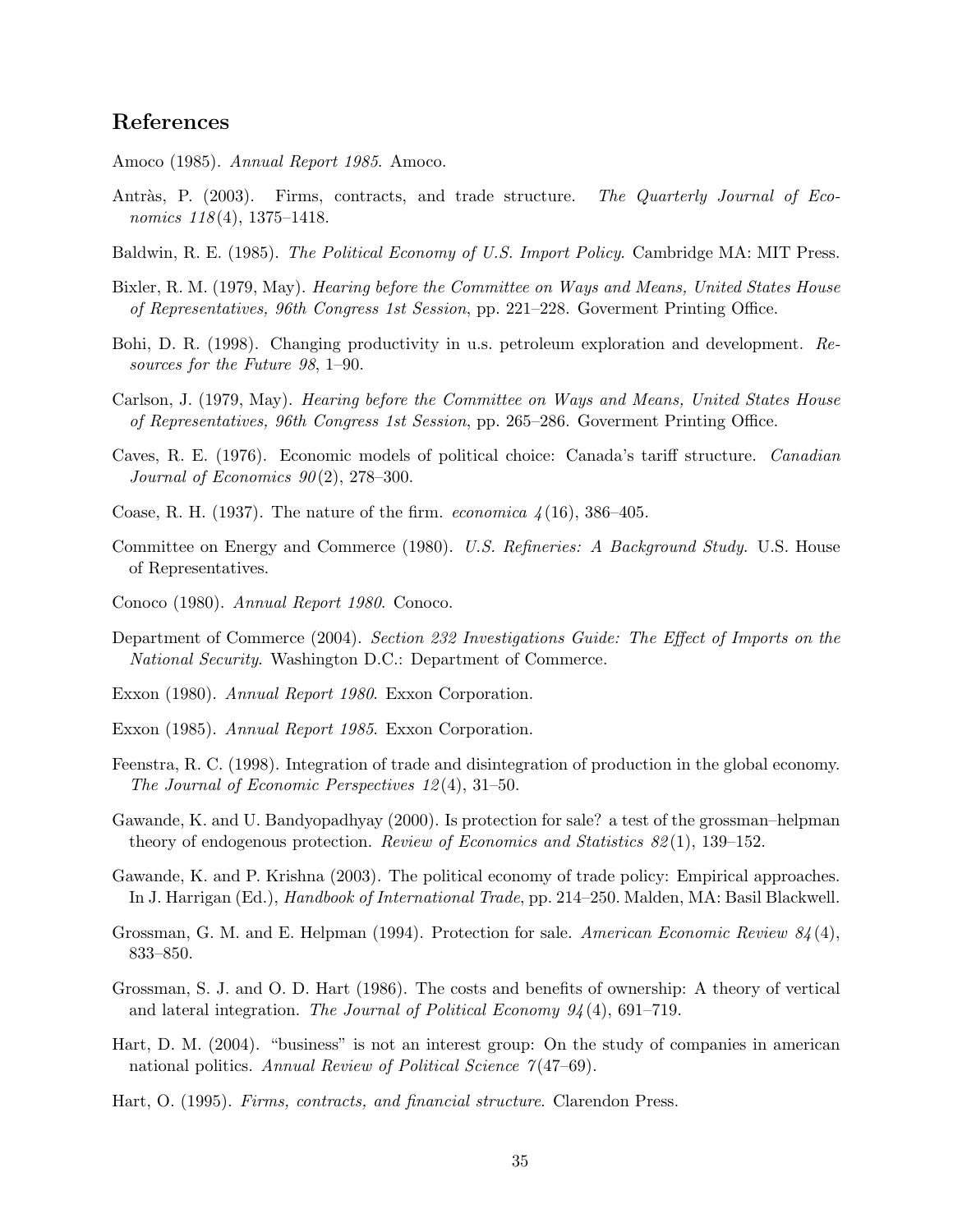- Hart, O. and J. Moore (1990). Property rights and the nature of the firm. Journal of political economy  $98(6)$ , 1119–1158.
- Helpman, E., M. J. Melitz, and S. R. Yeaple (2004). Export versus fdi with heterogeneous firms. The American Economic Review 94 (1), 300–316.
- Hillman, A. L. (1982). Declining industries and political-support protectionist motives. The American Economic Review 72 (5), 1180–1187.
- Hummels, David, J. I. and K.-M. Yi (2001). The nature and growth of vertical specialization in world trade. Journal of International Economics  $54(1)$ , 75–96.
- Independent Petroleum Association of America (2009). Profle of Independent Producers 2009. Washington DC: Independent Petroleum Association of America.
- Jensen, J. B., D. P. Quinn, and S. Weymouth (2015). The influence of firm global supply chains and foreign currency undervaluations on us trade disputes. International Organization  $69(4)$ , 913–947.
- Jones, R. W. (1971). A three-factor model in theory, trade and history. In J. N. Bhagwati, R. W. Jones, R. Mundell, and J. Vanek (Eds.), *Trade, Balance of Payments and Growth. Papers in* International Economics in Honor of Charles P. Kindleberger, pp. 3–21. North-Holland.
- Kim, I. S. (2013). Political cleavages within industry: Firm-level lobbying for trade liberalization. Working paper presented at International Political Economy Society Annual Conference 2013.
- Lazzari, S. (2006). The Crude Oil Windfall Profit Tax of the 1980s: Implications for Current Energy Policy. Congressional Research Service.
- Lohmann, S. and S. O'Halloran (1994). Divided government and us trade policy: theory and evidence. International Organization  $\mu$ 8(4), 595–632.
- Magee, S. P. (1977). Three simple tests of the stolper-samuelson theorem. In A. V. Deardorff and R. M. Stern (Eds.), The Stolper-Samuelson Theorem: A Golden Jubilee, pp. 185–204. Ann Arbor, MI: University of Michgan Press.
- Melitz, M. J. (2003). The impact of trade on intra-industry reallocations and aggregate industry productivity. Econometrica 71 (6), 1695–1725.
- Milner, H. V. (1988). Resisting protectionism: global industries and the politics of international trade. Princeton, N.J.: Princeton University Press.
- Mussa, M. (1974). Tariffs and the distribution of income: The importance of factor specificity, sustitutability, and intensity in the short and long run. Journal of Political Economy  $82(6)$ , 1191–1203.
- Nelson, D. (1988). Endogenous tariff theory: A critical survey. American Journal of Political Science 32(3), 796–837.
- Nerurkar, N. (2011). U.S. Oil Imports: Context and Considerations. Congressional Research Service.
- Office of Technology Assessment (1983). Industrial Energy Use. Number OTA-E-198. United States Congress.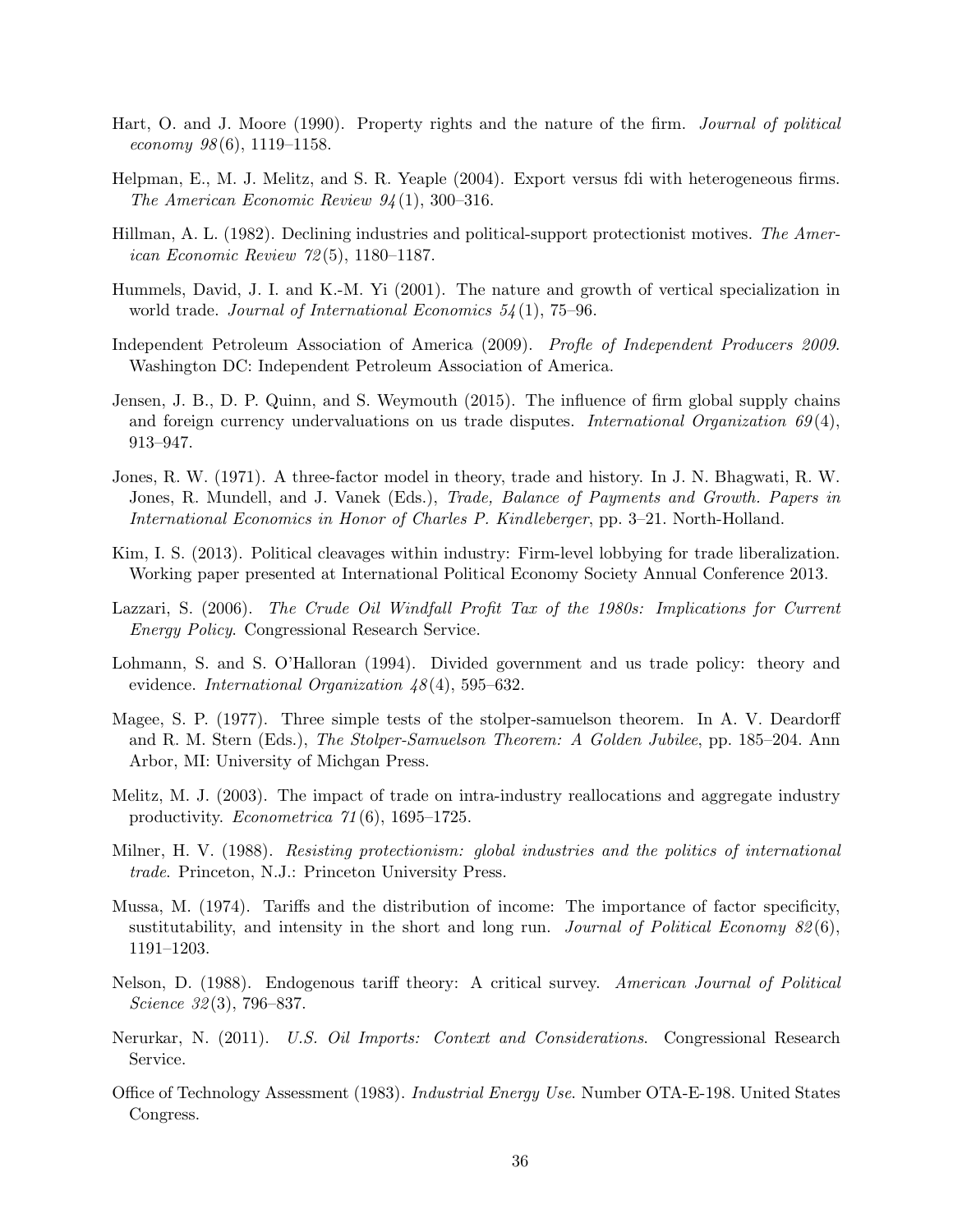- Pinto, P. M. and S. Weymouth (2013). Firms, politics, and the global organization of production: Evidence from u.s. imports. Prepared for presentation at the 2013 Meeting of the Midwest Political Science Association.
- Rodrik, D. (1995). Political economy of trade policy. In G. M. Grossman and K. S. Rogoff (Eds.), Handbook of International Economics, Volume III, pp. 1457–1494. New York, N.Y.: Elsevier Science Pub. Co.
- Rogowski, R. (1989). Commerce and coalitions: how trade affects domestic political alignments. Princeton, N.J.: Princeton University Press.
- Samuelson, P. A. (1971). Ohlin was right. The Scandinavian Journal of Economics 73 (4), 365–384.
- Sherlock, M. F. (2011). Energy Tax Policy: Historical Perspectives on and Current Status of Energy Tax Expenditures. CRS Report for Congress. Congressional Research Service.
- Slick Jr., W. (1979, July). Hearing before the Committee on Finance, United States Senate, 96th Congress 1st Session, on HR 3919, Chapter Statement of W.T. Slick Jr., Senior Vice President, Exxon Co., USA, pp. 219–222. U.S. Government Printing Office.
- Stolper, W. F. and P. A. Samuelson (1941). Protection and real wages. The Review of Economic Studies  $9(1)$ , 58–73.
- Williamson, O. E. (1975). *Markets and Hierarchies: Analysis and Antitrust Implications.* New York, NY: Free Press.
- Williamson, O. E. (1985). The Economic Institutions of Capitalism: Firms, Markets, Relational Contracting. New York, NY: Free Press.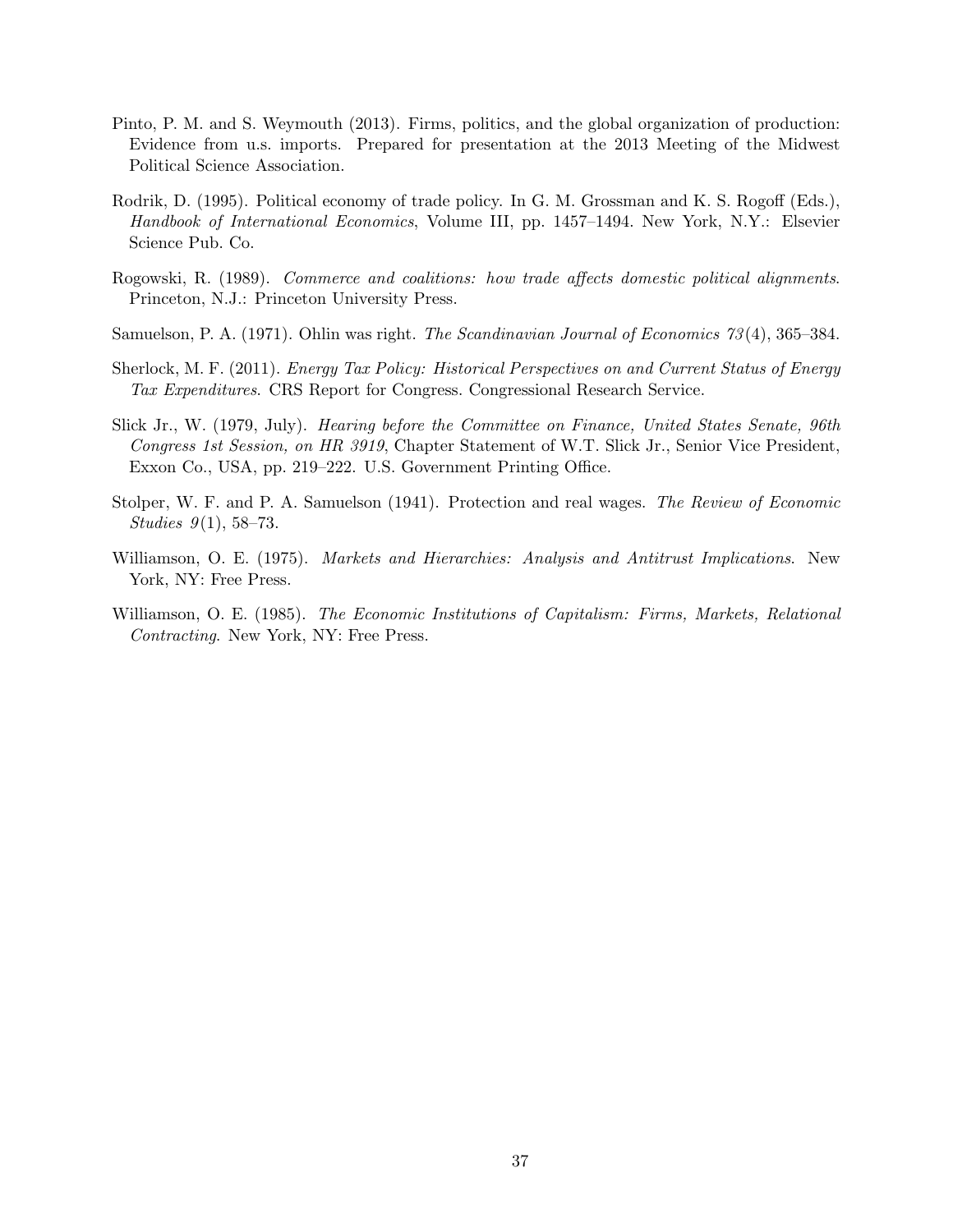| Table 8: Probit Analysis: Windfall Profit Tax Vote (Consumers v. Producers) |                  |                                         |                        |             |               |                  |                 |                        |
|-----------------------------------------------------------------------------|------------------|-----------------------------------------|------------------------|-------------|---------------|------------------|-----------------|------------------------|
| Vote for Windfall Profit Tax                                                | $\left(1\right)$ | $\odot$                                 | $\odot$                | $(\pm)$     | $\widehat{E}$ | $\odot$          | $\widetilde{C}$ | $\circledS$            |
| Democrat                                                                    | $1.453***$       | $1.525***$                              | $1.474***$             | $1.455***$  | $1.456***$    | $1.478***$       | $1.453***$      | $1.472***$             |
|                                                                             | (0.326)          | (0.310)                                 | $(0.324)$<br>-0.211*** | (0.343)     | (0.325)       | (0.327)          | (0.324)         | $(0.337)$<br>-0.224*** |
| Ln Oil Production                                                           | $-0.258***$      | $-0.325***$                             |                        | $-0.252***$ | $-0.282***$   | $-0.242***$      | $-0.259***$     |                        |
|                                                                             | (0.070)          | $\left(0.071\right)$ $\left(118\right)$ | (0.063)                | (0.072)     | (0.075)       | (0.065)          | (0.070)         | (0.065)                |
| Ln Total Consumption                                                        | 0.214            |                                         |                        |             |               |                  |                 |                        |
|                                                                             | (0.157)          | (0.185)                                 |                        |             |               |                  |                 |                        |
| Ln Refining Capacity                                                        |                  | (0.047)<br>0.059                        |                        |             |               |                  |                 |                        |
| Ln Residential Consumption                                                  |                  |                                         | 0.152                  |             |               |                  |                 |                        |
|                                                                             |                  |                                         | (0.125)                |             |               |                  |                 |                        |
| Ln Commercial Consumption                                                   |                  |                                         |                        | $0.307*$    |               |                  |                 |                        |
|                                                                             |                  |                                         |                        | (0.161)     |               |                  |                 |                        |
| Ln Industrial Consumption                                                   |                  |                                         |                        |             | 0.207         |                  |                 |                        |
|                                                                             |                  |                                         |                        |             | (0.138)       |                  |                 |                        |
| Ln Transportation Consumption                                               |                  |                                         |                        |             |               | (0.123)<br>0.160 |                 |                        |
| Ln Concentrated Consumption                                                 |                  |                                         |                        |             |               |                  | 0.188           |                        |
|                                                                             |                  |                                         |                        |             |               |                  | (0.152)         |                        |
| Ln Non-Concentrated Consumption                                             |                  |                                         |                        |             |               |                  |                 | $0.280*$               |
|                                                                             |                  |                                         |                        |             |               |                  |                 | (0.157)                |
| Constant                                                                    | $-2.097$         | $-1.437$                                | $-1.084$               | $-2.115*$   | $-1.668$      | $-1.447$         | $777 - 1$       | $-2.278$               |
|                                                                             | (1.719)          | (1.892)                                 | (1.077)                | (1.227)     | (1.289)       | (1.304)          | (1.633)         | (1.393)                |
| Observations                                                                | 100              | 100                                     | $100\,$                | 100         | 100           | 100              | $100\,$         | 100                    |
| $pseudo-R^2$                                                                | 0.304            | 0.319                                   | 0.300                  | 0.326       | 0.305         | 0.302            | 0.301           | 0.318                  |
| $C_{+}$ and $C_{-}$                                                         |                  |                                         |                        |             |               |                  |                 |                        |

Standard errors in parentheses \*  $p < 0.10$ , \*\*  $p < 0.05$ , \*\*\*  $p < 0.01$ 

∗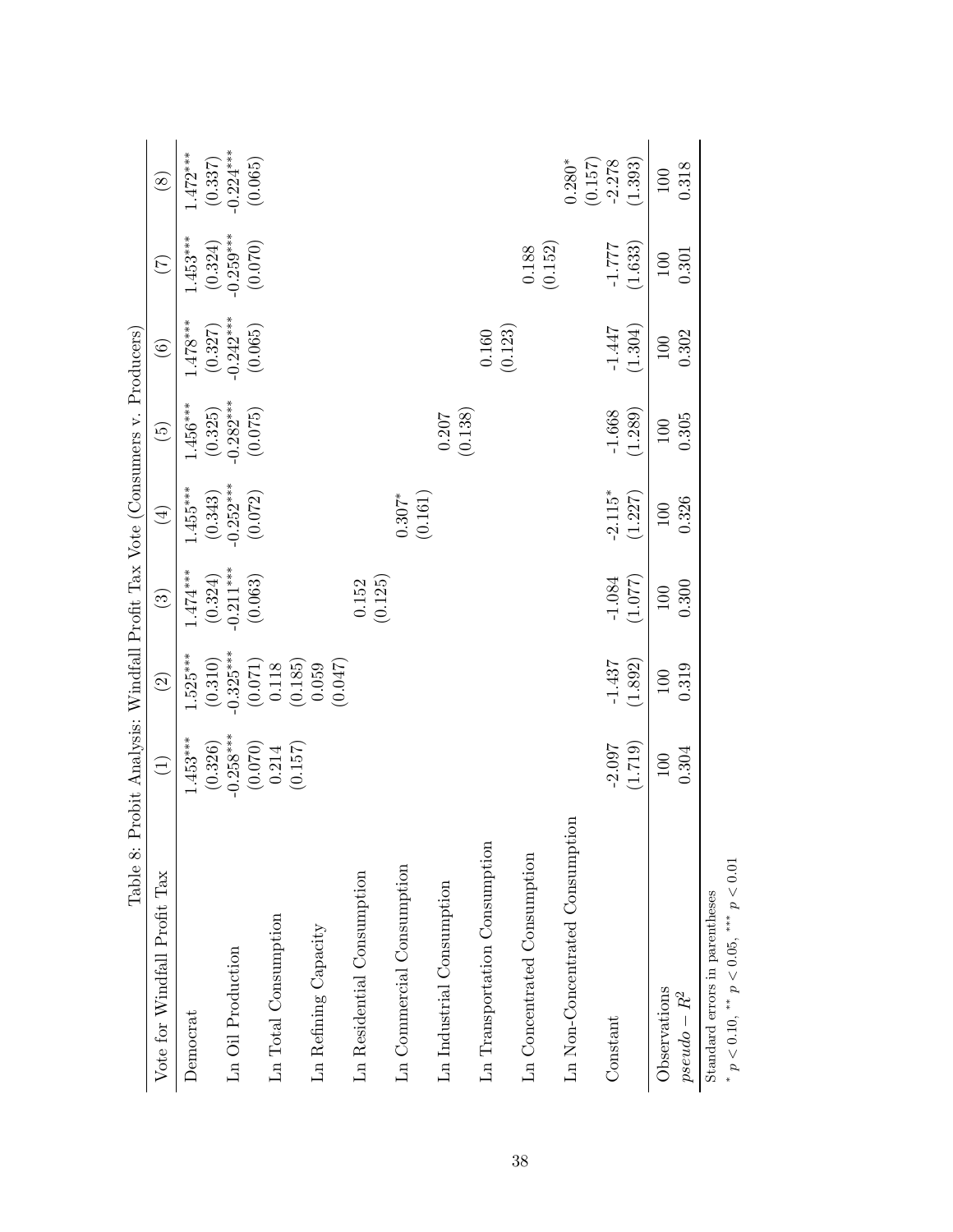| Table 9: Probit Analysis: Windfall Profit Tax Vote (Market Segments) |                  |                                           |                        |             |                 |               |                  |
|----------------------------------------------------------------------|------------------|-------------------------------------------|------------------------|-------------|-----------------|---------------|------------------|
| Vote for Windfall Profit Tax                                         | $\left(1\right)$ | $\widehat{2}$                             | $\widehat{\mathbf{c}}$ | $(\pm)$     | $\widetilde{5}$ | $\widehat{6}$ | $(\overline{z})$ |
| Democrat                                                             | $1.453***$       | 1.564***                                  | $1.312***$             | $1.452***$  | $1.311***$      | $1.421***$    | $1.451***$       |
|                                                                      | (0.326)          | (0.300)                                   | $\left( 0.301\right)$  | (0.316)     | (0.291)         | (0.318)       | (0.320)          |
| Ln Oil Production                                                    | $-0.258***$      | $-0.318***$                               |                        |             |                 |               |                  |
|                                                                      | (0.070)          |                                           |                        |             |                 |               |                  |
| Ln Total Consumption                                                 | 0.214            | $\left(0.070\right)$ $\left(0.118\right)$ | 0.093                  | $0.428**$   | $0.146\,$       | 0.239         | $0.448***$       |
|                                                                      | (0.157)          | $\left(0.182\right)$ $\left(0.423\right)$ | (0.188)                | (0.199)     | (0.173)         | (0.165)       | (0.184)          |
| Presence of Independent Producers                                    |                  |                                           |                        |             | 0.080           | 0.223         | 0.633            |
|                                                                      |                  | (0.358)                                   |                        |             | (0.332)         | (0.344)       | (0.409)          |
| Ln Refining Capacity                                                 |                  | 0.050                                     | 0.012                  | 0.079       | $-0.016$        |               |                  |
|                                                                      |                  | (0.047)                                   | (0.043)                | (0.050)     | (0.044)         |               |                  |
| Oil Employment Ratio                                                 |                  |                                           | $-0.422***$            |             |                 |               |                  |
|                                                                      |                  |                                           | (0.121)                |             |                 |               |                  |
| Ln Oil Employment                                                    |                  |                                           |                        | $-0.531***$ |                 |               | $-0.370***$      |
|                                                                      |                  |                                           |                        | (0.123)     |                 |               | (0.134)          |
| Firms in State<br>Ratio of Integrated                                |                  |                                           |                        |             | $-2.049***$     | $-1.466*$     | $-0.057$         |
|                                                                      |                  |                                           |                        |             | (0.911)         | (0.854)       | (0.939)          |
| Ln Independent Refining Capacity                                     |                  |                                           |                        |             |                 | $-0.084***$   | $-0.017$         |
|                                                                      |                  |                                           |                        |             |                 | (0.040)       | (0.042)          |
| Constant                                                             | $-2.097$         | $-1.473$                                  | $-1.073$               | $-1.654$    | $-1.538$        | $-2.258$      | $-2.445$         |
|                                                                      | (1.719)          | (1.859)                                   | (1.911)                | (1.887)     | (1.745)         | (1.704)       | (1.679)          |
| Observations                                                         | 100              | 100                                       | 100                    | 100         | 100             | 100           | 100              |
| $pseudo - R^2$                                                       | 0.304            | 0.328                                     | 0.294                  | 0.329       | 0.234           | 0.286         | 0.330            |
| Standard errors in parentheses                                       |                  |                                           |                        |             |                 |               |                  |

Standard errors in parentheses  $\mathbf{r}$ 

 $*$   $p<0.10,$   $^{**}$   $p<0.05,$   $^{***}$   $p<0.01$ \*  $p < 0.10$ , \*\*  $p < 0.05$ , \*\*\*  $p < 0.01$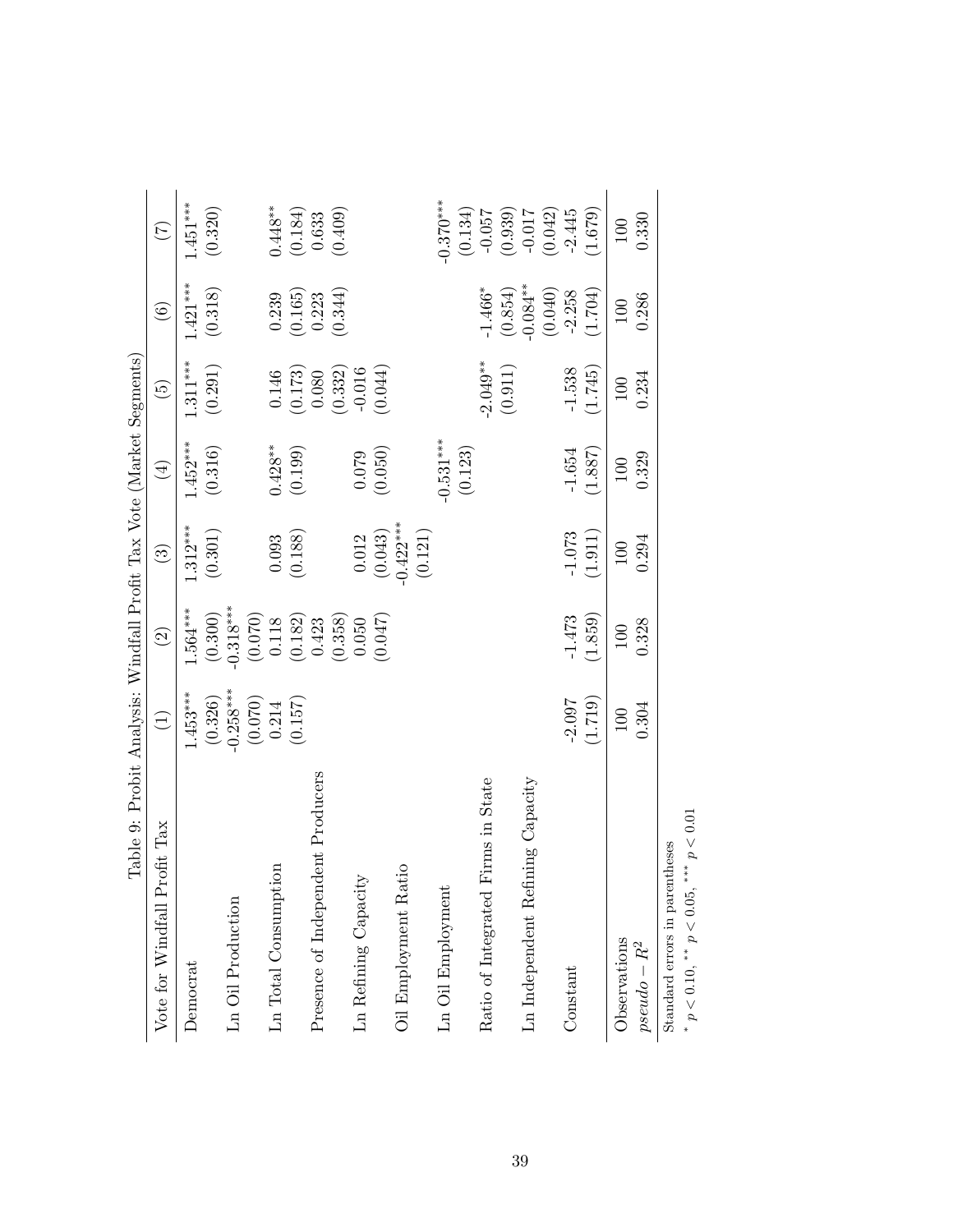| Table 10:                       | Probit Analysis: Repeal Tax and Quota (Consumers v. Producers) |               |                       |             |                      |                  |                 |                       |
|---------------------------------|----------------------------------------------------------------|---------------|-----------------------|-------------|----------------------|------------------|-----------------|-----------------------|
| Vote for Drop Quota             | $\bigoplus$                                                    | $\widehat{c}$ | $\odot$               | $\bigoplus$ | $\widetilde{\Theta}$ | $\odot$          | $\widetilde{C}$ | $\circledS$           |
| Democrat                        | $-0.073$                                                       | $-0.075$      | 0.029                 | 0.045       | $-0.079$             | $-0.080$         | $-0.080$        | 0.034                 |
|                                 | (0.306)                                                        | (0.309)       | (0.348)               | (0.326)     | (0.302)              | (0.303)          | (0.303)         | (0.348)               |
| Ln Oil Production               | $-0.113***$                                                    | $-0.093***$   | $-0.083**$            | $-0.112***$ | $-0.107***$          | $-0.105***$      | $-0.106***$     | $-0.098***$           |
|                                 | (0.027)                                                        | (0.033)       | (0.034)               | (0.030)     | (0.028)              | (0.026)          | (0.027)         | (0.032)               |
| Ln Refining Capacity            |                                                                | $-0.049$      |                       |             |                      |                  |                 |                       |
|                                 |                                                                | (0.039)       |                       |             |                      |                  |                 |                       |
| Ln Total Consumption            | $0.316*$                                                       | $0.423**$     |                       |             |                      |                  |                 |                       |
|                                 | (0.170)                                                        | (0.186)       |                       |             |                      |                  |                 |                       |
| Ln Residential Consumption      |                                                                |               | $0.729***$<br>(0.169) |             |                      |                  |                 |                       |
| Ln Commercial Consumption       |                                                                |               |                       | $0.601***$  |                      |                  |                 |                       |
|                                 |                                                                |               |                       | (0.167)     |                      |                  |                 |                       |
| Ln Industrial Consumption       |                                                                |               |                       |             | 0.174                |                  |                 |                       |
|                                 |                                                                |               |                       |             | (0.150)              |                  |                 |                       |
| Ln Transportation Consumption   |                                                                |               |                       |             |                      | (0.168)<br>0.185 |                 |                       |
| Ln Concentrated Consumption     |                                                                |               |                       |             |                      |                  | $0.184\,$       |                       |
|                                 |                                                                |               |                       |             |                      |                  | (0.167)         |                       |
| Ln Non-Concentrated Consumption |                                                                |               |                       |             |                      |                  |                 | $0.770***$<br>(0.180) |
| Constant                        | $-3.733*$                                                      | $-4.599***$   | $-6.910***$           | $-5.159***$ | $-1.882$             | $-2.176$         | $-2.221$        | $-7.544***$           |
|                                 | (1.923)                                                        | (1.985)       | (1.608)               | (1.381)     | (1.445)              | (1.811)          | (1.844)         | (1.751)               |
| Observations                    | 100                                                            | 100           | 100                   | 100         | 100                  | 100              | 100             | 100                   |
| $pseudo - R^2$                  | 0.125                                                          | 0.141         | 0.297                 | 0.229       | 0.106                | 0.105            | 0.105           | 0.293                 |
| Standard errors in parentheses  |                                                                |               |                       |             |                      |                  |                 |                       |

∗

\*  $p < 0.10$ , \*\*  $p < 0.05$ , \*\*\*  $p < 0.01$ 

40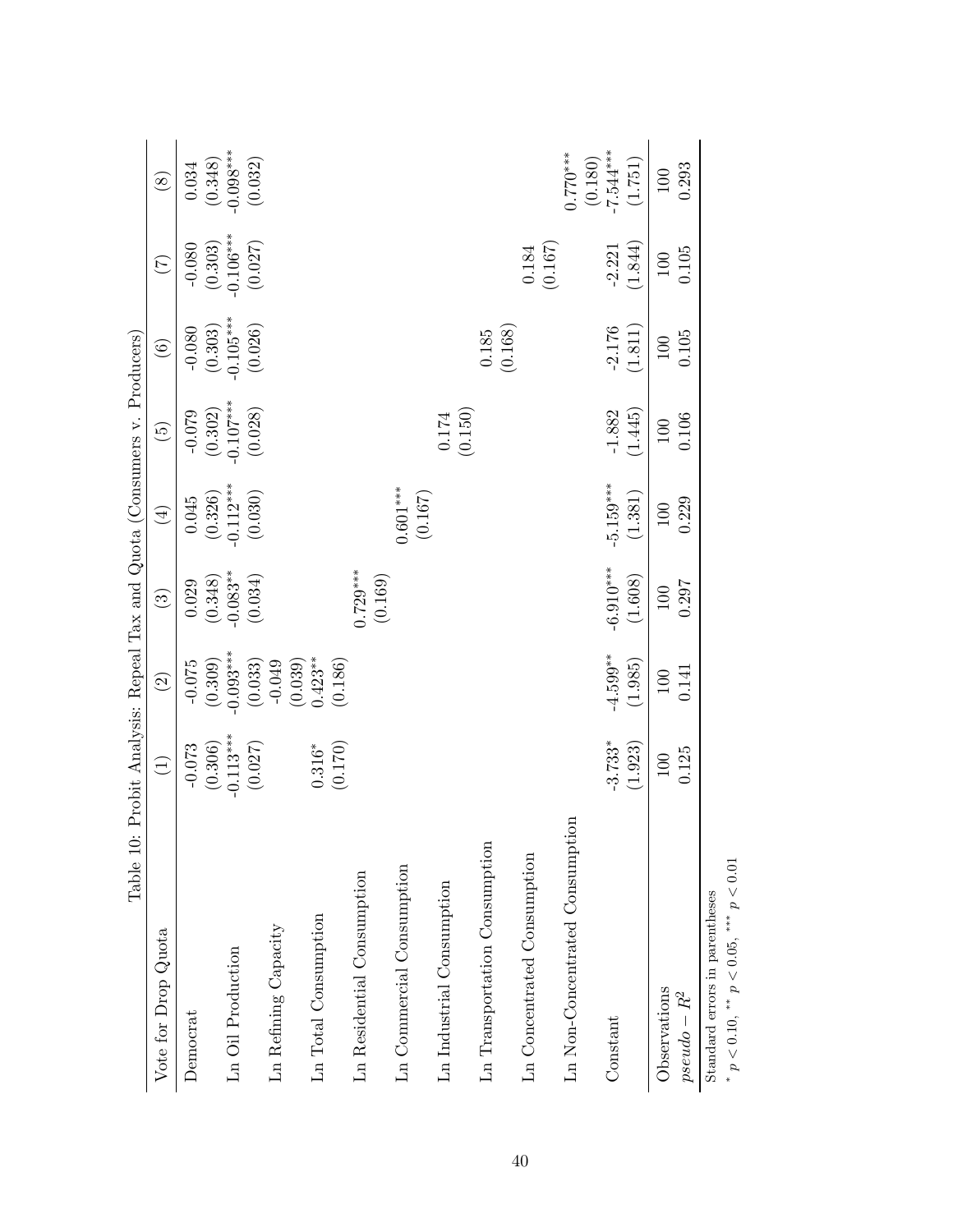| Table 11: Probit Analysis: Repeal Tax and Quota (Market Segments) |                       |                    |                        |                              |                       |                        |                       |
|-------------------------------------------------------------------|-----------------------|--------------------|------------------------|------------------------------|-----------------------|------------------------|-----------------------|
| Vote for Drop Quota                                               | $\widehat{\Xi}$       | $\widehat{\Omega}$ | $\widehat{\mathbf{c}}$ | $\left( \frac{4}{2} \right)$ | $\widetilde{5}$       | $\widehat{\mathbf{e}}$ | $\widetilde{C}$       |
| Democrat                                                          | $-0.103$              | $-0.036$           | $-0.073$               | $-0.080$                     | $-0.252$              | $-0.286$               | $-0.212$              |
|                                                                   | $(0.319)$<br>-1.144** | (0.301)            | (0.306)                | (0.309)                      | (0.330)               | (0.338)                | (0.338)               |
| Oil Employment Ratio                                              |                       |                    |                        |                              |                       |                        |                       |
|                                                                   | (0.472)               |                    |                        |                              |                       |                        |                       |
| Ln Oil Employment                                                 |                       | $-0.252***$        |                        |                              |                       |                        | $-0.246**$            |
|                                                                   |                       | (0.095)            |                        |                              |                       |                        | (0.115)               |
| Ln Oil Production                                                 |                       |                    | $-0.113***$            | $-0.092***$                  |                       |                        |                       |
|                                                                   |                       |                    | (0.027)                | (0.032)                      |                       |                        |                       |
| Ln Refining Capacity                                              | $-0.049$              | $-0.072**$         |                        | $-0.048$                     | $-0.041$              |                        |                       |
|                                                                   | (0.037)               | (0.034)            |                        | (0.039)                      | (0.039)               |                        |                       |
| Presence of Independent Producers                                 |                       |                    |                        | $-0.084$                     | $-0.826***$           | $0.975***$             | $-0.752**$            |
|                                                                   |                       |                    |                        | (0.360)                      | $(0.389)$<br>-0.059** | $(0.373)$<br>-0.071**  | $(0.376)$<br>-0.061** |
| Ratio of Integrated Firms in State                                |                       |                    |                        |                              |                       |                        |                       |
|                                                                   |                       |                    |                        |                              | (0.024)               | (0.031)                | (0.026)               |
| Ln Independent Refining Capacity                                  |                       |                    |                        |                              |                       | $-0.001$               | 0.003                 |
|                                                                   |                       |                    |                        |                              |                       | (0.036)                | $(0.039)$<br>0.524**  |
| Ln Total Consumption                                              | $0.369*$              | $0.500***$         | $0.316*$               | $0.428***$                   | $0.465***$            | $0.371*$               |                       |
|                                                                   | (0.201)               | (0.194)            | (0.170)                | $(0.186)$<br>-4.648**        | $(0.224)$<br>-4.977** | $(0.223)$<br>-4.171*   | $(0.234)$<br>-4.348*  |
| Constant                                                          | $-4.026*$             | $-3.961***$        | $-3.733*$              |                              |                       |                        |                       |
|                                                                   | (2.169)               | (2.015)            | (1.923)                | (1.981)                      | (2.432)               | (2.497)                | (2.516)               |
| Observations                                                      | 100                   | 100                | 100                    | 100                          | 100                   | 100                    | 100                   |
| $pseudo - R^2$                                                    | 0.162                 | 0.151              | 0.125                  | 0.141                        | 0.179                 | 0.169                  | 0.218                 |
| Standard errors in parentheses                                    |                       |                    |                        |                              |                       |                        |                       |

 $*$   $p$   $<$  0.10,  ${}^{\ast\ast}$   $p$   $<$  0.05,  ${}^{\ast\ast\ast}$   $p$   $<$  0.01 \*  $p < 0.10$ , \*\*  $p < 0.05$ , \*\*\*  $p < 0.01$